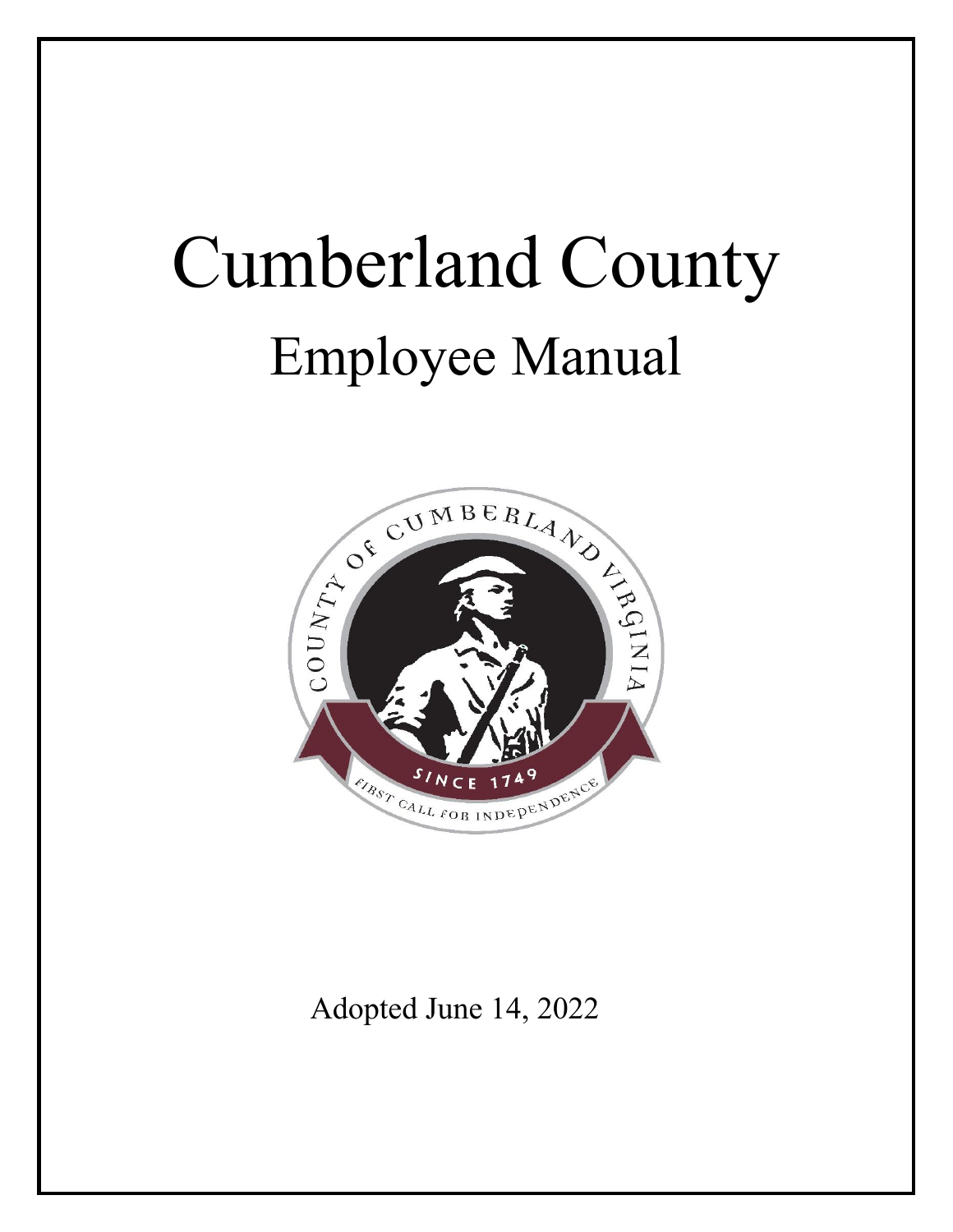# **Table of Contents**

| ı.  |      |       |                                                                  | 1  |
|-----|------|-------|------------------------------------------------------------------|----|
| Ш.  |      |       |                                                                  |    |
| Ш.  |      |       |                                                                  |    |
| IV. |      |       |                                                                  |    |
| 1.  |      | 3     |                                                                  |    |
|     |      |       |                                                                  | 3  |
|     |      |       |                                                                  | 4  |
|     |      |       |                                                                  | 5  |
|     |      | 1.3.1 |                                                                  | 5  |
|     |      | 1.3.2 |                                                                  | 5  |
|     |      | 1.3.3 |                                                                  | 6  |
|     |      | 1.3.4 |                                                                  | 6  |
|     |      | 1.3.5 |                                                                  | 6  |
|     |      | 1.3.6 |                                                                  | 7  |
|     |      | 1.3.7 |                                                                  | 7  |
| 2.  |      |       |                                                                  | 7  |
|     |      | 2.1   |                                                                  | 7  |
|     |      | 2.2   |                                                                  | 7  |
|     |      | 2.3   |                                                                  | 8  |
|     |      | 2.4   |                                                                  | 8  |
|     |      | 2.5   |                                                                  | 9  |
|     |      | 2.6   |                                                                  | 9  |
|     |      | 2.7   |                                                                  | 10 |
|     |      | 2.8   |                                                                  | 10 |
|     |      | 2.9   | Standards for Pre-Employment Inquiries : References, Credit, and |    |
|     |      |       |                                                                  | 10 |
|     |      | 2.10  |                                                                  | 14 |
|     |      | 2.11  |                                                                  | 15 |
|     |      | 2.12  |                                                                  | 15 |
|     |      | 2.13  |                                                                  | 16 |
| 3.  |      |       |                                                                  | 16 |
| 4.  |      |       |                                                                  | 17 |
|     | 4.1  |       |                                                                  | 17 |
|     | 4.2  |       |                                                                  | 17 |
|     | 4.3  |       |                                                                  | 18 |
|     | 4.4  |       |                                                                  | 18 |
|     | 4.5  |       |                                                                  | 18 |
|     | 4.6  |       |                                                                  | 18 |
|     | 4.7  |       |                                                                  | 19 |
|     | 4.8  |       |                                                                  | 19 |
|     | 4.9  |       |                                                                  | 19 |
|     |      | А.    |                                                                  | 19 |
|     |      |       | 1.                                                               | 20 |
|     |      |       | 2.                                                               | 20 |
|     |      | В.    |                                                                  | 20 |
|     | 4.10 |       |                                                                  | 20 |
|     | 4.11 |       |                                                                  | 21 |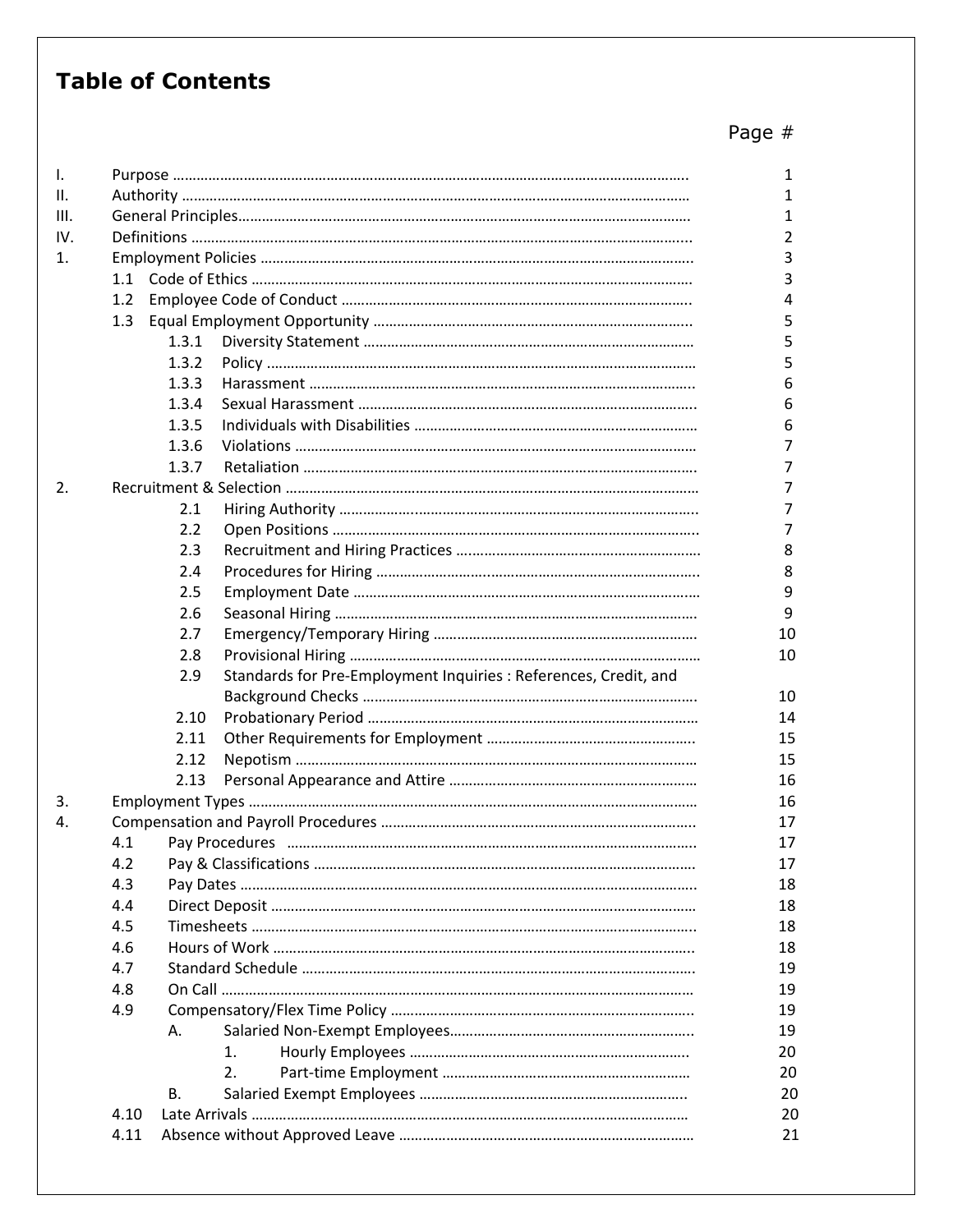|     |       |       | 21 |
|-----|-------|-------|----|
|     | 5.1   |       |    |
|     | 5.2   |       |    |
|     | 5.3   |       | 23 |
|     | 5.4   |       |    |
|     | 5.5   |       | 25 |
|     |       | 5.5.1 | 26 |
|     | 5.6   |       | 29 |
|     | 5.7   |       | 29 |
|     |       | 5.7.1 | 30 |
|     |       | 5.7.2 | 30 |
|     |       | 5.7.3 | 30 |
|     |       | 5.7.4 | 30 |
|     |       | 5.7.5 | 30 |
|     |       | 5.7.6 | 31 |
| 6.  |       |       | 31 |
|     | 6.1.1 |       | 31 |
|     | 6.1.2 |       | 31 |
|     | 6.1.3 |       | 31 |
|     | 6.1.4 |       | 31 |
|     | 6.1.5 |       | 31 |
|     | 6.1.6 |       | 31 |
|     | 6.1.7 |       |    |
|     |       |       | 32 |
|     | 6.2.1 |       | 32 |
| 7.  |       |       | 32 |
|     | 7.1   |       | 32 |
|     | 7.2   |       | 32 |
|     | 7.3   |       | 34 |
|     | 7.4   |       | 35 |
|     | 7.5   |       | 35 |
| 8.  |       |       | 36 |
| 9.  |       |       | 36 |
| 10. |       |       | 36 |
|     | 10.1  |       | 36 |
|     | 10.2  |       | 37 |
|     |       |       | 37 |
|     |       |       | 38 |
| 11. |       |       | 39 |
|     | 11.1  |       | 40 |
|     | 11.2  |       | 40 |
|     | 11.3  |       | 40 |
|     | 11.4  |       | 41 |
|     | 11.5  |       | 41 |
| 12. |       |       | 42 |
| 13. |       |       |    |
|     | 13.1  |       | 42 |
|     | 13.2  |       | 43 |
|     | 13.3  |       | 43 |
|     | 13.4  |       | 46 |
|     | 13.5  |       | 47 |
|     | 13.6  |       | 47 |
|     | 13.7  |       | 48 |
|     |       |       |    |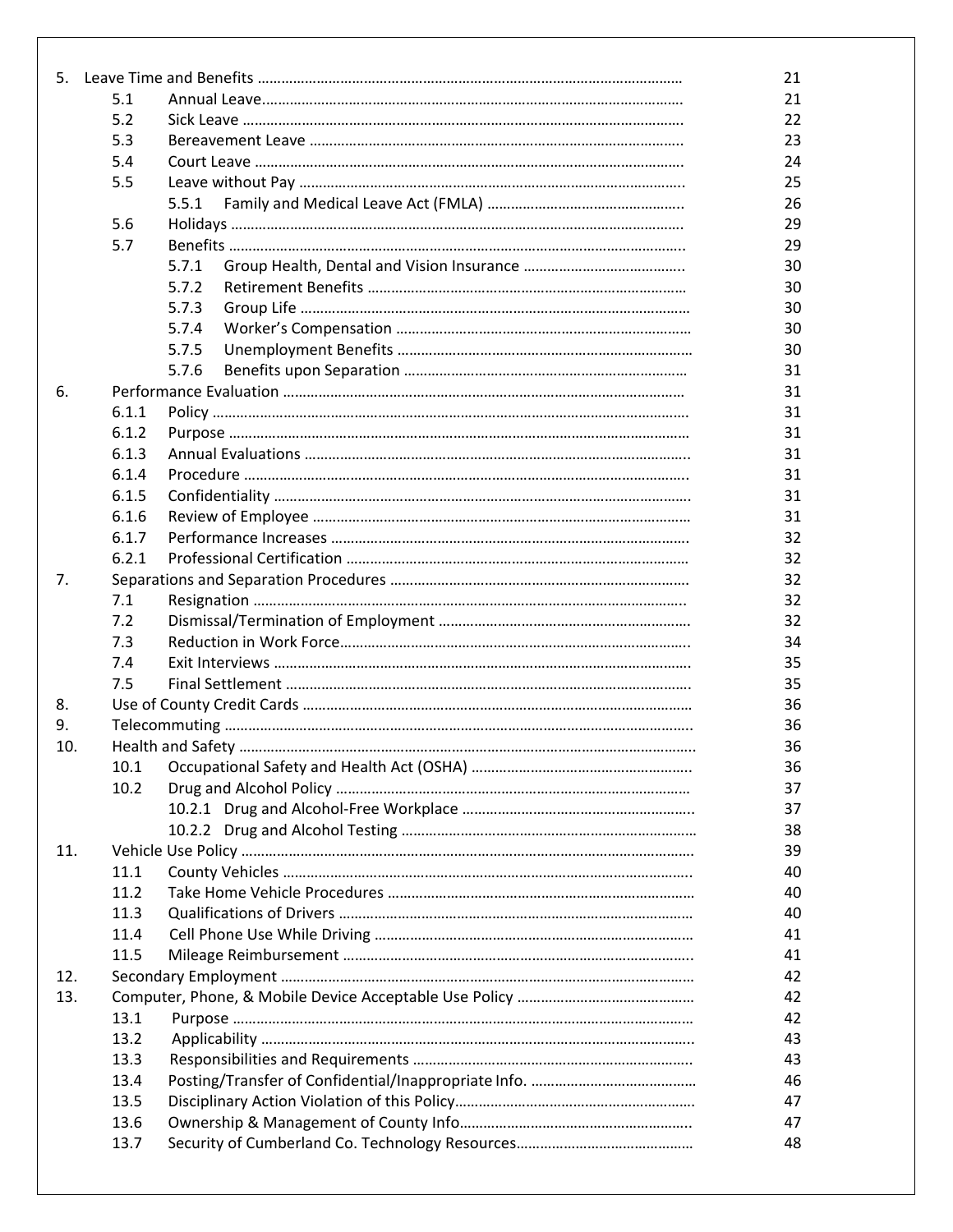|     | 13.8  |  | 49 |  |
|-----|-------|--|----|--|
|     | 13.9  |  | 49 |  |
|     | 13.10 |  | 50 |  |
| 14. |       |  |    |  |
| 15. |       |  |    |  |
|     | 15.1  |  | 52 |  |
|     | 15.2  |  | 52 |  |
| 16. |       |  | 52 |  |
|     | 16.1  |  | 52 |  |
|     | 16.2  |  | 53 |  |
|     | 16.3  |  | 56 |  |
|     | 16.4  |  | 56 |  |
| 17. |       |  | 56 |  |
|     | 17.1  |  | 56 |  |
|     | 17.2  |  | 56 |  |
|     | 17.3  |  | 57 |  |
|     | 17.4  |  | 58 |  |
|     | 17.5  |  | 59 |  |
|     | 17.6  |  | 59 |  |
|     | 17.7  |  | 60 |  |
|     | 17.8  |  | 60 |  |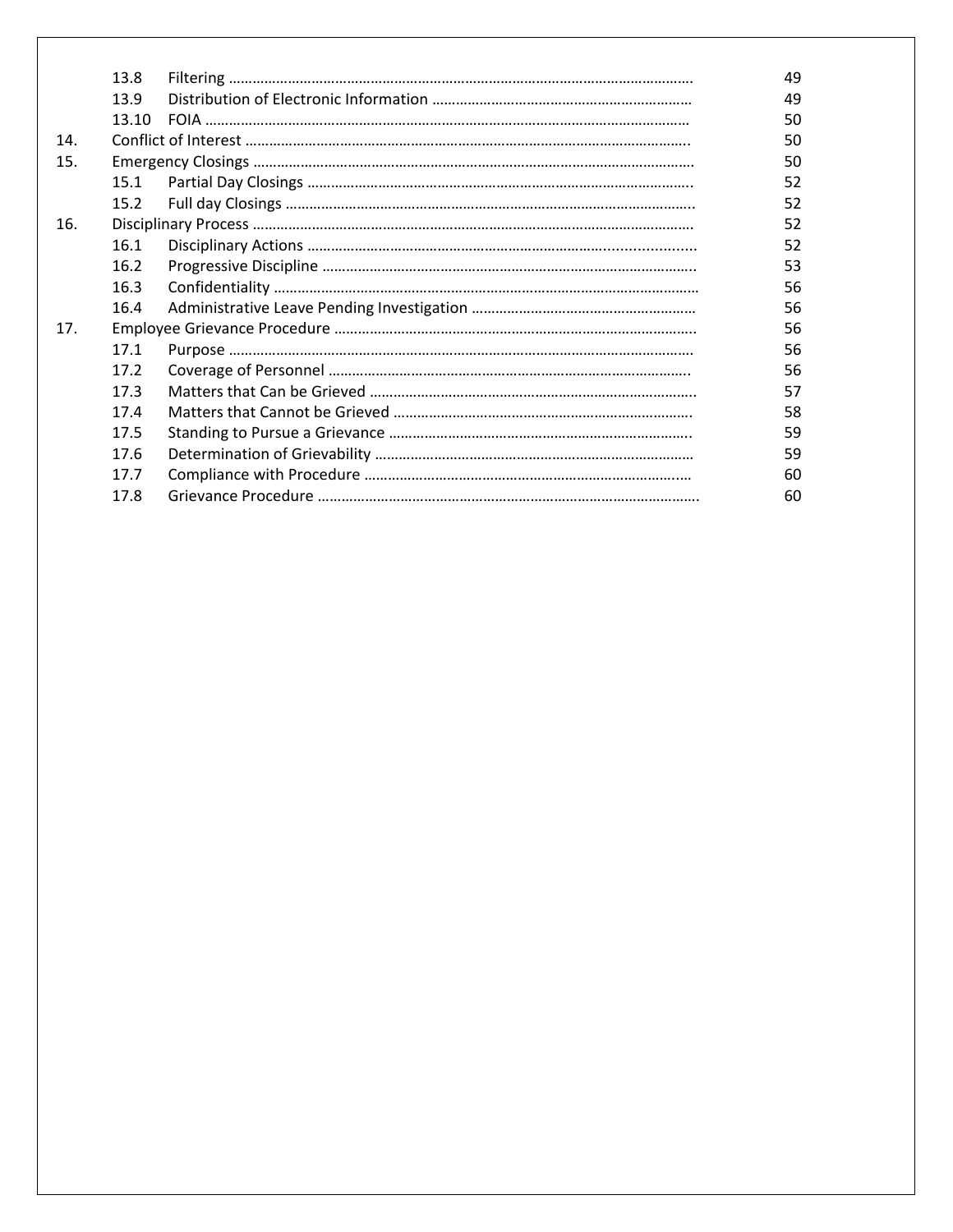# **Purpose and General Principles**

## **I. Purpose**

The objective of the Cumberland County Employee Manual is to provide a uniform system of personnel administration for the employees of Cumberland County, based on merit principles, equitable compensation, open competition in hiring and advancement, and equal employment opportunities. It is the policy of Cumberland County to provide a clear statement of policies, rules, regulations and standards that govern all County employees. The Employee Manual defines the rights and responsibilities of all County employees who are not otherwise exempted from these policies.

## **II. Authority**

The Board of Supervisors is empowered under the Code of Virginia to establish departments, to employ personnel and to set salaries. These regulations are intended to cover all facets of the County's Employee Manual in accordance with that authority. It is recognized that such authority has been delegated to the County Administrator. Under the direction of the County Administrator, another employee may be delegated the daily administration of these policies. The Constitutional Officers, including the Treasurer, Commissioner of Revenue, Clerk of Court, Commonwealth's Attorney, and Sheriff, shall retain authority over their respective employees as defined by these policies.

These policies are intended to cover most personnel situations and actions for which the County Administrator is responsible. Those not specifically covered shall be interpreted by the County Administrator or his/her designee in keeping with the intent of these policies.

## **III. General Principles**

The personnel policies of Cumberland County will contain policies and procedures governing employees of the County. It will state the County's policies and procedures with regard to employment, dismissal, and other activities dealing with personnel which is deemed necessary in order to clarify the County's or the employee's position in the personnel system. It is the fundamental policy of Cumberland County that a fair and uniform personnel management system be established for its employees in order to ensure the most effective provision of services to the citizens of the county.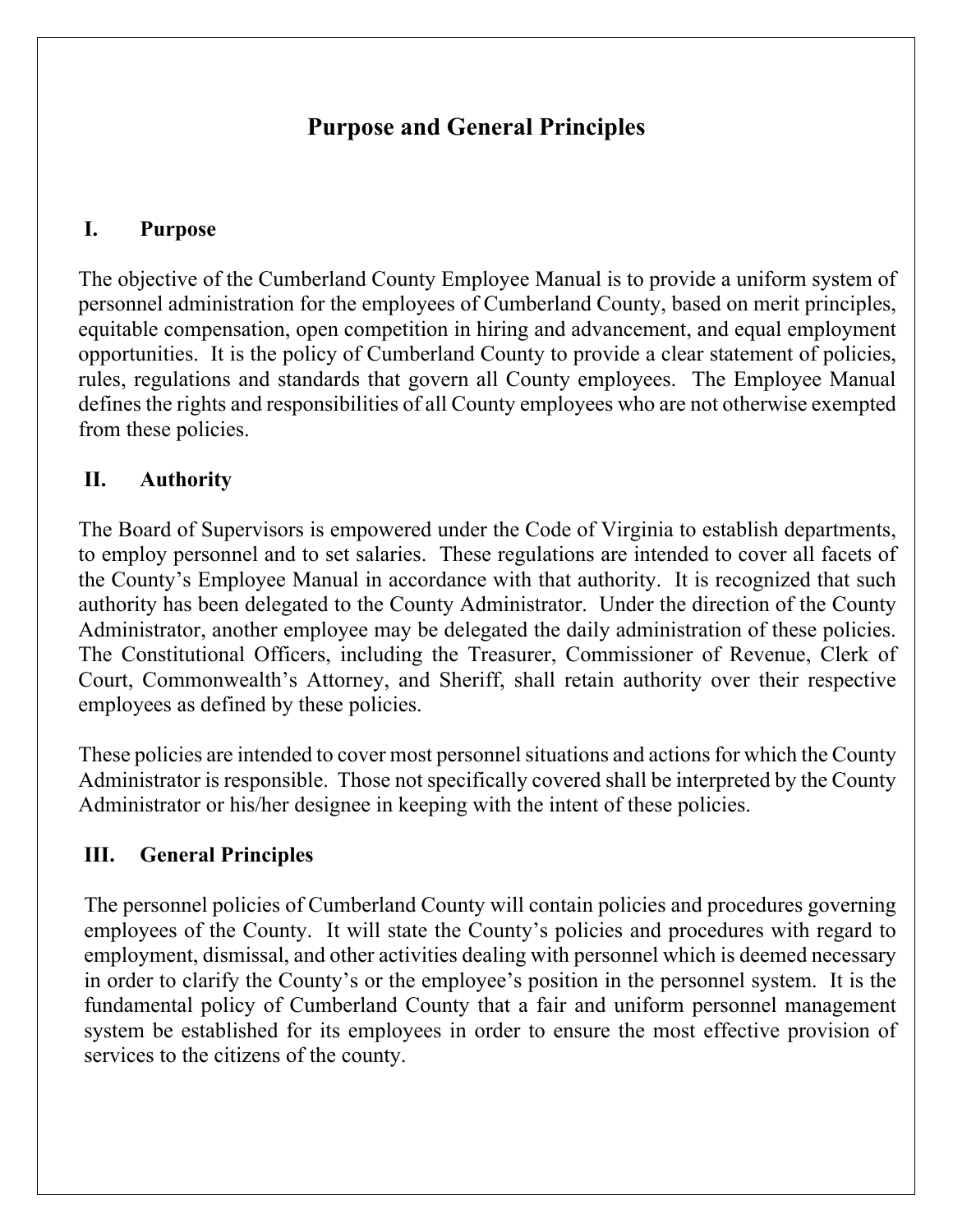- A. Applicability of this Policy: The rules, regulations, and other administrative provisions established within this policy shall apply to all County employees, except for employees specifically exempted by action of the Board of Supervisors. Participation in this personnel policy by appointees of Constitutional Officers is by no means a contract and County paid positions under the supervision of a Constitutional Officer are governed by the policies of their respective offices.
- B. Dissemination of the Rules in this Policy: Any changes to the rules and regulations of this policy will be communicated to the employees of the County within thirty (30) days of the changes being adopted by the Board of Supervisors.

### **IV. Definitions**

**Employee:** for purposes of this policy, employee is interpreted to mean both employees reporting to the County Administrator as well as appointees of the Constitutional Officers.

**Exempt Employee:** a salaried employee who performs executive, administrative or professional duties and certain computer professionals as defined under the Fair Labor Standards Act and its regulations and is exempt from the overtime provisions of the Fair Labor Standards Act. Exempt employees work whatever amount of time is necessary to perform their duties.

**Essential Employee:** an employee, as determined by the department head and/or County Administrator, whose function is considered essential to the operation of County services and who is required to report to work during adverse conditions.

**Oral Reprimand:** a conversation between the supervisor and the employee in which the employee is advised and cautioned with reference to unsatisfactory work performance and/or misconduct.

**Probationary Period:** at least six (6), but not more than twelve (12), initial calendar months of employment during which an employee is required to demonstrate, by actual performance, his/her ability for the duties to which he/she is appointed, and his/her suitability as a public employee.

**Non-Exempt Employee:** an employee whose compensation is subject to overtime requirements of the Fair Labor Standards Act.

**Resignation:** a voluntary separation from employment through written notification to the immediate supervisor and the personnel department. The written letter of resignation shall indicate the actual date the resignation is to become effective and must be signed by the employee.

**Suspension:** temporarily prohibiting an employee from performing his/her duties. The suspension period is without pay.

**Seasonal Employees:** employee hired on a term basis, i.e. day, week, period of months.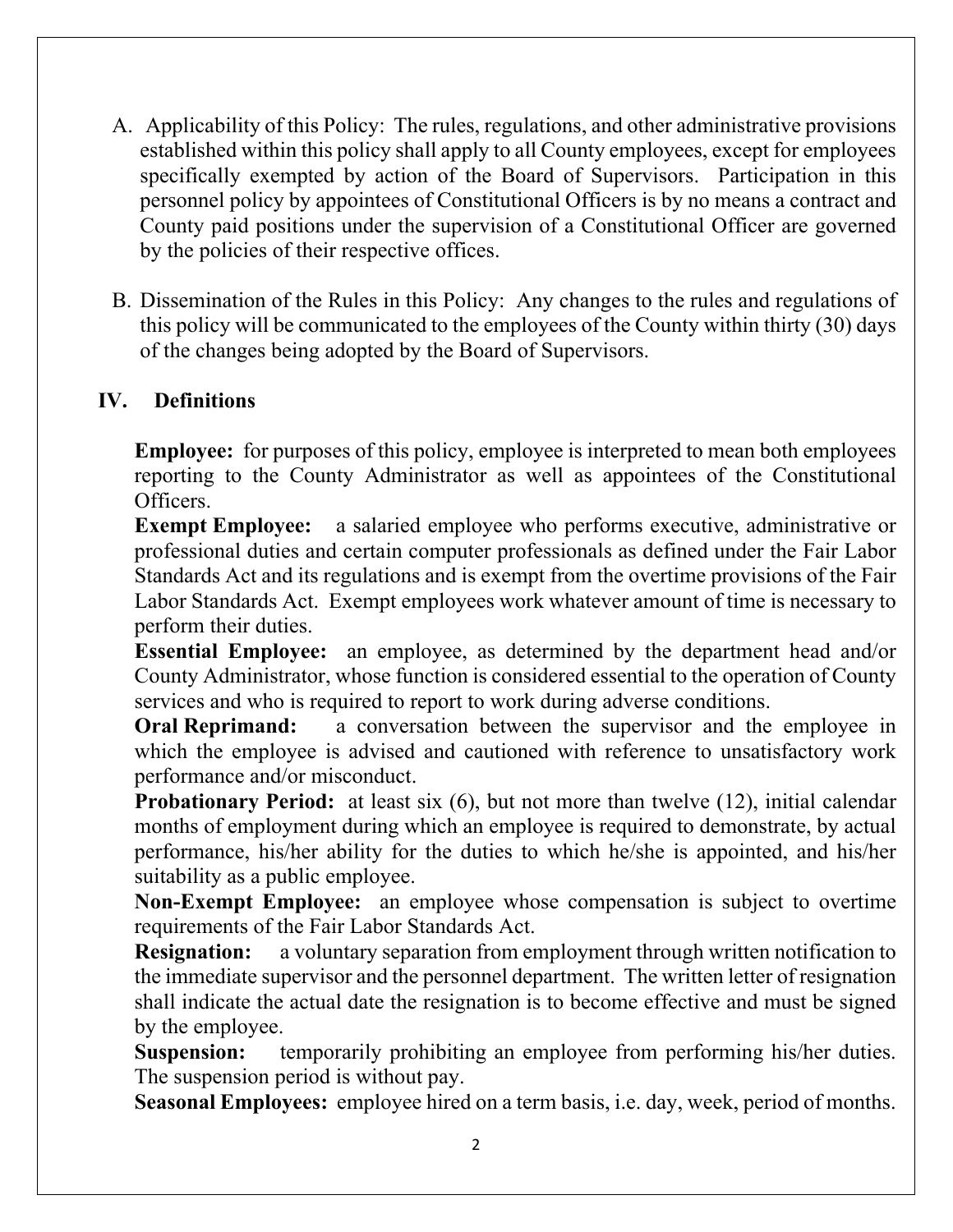**Written Reprimand:** a written documentation to the employee from the supervisor wherein the employee is advised and cautioned with reference to his/her unsatisfactory work performance or conduct. A written reprimand becomes a part of the employees' personnel file.

#### **1. Employment Policies**

#### **1.1 Code of Ethics**

The top priority of the Cumberland County government is to further the public trust and be good stewards of public resources. Employees have a responsibility to encourage honesty, integrity, and ethics. The County will take disciplinary action up to and including termination if an employee's behavior exhibits a lack of integrity or ethics. In order to encourage the delivery of quality services, each County employee is expected to accept certain responsibilities, adhere to accepted business principles, and demonstrate a high degree of personal integrity at all times. This demands that in both business and personal life, each employee should refrain from any behavior that might be harmful to oneself, co-workers or the County, or that might be viewed unfavorably by the public.

In order to further these objectives, all County employees shall:

1. Uphold the Constitution, laws, and regulations of the United States and of all governments therein and never knowingly be a party to their evasion;

2. Give a full measure of effort and service to the position of trust for which stewardship has been granted; giving earnest effort and best thought to the performance of duties;

3. Seek to find and use the most equitable, efficient, effective, and economical means for getting tasks accomplished;

4. Support the rights and recognize the needs of all citizens. Avoid engaging in activities that discriminate against or offend individuals because of race, color, gender, sexual orientation, age, religion, creed, national origin, marital status, pregnancy or disability;

5. Avoid discrimination through the dispensing of special favors or unfair privileges to anyone, whether for remuneration or not. An employee should never accept for himself or herself or for family members, favors or benefits under circumstances which might be construed by reasonable persons as influencing the performance of governmental duties;

6. Make no private promises of any kind binding upon the duties of any office, since a public servant has no private word which can be binding on public duty;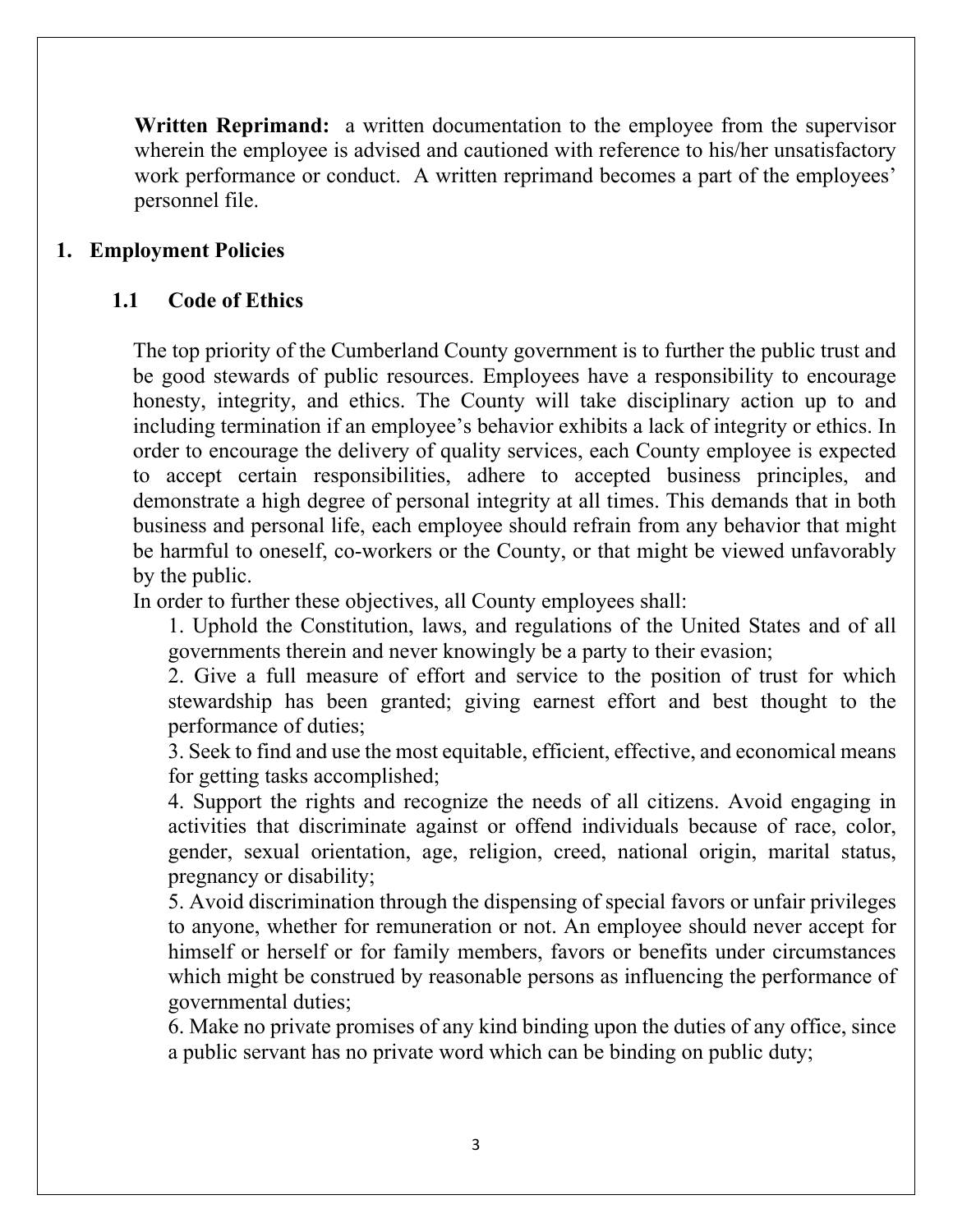7. Engage in no business, either directly or indirectly, which is inconsistent with the conscientious performance of government duties except as may be consistent with the conflict-of-interest statutes in the Code of Virginia;

8. Never use any information gained confidentially in the performance of governmental duties as a means of making private profit;

 9. Expose through appropriate means and channels, corruption, misconduct, or neglect of duty whenever discovered;

10. Adhere to the principle that the County's business should be conducted in the public view by observing and following the letter and spirit of the Freedom of Information Act; and

11. Pledge to honor and uphold these principles, ever conscious that public office is a public trust.

#### **1.2 Employee Code of Conduct**

The employees of Cumberland County are entrusted to be good stewards of public resources. All employees are expected to accept certain responsibilities, adhere to acceptable business principles in matters of personal conduct, and exhibit a high degree of personal integrity at all times. Employees are to refrain from any behavior that may be harmful to themselves, co-workers, citizens or the County. Employees that do not adhere to the County's Code of Conduct are subject to disciplinary action which could include termination of employment.

Conduct that the County deems inappropriate includes, but are not limited to, the following:

- 1. Not reporting to work on time (i.e. unexcused absence and tardiness);
- 2. Unauthorized use of County time, including: abuse of sick leave, conducting personal business while on County time, unauthorized time away from designated work area; personal use of cell phone during working, non-break hours;
- 3. Inadequate or unsatisfactory work performance;
- 4. Violation of safety protocol;
- 5. Using harsh or abusive language or rude behavior or treatment towards coworkers, supervisors, citizens, or others;
- 6. Insubordination or refusal by an employee to follow the instructions of a supervisor in a work-related matter;
- 7. Possession, sale or use of a controlled substance other than a prescription drug written to the employee;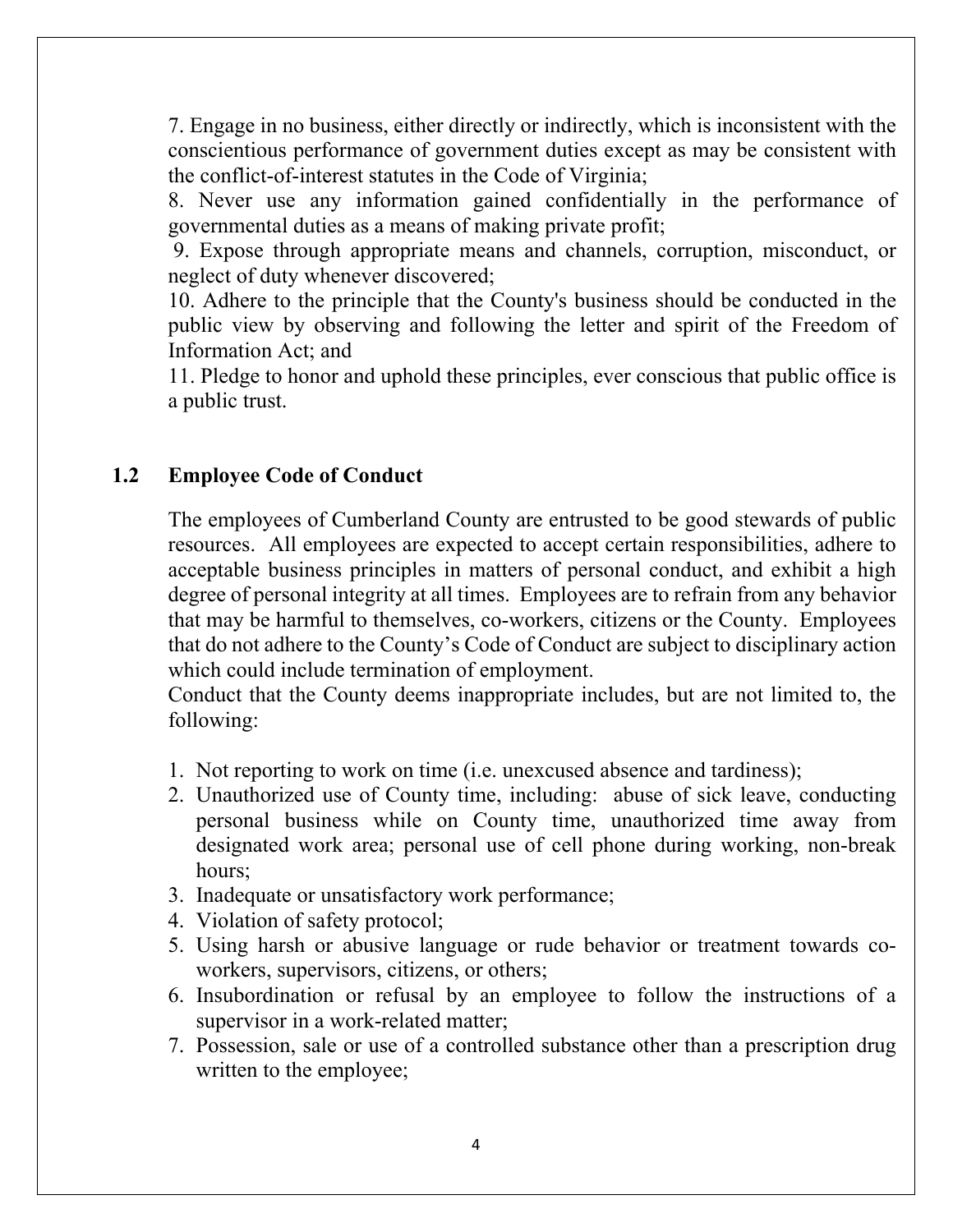- 8. Consumption of alcoholic beverages while on County property or while driving or operating County equipment;
- 9. Moving violation while operating a County owned vehicle;
- 10.Sexual, discriminatory, or other unlawful harassment of another employee or visitor to the County;
- 11.Providing falsified or misleading information to a supervisor;
- 12.Theft, misuse or unauthorized removal or possession of County property;
- 13. Not adhering to the County dress code; or
- 14.Willfully or negligently damaging County property

## **1.3 Equal Employment Opportunity**

## **1.3.1 Diversity Statement**

We encourage and welcome diversity. By creating a supportive environment that allows everyone to perform to their potential, we achieve success, and that success reflects the quality of our employees.

The value of different backgrounds and perspectives should not be overlooked. Having a diverse workforce assists us in looking at all situations from a variety of angles and coming up with innovative ideas and solutions. Embracing and understanding what each employee's background and perspective can contribute allow us to progress more quickly than other localities.

Some types of diversity are as follows: Life experiences, Work experiences, Perspectives, Cultures, Ethnicity, Gender, and Age.

Respecting each individual and recognizing the value that they bring to our diverse team is essential.

### **1.3.2 Policy**

It is the policy of Cumberland County to provide equal opportunity in employment and advancement and to administer its employment policies without regard to race, color, religion, sex, age, national origin, political affiliation, handicap or any other characteristic or status that is protected by federal or state laws. This policy applies to every aspect of employment practice's including, but not limited to the following:

- 1. Recruiting, hiring and promoting in all job classifications, except where such a factor can be demonstrated as a bona fide occupational qualification.
- 2. All decisions for hiring or promotion shall be based solely upon each individual's qualifications for the position to be filled.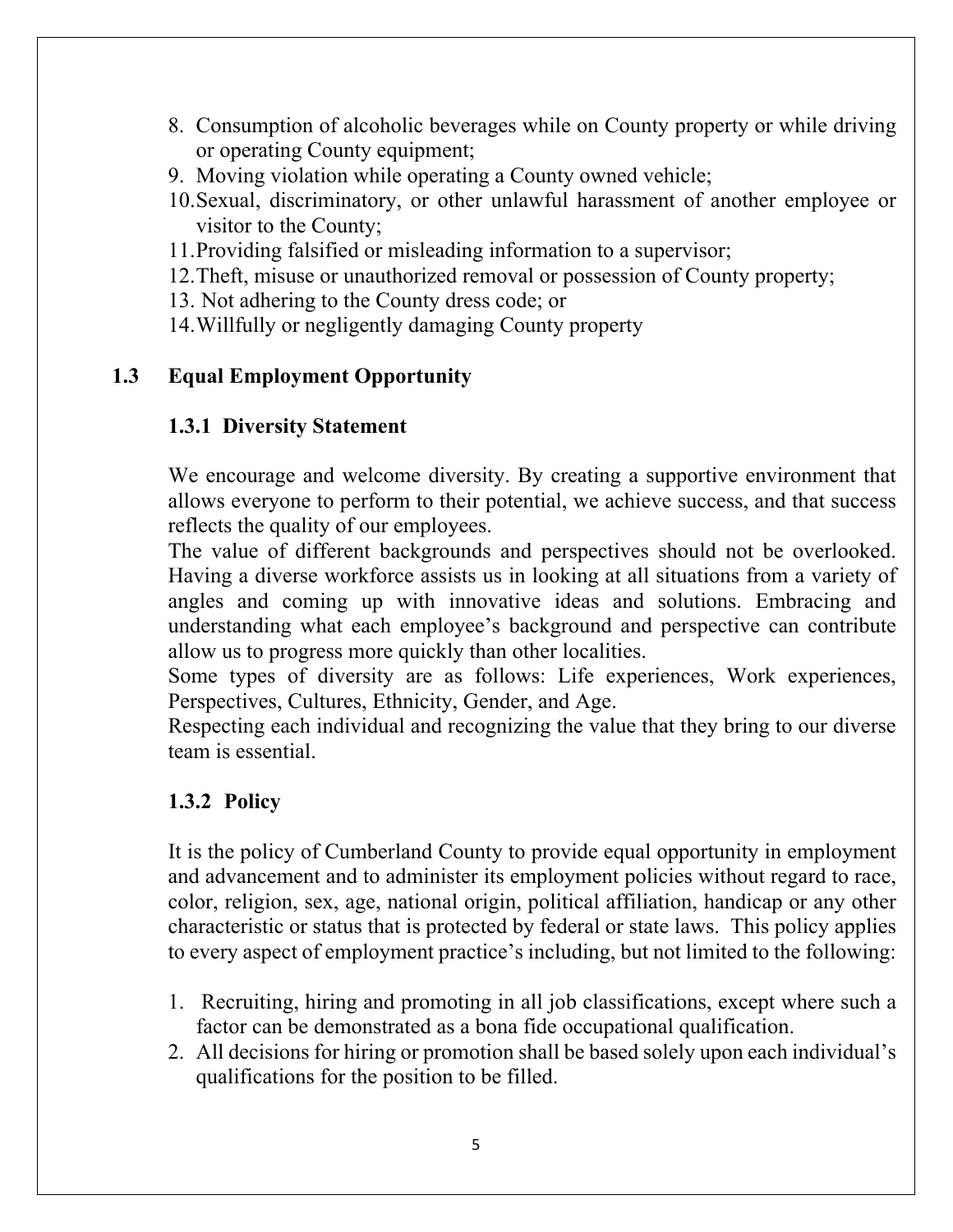3. Other personnel actions such as compensation and benefits, transfers, layoffs, training and assignments.

### **1.3.3 Harassment**

Cumberland County strives to provide a workplace that is free from hostile and interpersonal conduct. The County will provide an equal employment opportunity that complies with federal and state laws. In particular, a hostile atmosphere created by remarks and/or animosity based on ethnic, racial, sexual, gender, national origin, marital status, disability, religious affiliation, pregnancy, unwelcome sexual advances, or other similar conduct is strictly prohibited. Harassment can include verbal remarks such as derogatory statements, slurs, and jokes. Harassment is also physical contact such as assault or inappropriate touching as well as visual displays.

#### **1.3.4 Sexual Harassment**

Sexual Harassment is unwelcome advances, requests for favors, or other verbal or physical conduct of sexual nature when:

- 1. Submission to such conduct is either explicitly or implicitly made a condition of employment;
- 2. Submission or rejection of such conduct is used as a basis for employment decisions; or
- 3. The conduct is severe or pervasive enough to create an intimidating, hostile, or offensive work environment.

No supervisor or coworker shall explicitly or implicitly communicate that an employee's submission to or rejection of sexual advances will in any way influence any personnel decision regarding that employee's employment, evaluation, wages, advancement, assigned duties, shifts, or any other conditions of employment.

### **1.3.5 Individuals with Disabilities**

The County provides equal employment opportunities to qualified individuals with disabilities. Reasonable accommodations will be provided to a qualified employee or applicant with a disability when the employee or applicant requests an accommodation. A qualified employee or applicant is one who is able to perform the essential functions of the job with or without accommodation. A request for an accommodation will be denied if the accommodation is not shown to be effective, if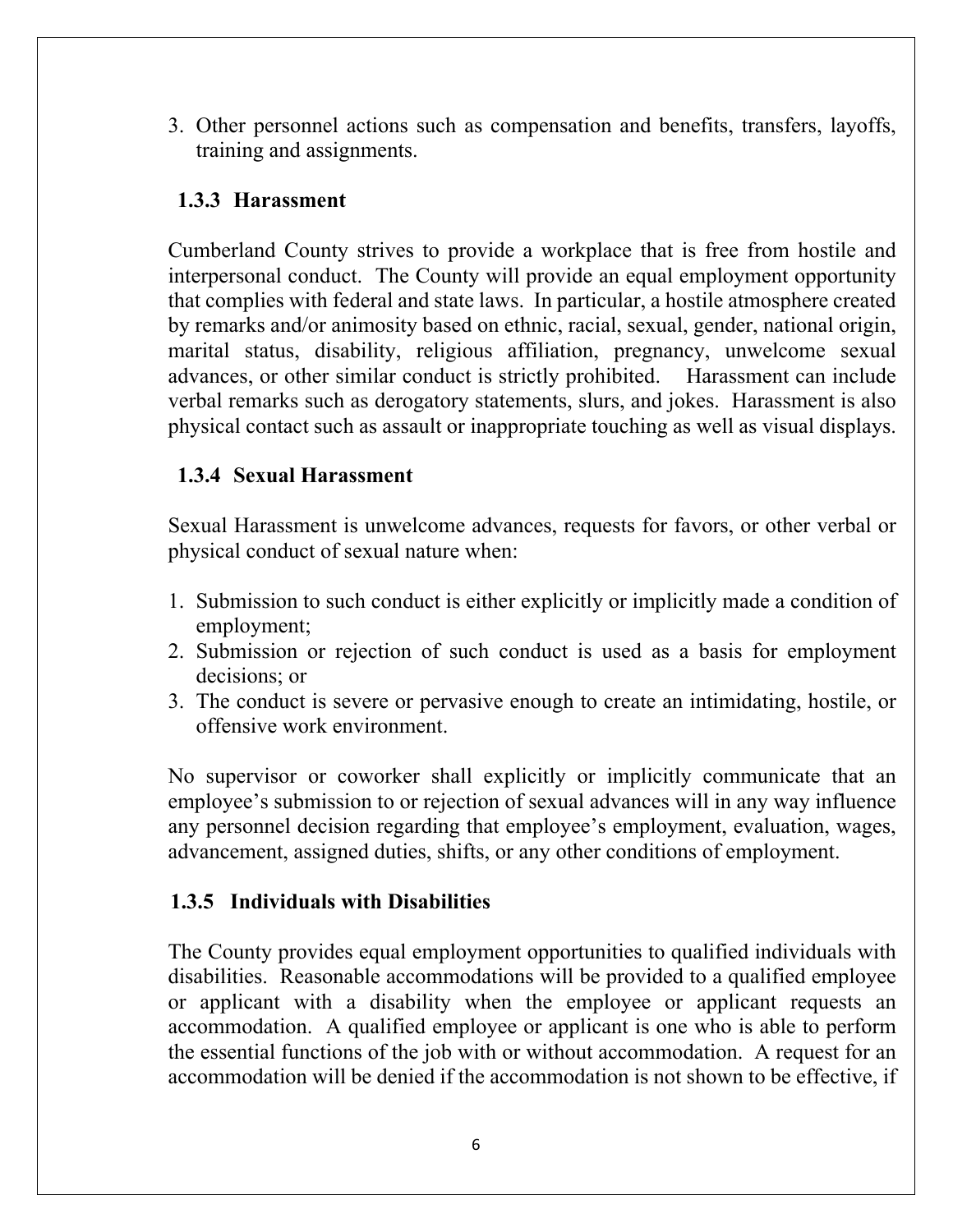the request places an undue burden on the County, or if the requests is a direct threat to health or safety.

### **1.3.6 Violations**

An employee who believes that the Equal Employment Opportunity policy is being violated should:

- 1. Inform the offending person(s) that the conduct is unwelcome;
- 2. Should report the conduct immediately to their supervisor and Human Resources. The report should be in writing; however, a report will be accepted by phone or in person.

Charges will be thoroughly investigated and corrective actions taken if the charge is founded. If it is determined that a violation of the policy has occurred, appropriate disciplinary action, including discharge, against the person(s) who violated the policy will be imposed.

## **1.3.7 Retaliation**

Retaliation is illegal and contrary to the policy of the County. Persons who bring complaints of discrimination or who identify potential violations, witnesses interviewed during the investigation, and others who may have opposed discriminatory conduct are protected from retaliatory acts. If an employee believes that he or she is being retaliated against, a report, preferably in writing, should be made to the Director of Human Resources. Those who are found to be acting in a retaliatory manner will be disciplined for such conduct.

### **2. Recruitment & Selection**

### **2.1 Hiring Authority**

The County Administrator has complete authority for hiring, promoting and discharging employees in accordance with these policies.

### **2.2 Open Positions**

All positions shall be open to all individuals who meet the minimum requirements for the position. The recruitment objective is to obtain well-qualified applicants for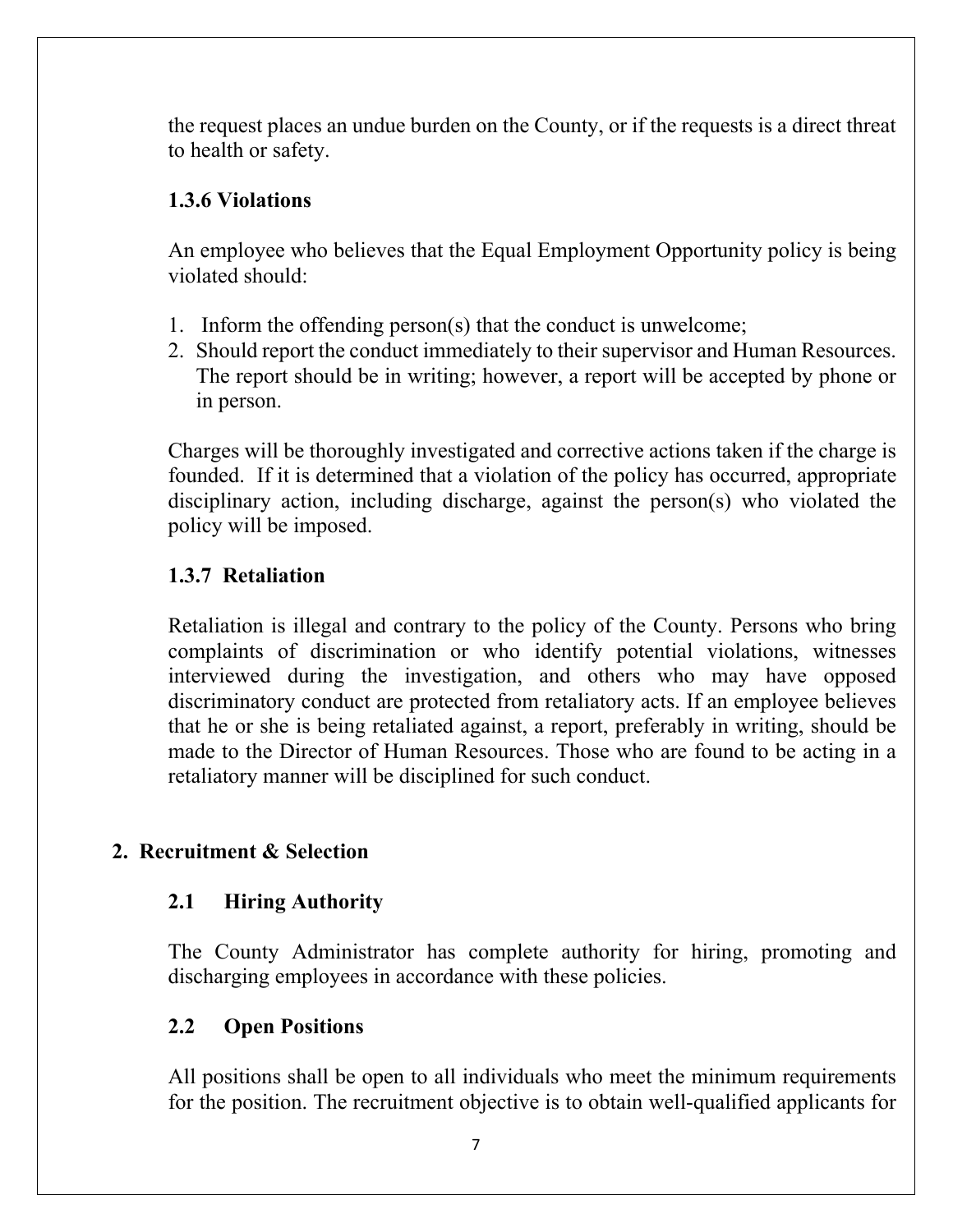all vacancies and selection shall be based on the best-qualified person available at the salary offered for the particular position.

## **2.3 Recruitment and Hiring Practices**

The Human Resources Department is responsible for centralized recruitment for Cumberland County. Human Resources shall be responsible for receiving, processing and maintaining applications for County employment. The Human Resources Department will determine the methods by which recruitment is conducted for approved vacant positions. Any tests administered as a condition of employment or to aid in making a selection shall be approved by the Human Resources Department prior to use. No selection device will be used without the prior approval of the Human Resources Department. No person will be hired or appointed into a position unless that position is a vacant funded position. Final commitments of a job offer, appointment to new position, beginning salary and starting date are made only by the Human Resources Department. An appointment to a new position is not effective until approved by the Human Resources Department and must begin at the beginning of a pay period unless otherwise approved by the Human Resources Department.

Any interested individual (including County employees) may apply for a posted job vacancy in accordance with normal procedure. Job announcements will be posted on the county website as well as in newspapers and/or professional and trade websites as approved by the Human Resources Department.

## **2.4 Procedures for Hiring**

For the purposes of this section, a vacant position is defined as any Board approved position which is not presently filled.

Each time a vacancy occurs and the department head supports the need for filling such a vacancy, the department head shall submit a request to the Human Resources Department. The department head, in authorizing the position to be filled, is certifying the availability of funding for the position.

The Human Resources Department will determine the appropriate method of attracting a qualified pool of applicants for the vacant position. Human Resources is not required to conduct open competitive recruitment programs for those classes of positions for which recruitment programs have already been conducted within the last 90 days. Sufficient qualified applicants for employment consideration in that class of position must remain in that applicant pool.

The department head shall review the qualifications of all applicants. It shall be the responsibility of the hiring department to maintain supporting documentation on the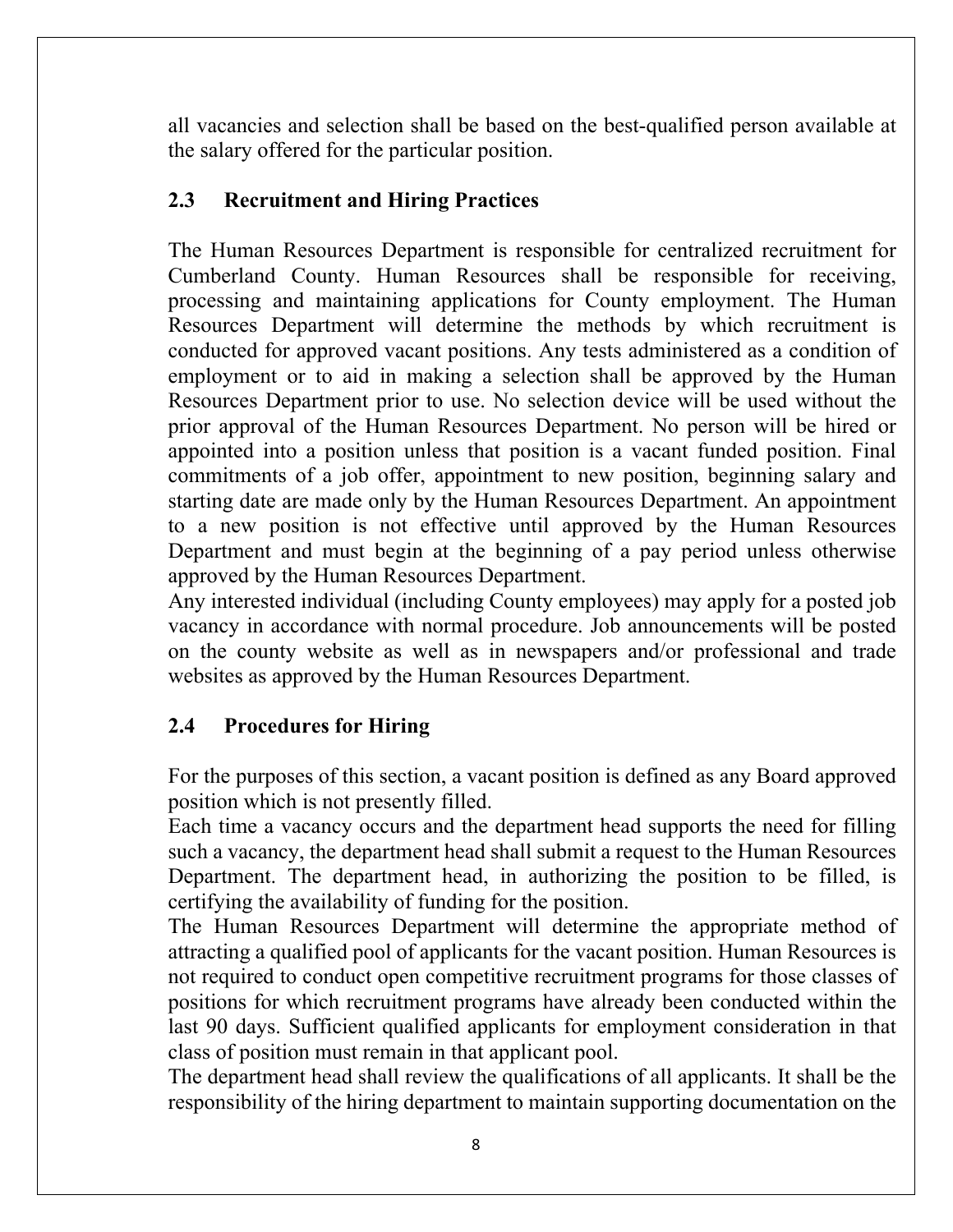methodology used to determine those applicants to be given further consideration for the vacant position. This process shall be reviewed and approved by Human Resources.

The department head shall submit a list of the applicants interviewed and a recommendation as to an offer of employment. The department shall maintain appropriate documentation of the screening and interview process.

Should post selection, pre-employment information, including criminal records check, drug test or physical examination results be required, a provisional offer of employment will be made to the applicant. Execution of a provisional employment contract may be required.

## **2.5 Employment Date**

Employment shall become effective as of the date on which the employee officially begins the performance of the duties of the position. This shall include new employee orientation and training. So far as is practical, effective dates shall be established at the beginning of regular pay periods.

## **2.6 Seasonal Hiring**

This section covers employees who are hired for seasonal positions. Once they compete for initial employment and are employed, they may remain on the payroll until such time as the seasonal assignment is concluded. The department, if the performance of the employee has been acceptable and the employee wants to remain as a seasonal employee, may place the employee in leave without pay (LWOP) status until such time as the services are again required for the previous position or similar position in the same classification. At this time the department may reactivate the payroll status of the employee.

If, at the end of the original appointment or any subsequent appointment the department no longer requires the services of the employee, the employee's performance was unacceptable, or the employee no longer desires seasonal employment, the department may terminate the employee. Thereafter, the terminated employee would need to submit a new application for future employment consideration with the County.

Employees in seasonal positions are not eligible for employee benefits and do not earn leave.

### **2.7 Emergency/Temporary Hiring**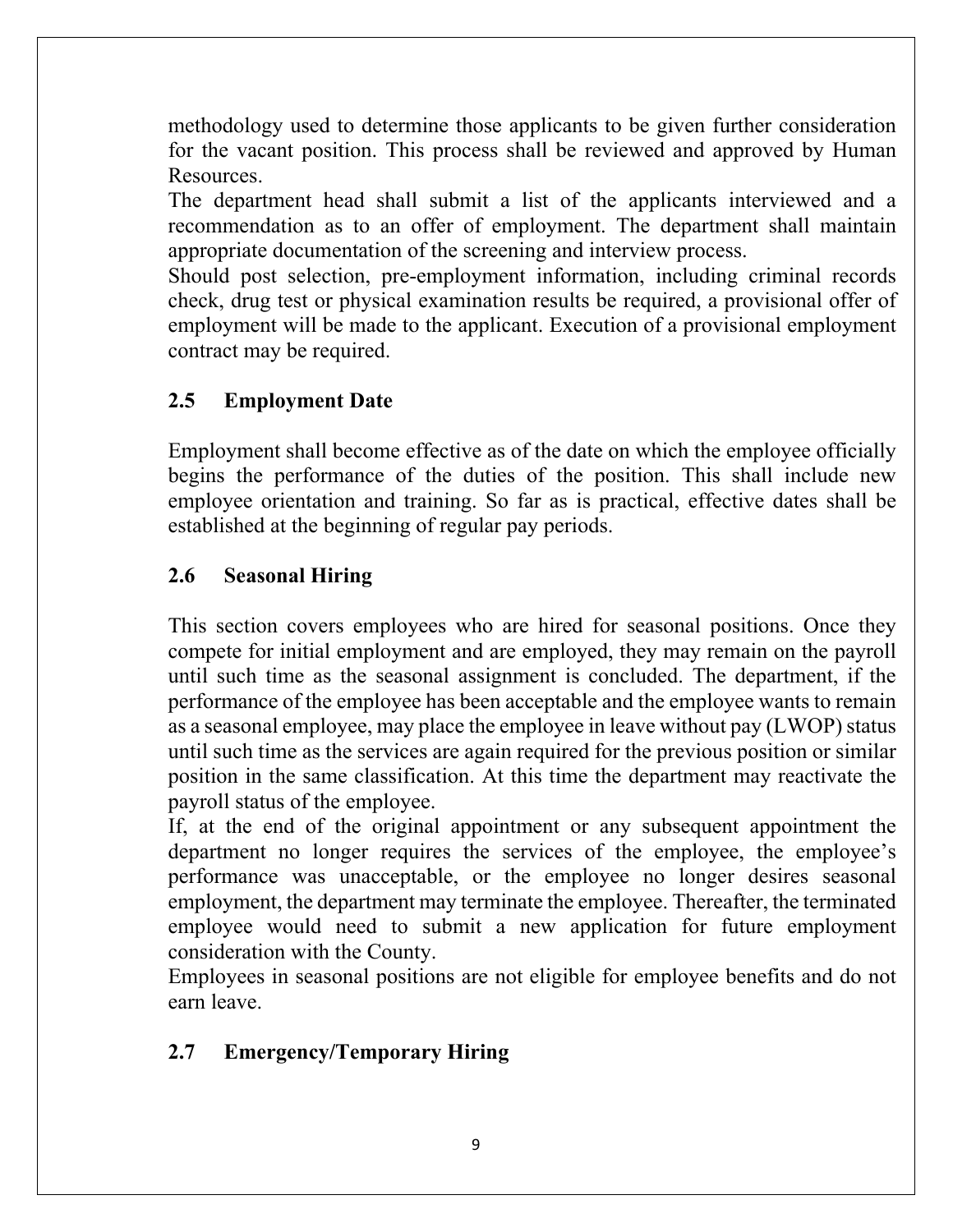There may be instances where the orderly operation of government may necessitate the hiring of personnel outside of the normal procedure for filling vacancies. Authority from the County Administrator to hire on an emergency basis shall be requested in writing by the department head, stating the circumstances and the process to be followed in the emergency hire. To the extent practicable, the usual employment procedures shall be followed. No employment under this provision can be committed prior to the approval of the County Administrator.

#### **2.8 Provisional Hiring**

The Human Resources Department shall review any proposed provisional hiring. The hiring of personnel on a provisional basis may be accomplished with the recommendation of the department head in writing to, and approval of, the County Administrator. A provisional hire is the employment of an individual with certain provisions spelled out as a condition of employment that may or may not adhere strictly to the County Human Resources Policies regarding employment, classification and compensation. A provisional agreement may be required pending receipt of physical evaluations, drug screening or criminal records information.

## **2.9 Standards for Pre-Employment Inquiries**: **References, Credit, and Background Checks**

Cumberland County has very high standards for its employees and candidates for employment with the County. The county takes seriously the need to foster and promote the public's trust in government. Moreover, the County wants to select individuals with the highest chance of success in completing their training and continuing employment; accordingly, these standards are designed to identify the kinds of behaviors which are required of employees serving the citizens of Cumberland County. Each candidate's past choices, judgments, and behaviors will be compared to these standards and candidates who fall short of demonstrating consistently sound decision making, maturity, and responsibility will not be further considered for employment.

Candidates for all positions will be subjected to a check of their employment history, references, criminal record, and military record, if any. All candidates for full-time employment with the County, as well as certain part-time candidates, will be required to pass a pre-employment drug screen. Driving records will be reviewed and evaluated for candidates for positions involving driving a County vehicle. In addition, Animal Control Officers, uniformed employees of Fire/EMS, and other "Security Sensitive Positions" may also undergo a credit check and background investigation which typically involves an in-person interview.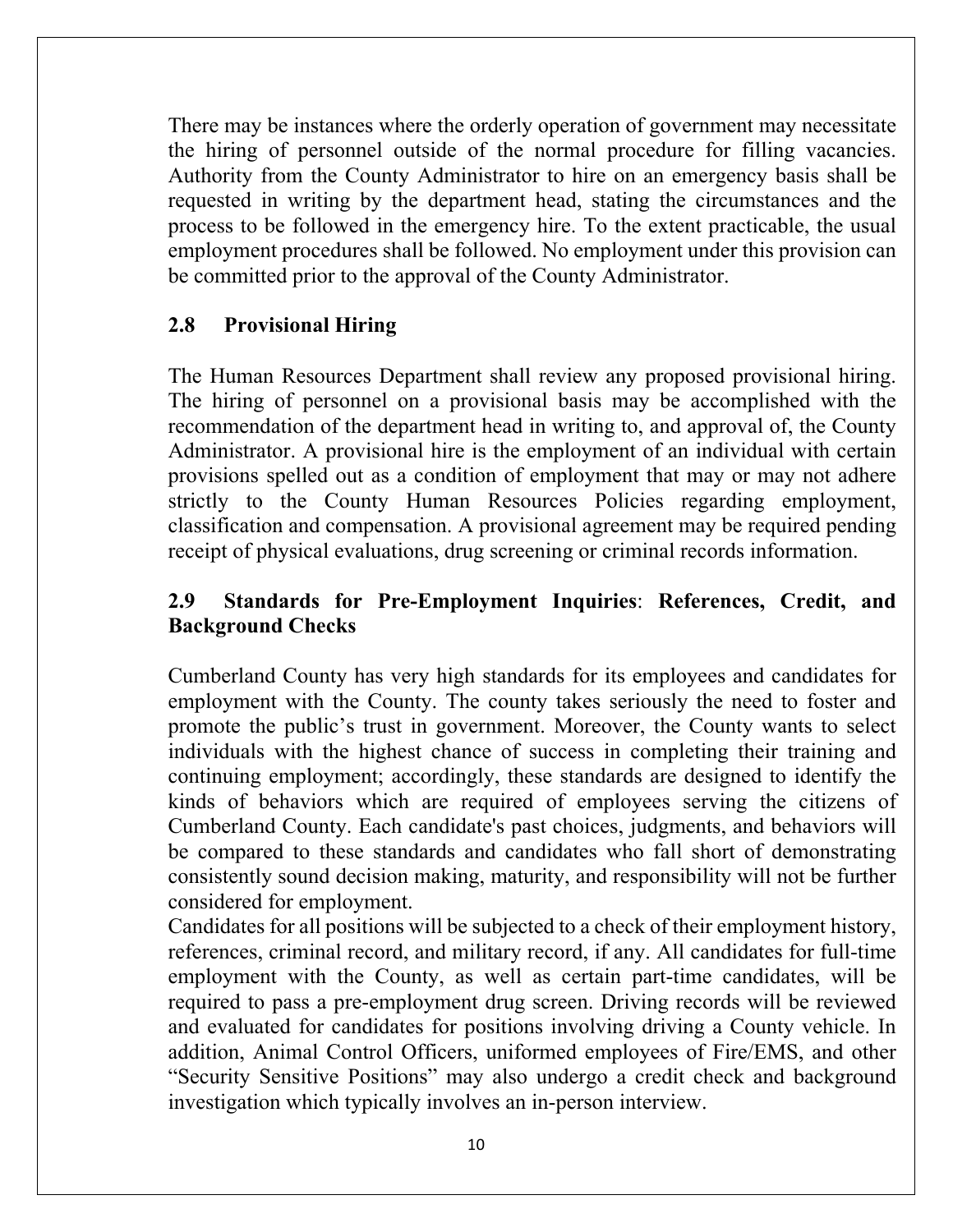The County reserves the rights to make other, informal inquiries about potential employees. These standards apply to any pre-employment information we obtain about a candidate, whether learned through a formal check or an informal inquiry. It is in every candidate's best interest to be completely forthcoming and truthful during any preemployment inquiries. Purposeful omission of information may result in removal from the selection process.

The failure to provide complete, accurate, and honest information is interpreted as dishonesty and lack of integrity about one's character. Some examples of potentially disqualifying behavior are identified below. These examples are designed to give candidates a sense of what behavior will be judged as inappropriate, and are not designed to be an all-inclusive listing of disqualifying behavior. Candidates are asked to critically assess their own background in light of these standards before beginning the employment process.

#### **The Standards**

#### *Interpersonal Skills, Sensitivity, and Respect for Others*

Examples of Potentially Disqualifying Behavior - Incidents of domestic violence; use of verbal or physical abuse or violence toward others indicating a lack of selfcontrol; inability to get along with others in work or personal life; failure to listen effectively; use of derogatory stereotypes in jokes or daily language; making rude and/or condescending remarks to or about others; use of physical force to resolve disputes; demonstrated overreaction to criticism; inability to work effectively as a "team player"; disruptive/challenging to authority; use of harassment, threats, or intimidation to gain an advantage.

#### *Decision Making and Judgment*

Examples of Potentially Disqualifying Behavior - making poor choices given known circumstances; indecision when options are not clear-cut; failure to take action when appropriate or demonstrating insecurity about making a decision ; behavior indicating poor judgment or failure to consider appropriate options; failure to learn from past mistakes; inability or unwillingness to modify a position; rigid adherence to rules without consideration of alternative information; failure to see or consider all options; or succumbing to peer pressure.

#### *Maturity and Discipline*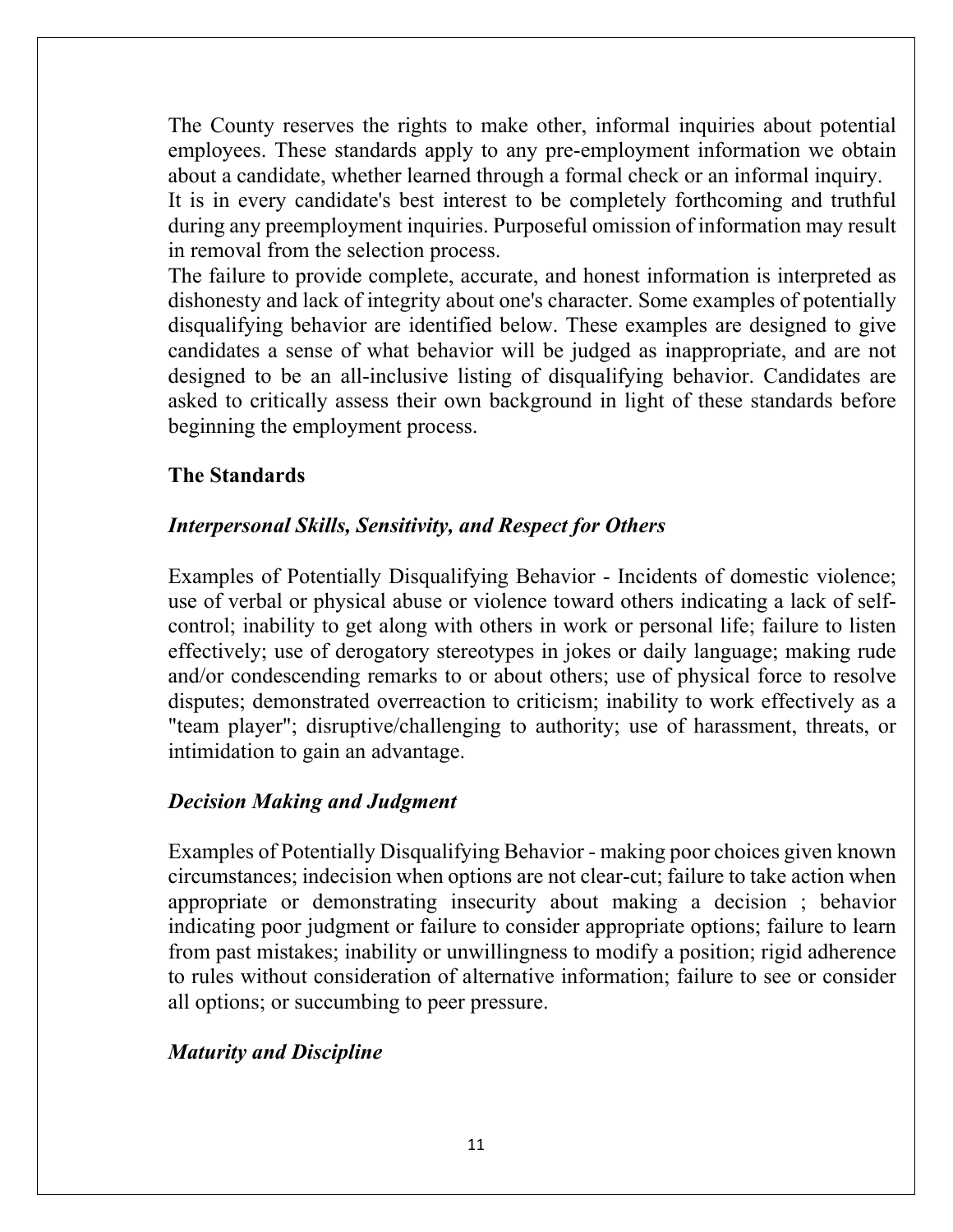Examples of Potentially Disqualifying Behavior - use of illegal drugs; abuse of alcohol or prescription medications; failure to follow all laws and common rules of conduct; associating with individuals who break the law; being argumentative, defensive, or blaming others (or circumstances) for mistakes made; past behavior which indicates a tendency to resort to use of force to gain objectives; overbearing in approach to resolving problems; unnecessarily confrontational; taking unnecessary personal risks; placing others at risk through one's own actions; reacting childishly or with anger to criticism or disappointment.

#### *Honesty, Integrity, and Personal Ethics*

Examples of Potentially Disqualifying Behavior - makes false and/or misleading statements or intentionally omits relevant information; purposefully withholds information; minimizes past mistakes or errors; blames others/makes excuses for mistakes; attempts to induce others to give false information; "bends" the rules or uses a position of authority for personal gain; refuses to accept responsibility for improper actions; condones the unethical behavior of others through silence; engages in illegal or immoral activities of such a nature that would be offensive to contemporary community standards of propriety; theft; fraud.

#### *Criminal Convictions*

As an applicant for a County position, you shall be subject to a check of your criminal history as recorded by federal, state, county, city, foreign or other government body. For purposes of employment consideration, a plea of no contest or nolo contendere will be considered a conviction. The following guidelines are being provided to allow you to determine your likelihood of success in the employment process, but in all instances, the nature and gravity of the offense or conduct, the time that has passed since the offense, the completion of the sentence and any probation, and the nature of the position the candidate seeks will be considered in evaluating candidates for employment and a candidate with more than the following is unlikely to be hired:

• Felony conviction – more than 1, none in the prior 5 years;

• Misdemeanor conviction – more than 1 in the prior 5 years;

• Theft conviction – not within prior 2 years

• Misdemeanor conviction for drug use, possession, or sale – not within prior 3 years

• Driving/Boating under the influence conviction – not within prior 3 years • A history of use of marijuana or alcohol that displays a pattern of abuse, as determined by the County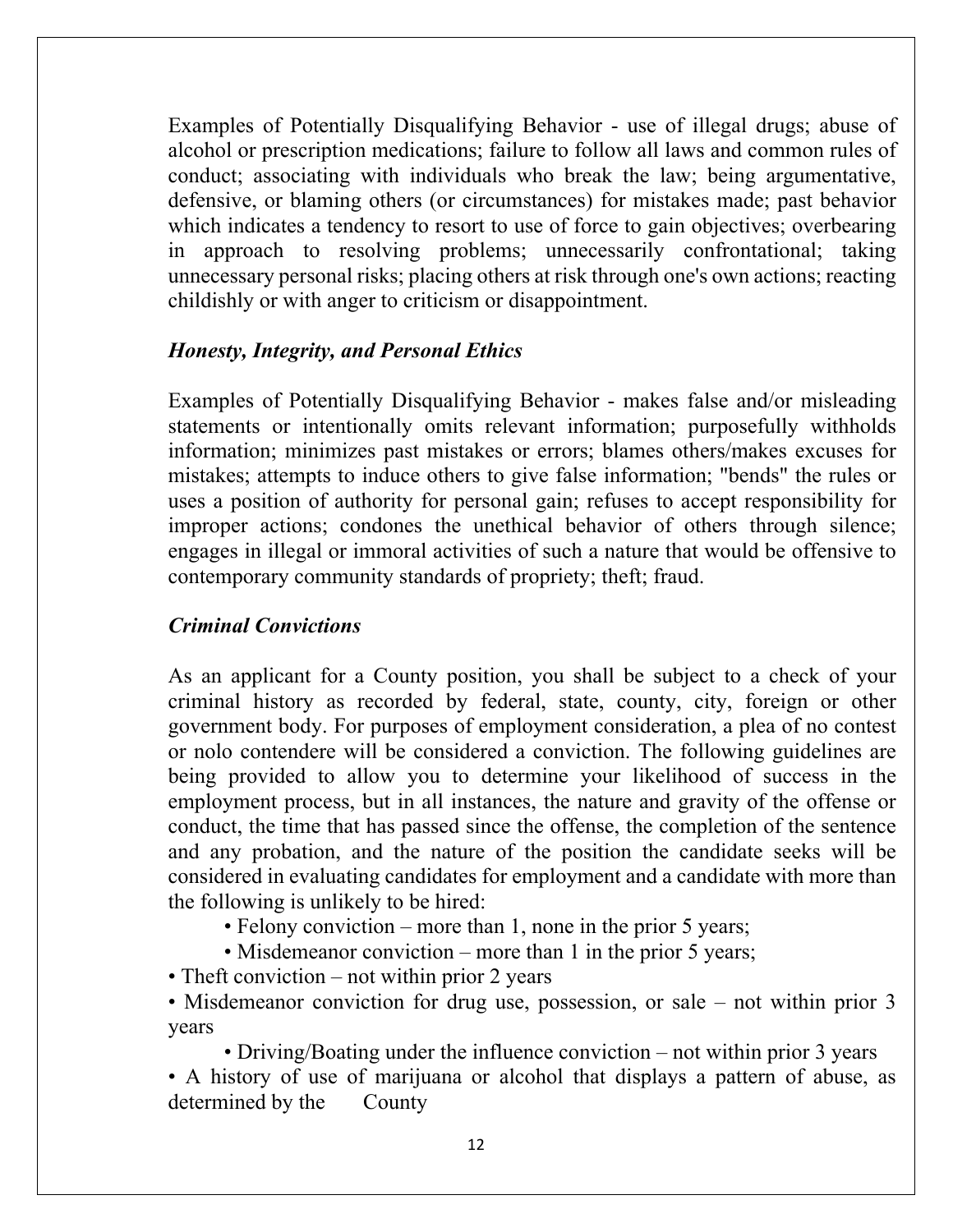• Any convictions for felony possession, use, or sale of controlled substance

• Any convictions for any offenses involving disrespect for law enforcement or authority, animal cruelty, neglect or abandonment, or aggravated crimes involving sexual offenses, domestic violence, or against children.

#### *Employment History*

Applicants should have a stable employment history. The quantity and type of employment history required is position-dependent. You may be disqualified from consideration for a position with the County if any of the following statements is true:

• You have been terminated for cause from a place of employment more than one time within the five-year period preceding the start of your hiring process.

• You have been terminated for cause by a federal, state, county, or municipal civil service or merit system

- You have been dishonorably discharged from the military.
- Reprimands or counseling for poor work performance.

#### *Financial Standing – Only for Security-Sensitive Positions*

Applicants for Security-Sensitive Positions must be in good credit standing with a history of credit stability. The County is unlikely to hire any candidate who has a current garnishment, bankruptcy (unless only within the repayment plan), or debt currently assigned to collections, but the county will review the circumstances to determine the suitability of the candidate for the particular position sought. Further, applicants must not have filed bankruptcy more than one time within the ten-year period immediately prior to applying.

#### *Driving History – Only for Positions Requiring the Use of County Vehicles*

Applicants whose positions require use of County vehicles shall have a valid Virginia driver's license and must provide proof of the license required for the type of vehicle driven. Applicants who have within their driving history convictions (including pleas of no contest or nolo contendere) for the offenses of hit-and-run (or similar statute), or felony eluding within the prior seven years, shall not be eligible for employment. An applicant shall not have a negative point balance on his or her license at the time of application. For the purpose of this section, the points shall be computed by standards set forth by the Virginia Code. The County will review the circumstances of an applicant's inability to meet any of these standards. A candidate's license cannot contain restrictions which would hinder or limit his or her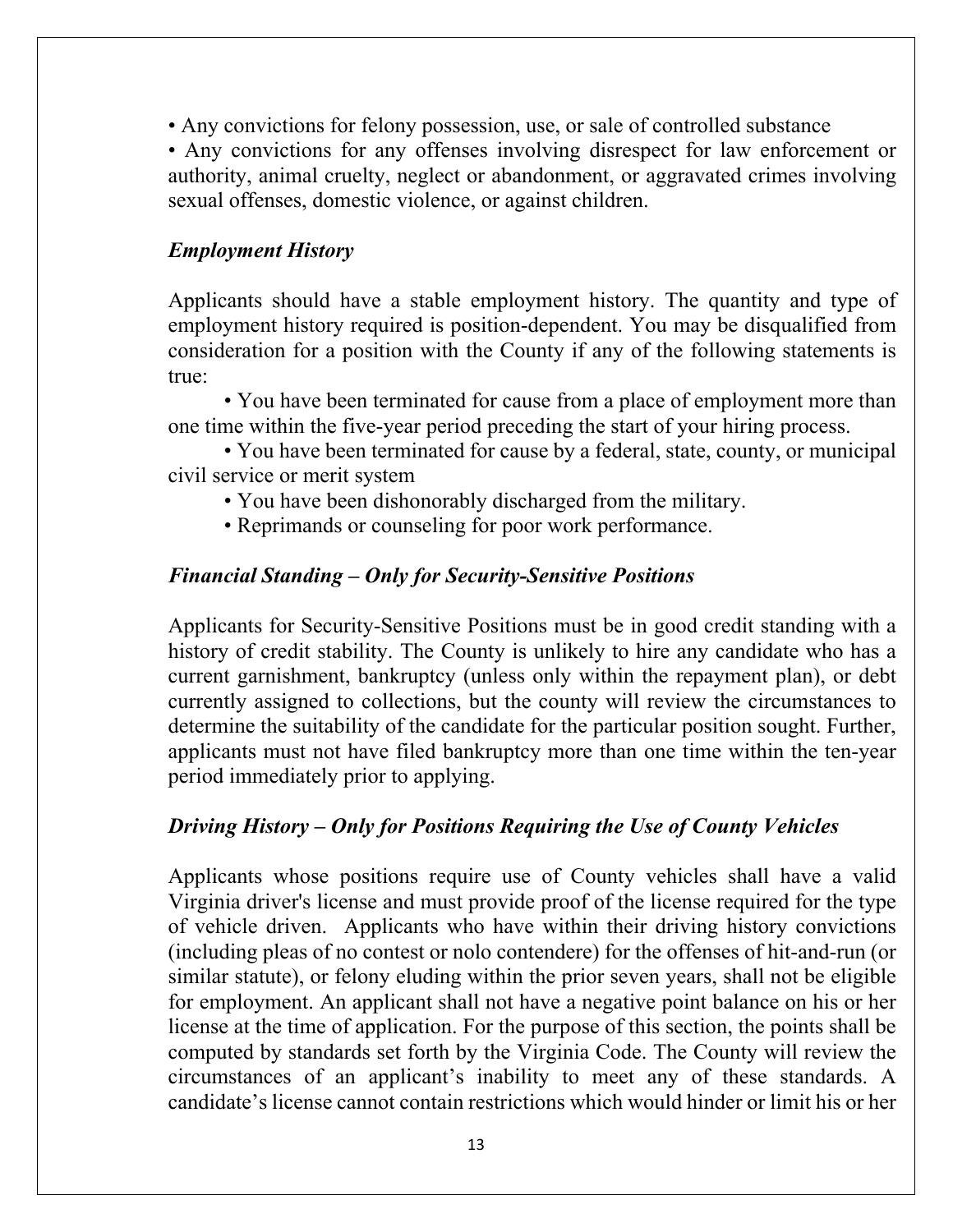ability to operate vehicles in accordance with the policies of his/her department and the Virginia Code. No applicant may have a driving history which reflects a recurring pattern of traffic violations which may represent a perpetual disrespect for traffic laws. Driving records may be required to have on record. Employees are held to the same standards during their employment with the county.

#### *Pre-Employment Drug Screens*

A pre-employment drug screen will be required of all full-time employees and parttime Safety Sensitive Employees, in **Appendix A**. An applicant who tests positive may result in the conditional offer of employment being withdrawn.

#### *Volunteers*

All volunteers are subject to criminal background checks. Volunteers who have access to vulnerable populations (i.e., minors), must pass a criminal background check prior to being placed into service. Volunteers shall be required to undergo a criminal background check on an annual basis, at a minimum. All criminal arrests, charges, or convictions must be reported to the Department Head/Constitutional Officer within twenty-four (24) hours or at the earliest available opportunity.

#### **2.10 Probationary Period:**

- a. A probationary period is required for all full-time and part-time positions. The probationary period will be a twelve (12) month period.
- b. The probationary period shall be utilized to determine the effectiveness of the employee's work, the duties and specifications for the position, and pay for such position. At the end of the probationary period, the employee shall be evaluated to determine satisfactory performance.
- c. A probationary employee may be terminated at any time if the employee is not suited for the position.
- d. The probationary period may be extended for all leaves without pay that were taken during the period.
- e. All employees who apply for and obtain another position within the County are subject to a twelve (12) month probationary period.
- f. Employees who are transferred, demoted, or who are otherwise placed in a new position by the direction of the County Administrator are also subject to a twelve (12) month probationary period.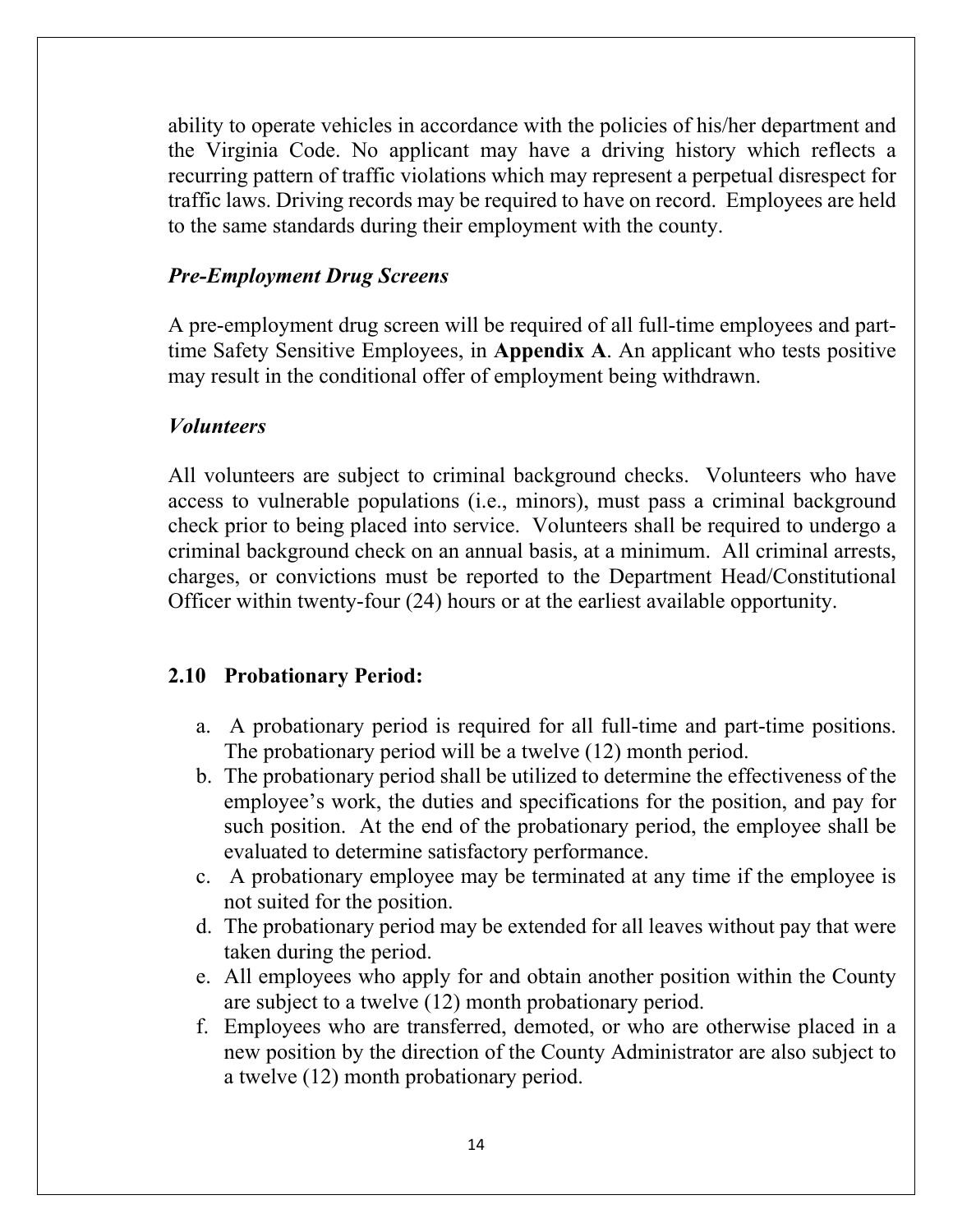- g. During, or at the conclusion of the probationary period, the employee's services may be terminated without access to the grievance procedure. At the conclusion of the probationary period, or the extension of the probationary period, if applicable, the Department Head and/or County Administrator must make one of the following determinations:
	- 1. The employee has successfully completed the probationary period and probationary status is to be removed. Written notification must be sent to Human Resources.
	- 2. The employee has **not** successfully completed the probationary period and the probationary period is to be extended up to six (6) months. Written notification must be sent to Human Resources.
	- 3. The employee has successfully completed the probationary period and in addition to the probationary status being removed, the Department Head and County Administrator is recommending an increase to reflect the quality of work shown. A salary adjustment is subject to budgeted funds being available. Written notifications must be sent to Human Resources.
	- 4. The employee has **not** successfully completed the probationary period and the employee shall be dismissed. Written notification must be sent to Human Resources.

#### **2.11 Other Requirements for Employment:**

Where other standards or requirements for a particular position are established which adhere to federal and state guidelines, all applicants shall be required to adhere to those standards and qualifications. The County Administrator may establish and must approve any tests to examinations which are developed and which are warranted to determine whether or not an applicant to employee meets established standards.

#### **2.12 Nepotism**

The Conflict of Interests Act in the Code of Virginia prohibits an employee from supervising members of his/her immediate family. Immediate family is defined here to include spouse, and the mother, father, sister, brother, children or grandparent of the employee or spouse of the employee. It also includes other relationships established by blood, marriage, or intimate co-habitation or other legal actions.

#### **2.13 Personal Appearance and Attire**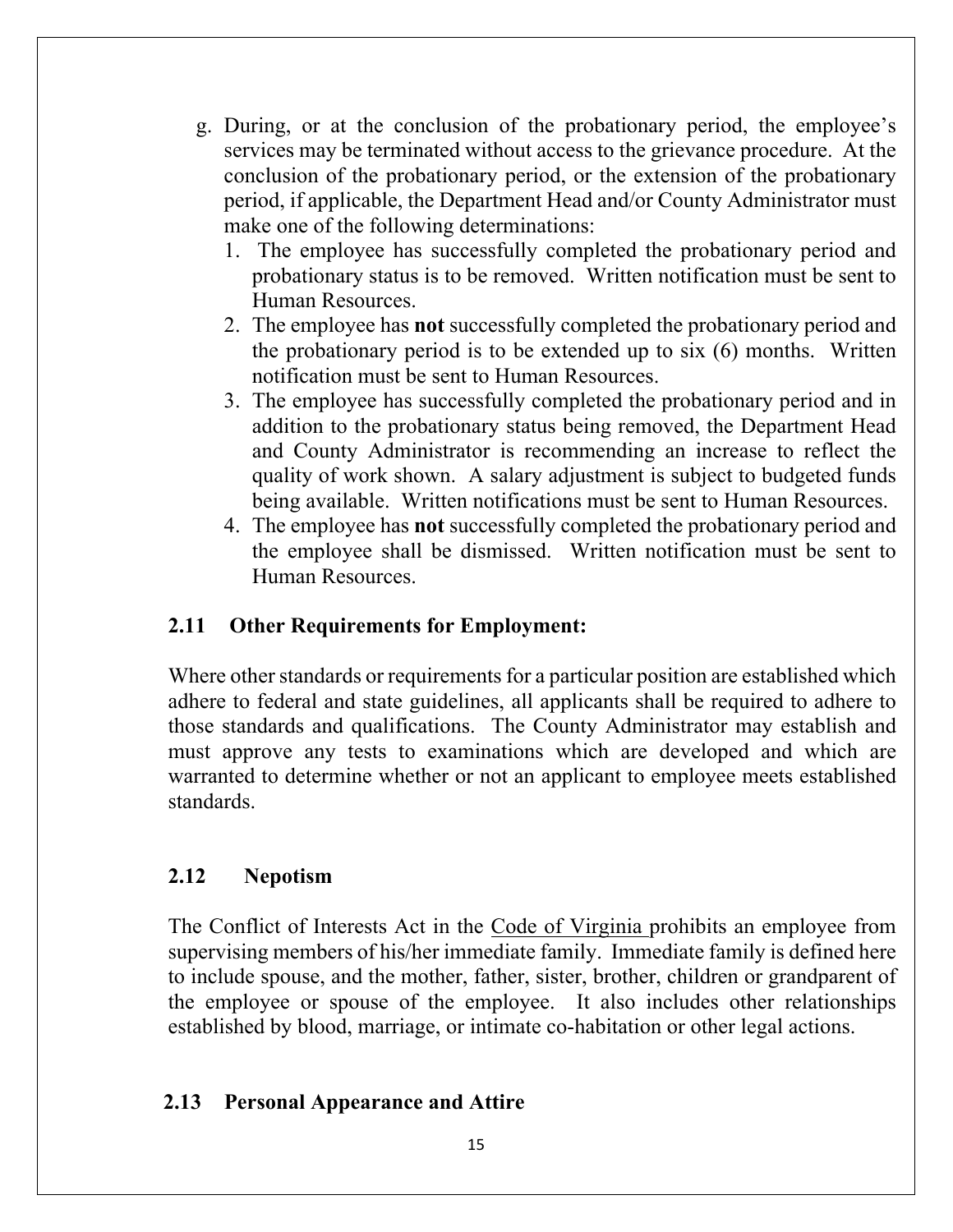All personnel must dress in a manner that is suitable to their place and type of work. Office workers generally dress in business or business casual attire. Department Heads are responsible for making judgment calls as to the appropriateness and compliance with dress code. Maintenance and Public Utilities employees must dress in county uniform and safety toe shoes.

#### **3 Employment Types**

All employees of the County are divided into two categories: exempt or non-exempt status as it relates to the Fair Labor Standards Act. The policies within this manual applies to both classifications, unless specifically noted.

**Exempt Employees** – The designation of exempt is only as it relates to the Fair Labor Standards Act:

- 1. All Elected Officials
- 2. Members of Boards and Commissions
- 3. Volunteer personnel and personnel appointed without pay
- 4. Consultants and counsel rendering professional services
- 5. Employees whose positions fall within the definition of being exempt under the Fair Labor Standards Act §541, Executive, Administrative, and Professional are as follows:
	- ❖ Building Inspector
	- Constitutional Officers Clerk of Circuit Court, Commissioner of the Revenue, Commonwealth's Attorney, Sheriff, and Treasurer
	- County Administrator
	- Director of Economic Development
	- Director of Finance
	- Director of Information Technology/IT Administrator
	- Director of Maintenance
	- Director of Planning and Zoning/Planning & Zoning Administrator
	- ❖ Director of Utilities
- 6. Such other positions as may be designated by the Board of Supervisors

**Non-Exempt Employees –** all employees that do not fall under the exempt employee status are classified as non-exempt employees

A. Full-Time Employee – personnel who regularly works 8 hours or more per day, 40 hours or more per week, for not less than 50 weeks per year. Annual leave, sick leave and holidays will count as timed worked for this purpose.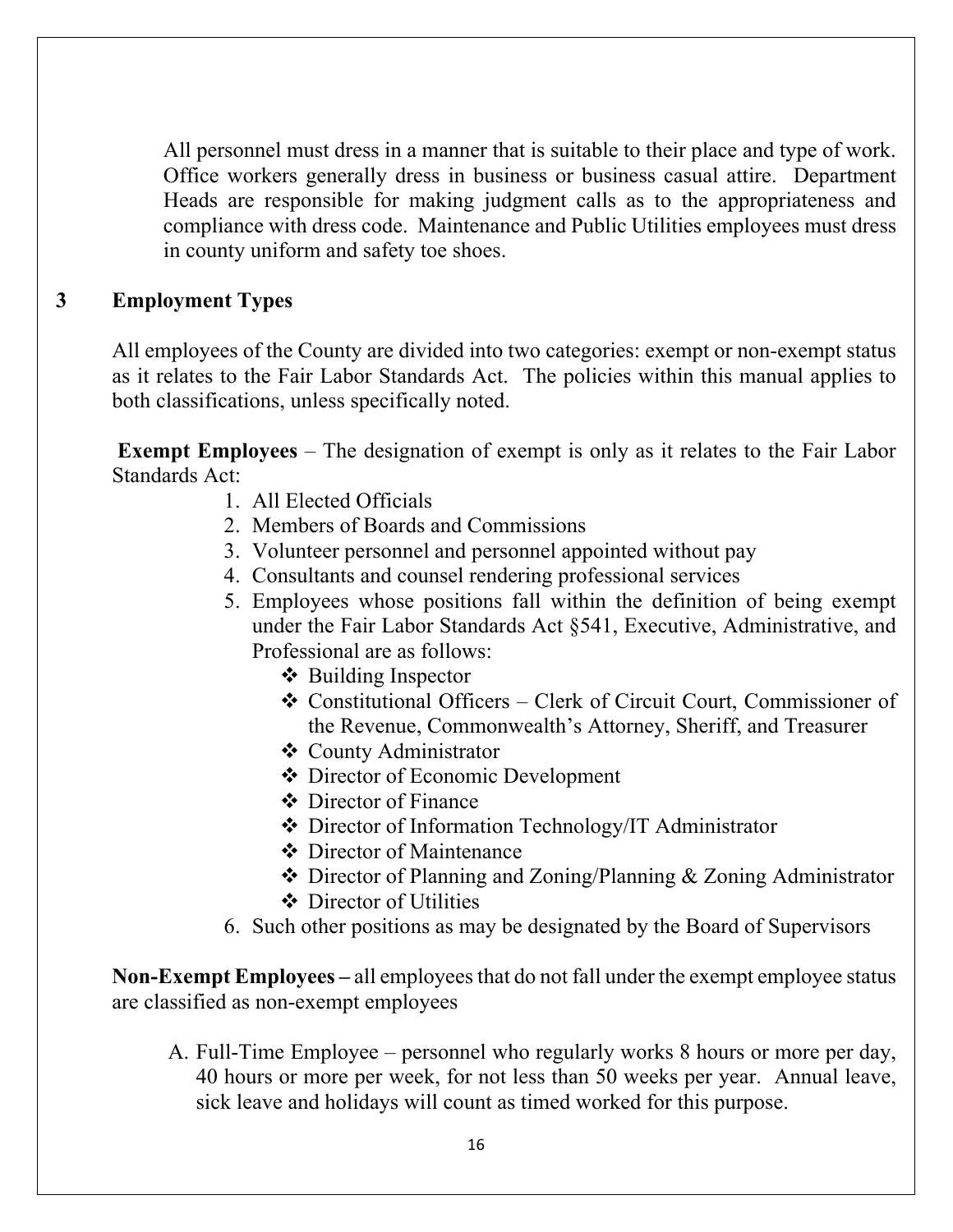- B. Part-Time Employee personnel who works less than 30 hours per week, for not less than 50 weeks per year. Such employees are not eligible for and do not earn annual, sick, or holiday leave. Part-time employees are not eligible for health insurance, retirement benefits, life insurance, or any benefits provided by the County.
- C. Hourly employee personnel who works less than 8 hours per day, or less than 40 hours per week, or are employed to work less than 50 weeks per year. Such employees are not eligible for and do not earn annual, sick, or holiday leave. Hourly employees are not eligible for health insurance, retirement benefits, life insurance, or any benefits provided by the County.
- D. Seasonal Employees employees hired for seasonal positions. After initial employment, the employee will remain on the payroll until such time as the seasonal assignment is concluded. If the performance of the employee is deemed acceptable by the department and if the employee would like to remain a seasonal employee, the employee may be placed on leave without pay (LWOP) status until such time as the services are again required. At that time, the department may reactivate the employment status of the seasonal employee.

#### **4 Compensation and Payroll Procedures**

#### **4.1 Pay Procedures**

It is the policy of the County to pay employees on a regular basis and in a manner so that the amount, method, and timing of wage payments comply with all applicable laws and regulations. Employees will receive a statement that shows gross pay, deductions and net pay. All applicable state, federal, and Social Security taxes will be deducted automatically. No other deductions will be made unless required or allowed by law, contract, or employee obligation. Employees may elect to have additional voluntary deductions taken from their pay only if they authorize the deduction in writing.

#### **4.2 Pay & Classifications**

A classification plan for employees shall be established, reviewed regularly and shall consist of:

1. A classification system for all regular positions; and

2. A paygrade that sets a salary range for each classification.

The salary for each employee within a paygrade shall be set by the County Administrator.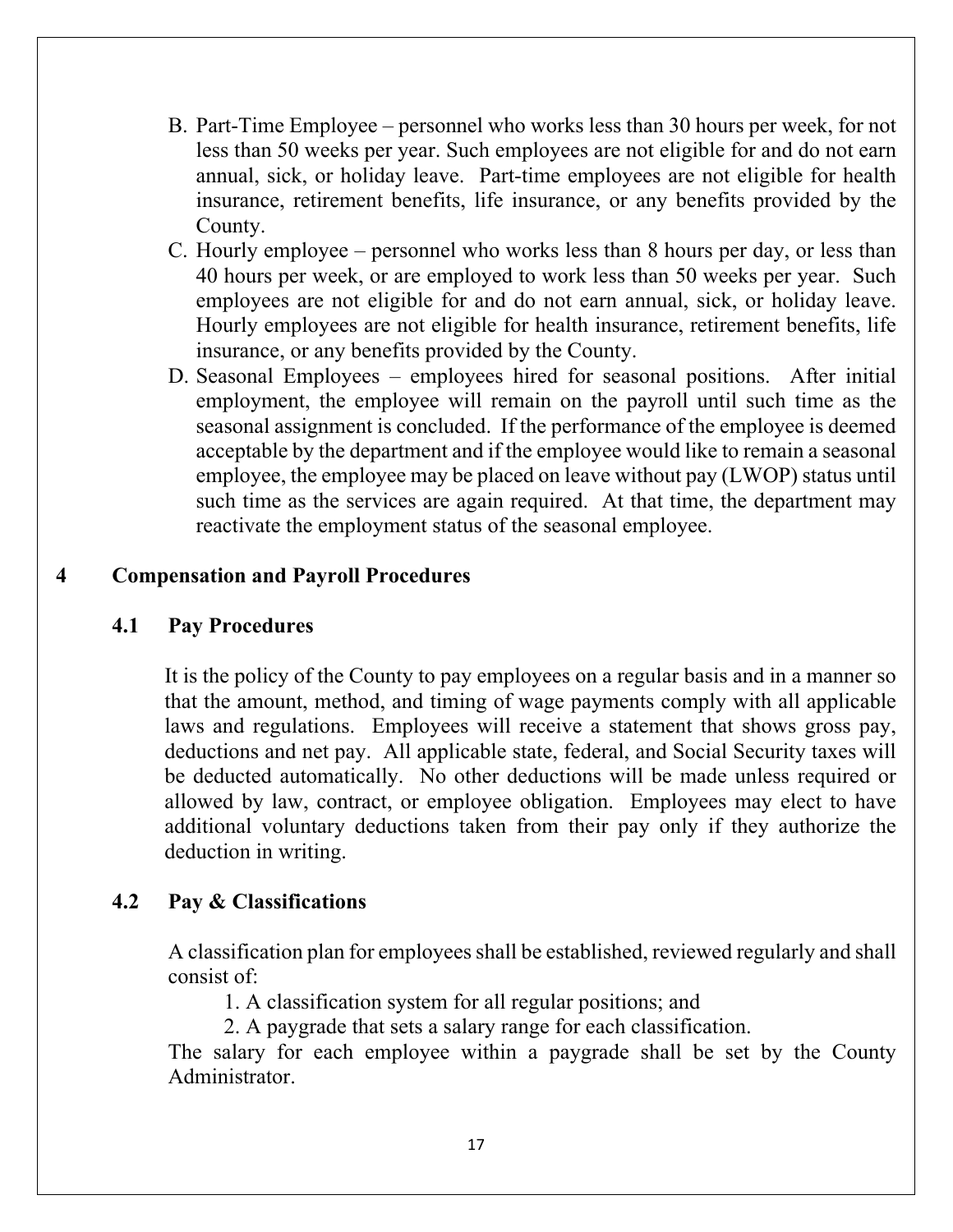#### **4.3 Pay Dates**

Pay day occurs twice a month with paychecks issued on the  $15<sup>th</sup>$  and the last day of the month. When a pay day occurs on a County holiday, employees are paid on the day prior to the holiday. If a pay day occurs on a weekend, employees are paid on the Friday before.

#### **4.4 Direct Deposit**

Direct Deposit is mandatory for all employees. The employee must complete a Direct Deposit Authorization Form with the Payroll Department. Any changes to direct deposit/bank account must be made with an updated Direct Deposit Authorization Form and submitted to the Payroll Department.

#### **4.5 Timesheets**

All employees are required to complete time sheets for hours worked. The accuracy of the time records is the responsibility of the employee. All timesheets must be completed and signed by the employee and then signed by the employee's supervisor/Department Head/Constitutional Officer before being submitted to the Payroll Department. For full-time employees, timesheets must be submitted to the Payroll Department within five (5) business days following the last day of the month and must have the required signatures. For part-time and seasonal employees, timesheets must be submitted to the Payroll Department within five (5) business days following the pay period ending date and must include the required signatures. Timesheets must reflect an accurate accounting of hours worked. An employee that reports to work late, must accurately report the time of arrival on their timesheet.

#### **4.6 Hours of Work**

County offices shall generally be opened as follows:

County Administration Office Personnel and Maintenance Department: 8:30 a.m. to 4:30 p.m.; Monday through Friday. Utility Department: 7:30 a.m. to 3:30 p.m.; Monday through Friday.

Exceptions: The above hours may vary based on the discretion of the County Administrator or Constitutional Officer based on the specific demands of work assigned to various departments. In all cases, full-time employees work eight (8)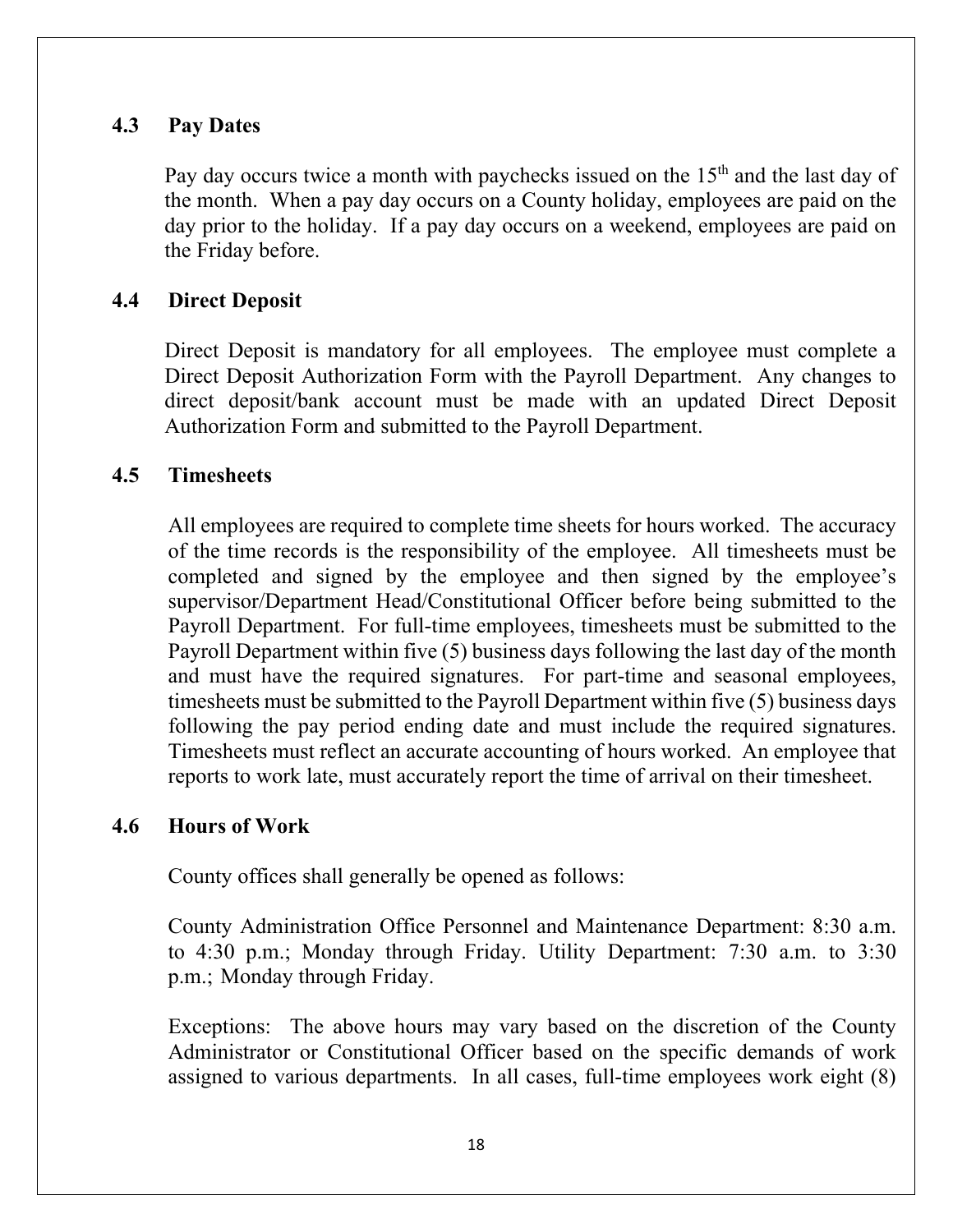hours per day or forty (40) hours per week as calculated on an hourly basis. Fulltime employees have a one hour paid lunch break.

Employees of the Sheriff's Department and Refuse Disposal have varying schedules and the same hours of operation do not apply.

#### **4.7 Standard Schedule**

The standard scheduled work week for which salary is paid consists of forty (40) hours during a seven (7) day work period. Most schedules are Monday through Friday, but schedules may be adjusted to include weekend or evening hours as necessary.

#### **4.8 On Call**

Some employees will be required to be on-call. Any employee whose job requires that they be on call is required to be available and in county uniform or proper work attire and equipment and county vehicle ready to report to duty. All calls must be answered and responded to within one (1) hour of dispatch. Failure to do so will result in written reprimand.

#### **4.9 Compensatory/Flex Time Policy**

In accordance with the Fair Labor Standards Act Provision (FLSA), overtime hours for all eligible employees shall be defined as work hours exceeding forty (40) hours in a one (1) week work period. The official work week shall be Sunday through Saturday for all county departments. The maximum amount of compensatory time allowed to accumulate is forty (40) hours.

Employees must have actually worked forty (40) hours within one (1) work week to earn compensatory time. Hours worked past the normal work day/week will accrue hour for hour until the forty (40) hour threshold is reached. This could occur if there has been a paid County holiday or leave time used during that week. At the discretion of the Department Head, flex time may be implemented to avoid employees exceeding a forty (40) hour work week.

### **A. Salaried Non-Exempt Employees**

Compensatory time, for salaried employees who are not exempt from the Fair Labor Standards Act, is earned at time and one-half rate for any work hours exceeding forty (40) in any one work week. Additional work hours shall be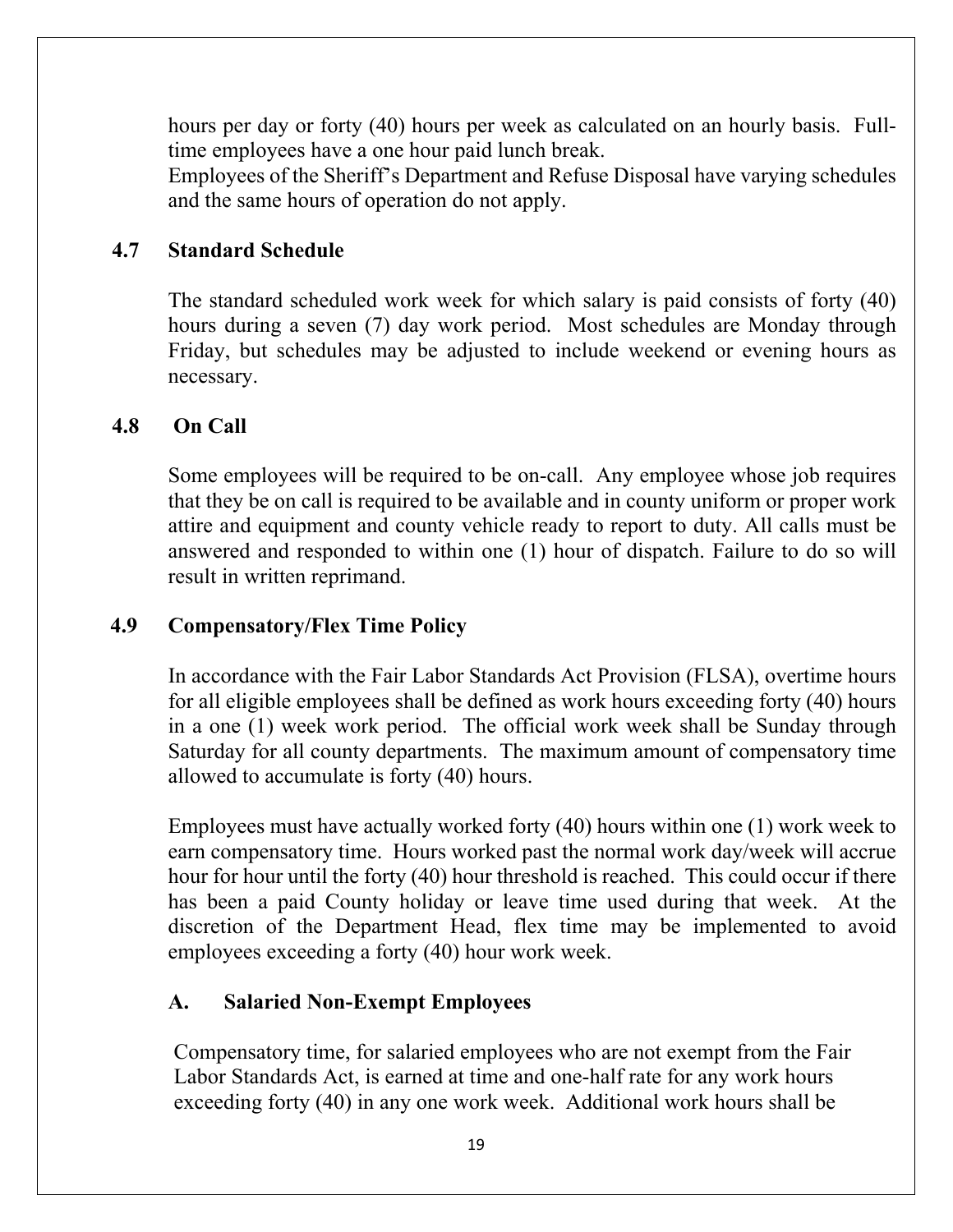required only to relieve specific occasional workloads and not to provide for additional compensation. Once the employee has reached the forty (40) hour per week threshold, they will receive compensatory time at a rate of one and one-half hours per one hour exceeding the forty (40) hour per week threshold.

**1. Hourly Employees:** The authorization of overtime work is the responsibility of the Department Head. All overtime work must be approved by the Department Head in advance of the work performed and in writing. Overtime assignments are permitted only when required by operational necessity, and without which the normal functioning of the department would be adversely affected. Department heads must assure adequate funds are available for any payment of overtime work.

**2. Part-time Employment:** If a County employee undertakes, on occasion or sporadic basis, solely on his/her own option, part-time employment for the County which is different from his or her regular employment, the hours of different employment shall be excluded from the calculations of overtime compensation.

It is the responsibility of the Department Head to provide the employee opportunities to use earned compensatory time in order to avoid exceeding the allowed maximum accrual of eighty (80) hours.

### **B. Salaried Exempt Employees**

Salaried exempt employees are not subject to the Compensatory Time Policy. An exempt employee is one who works whatever amount of time is necessary in order to perform the duties of their job. Eight (8) hour work days and forty (40) hour work weeks are not break points for exempt employees. Exempt employees do not accrue "earned" time for hours worked over forty (40) hours per week, nor is that time owed to the employee in any way. Flex time may be allowed to exempt employees at the sole discretion of the County Administrator/Constitutional Officer and should only be taken when doing so will not interfere with necessary work or deadlines.

### **4.10 Late Arrivals**

If an employee is unable to report to work or expects to be late, the employee must contact his/her immediate supervisor as soon as possible, but no later than their scheduled work hour and provide the reason for his/her absence or tardiness. The responsibility to notify a supervisor about absences or tardiness always rest with the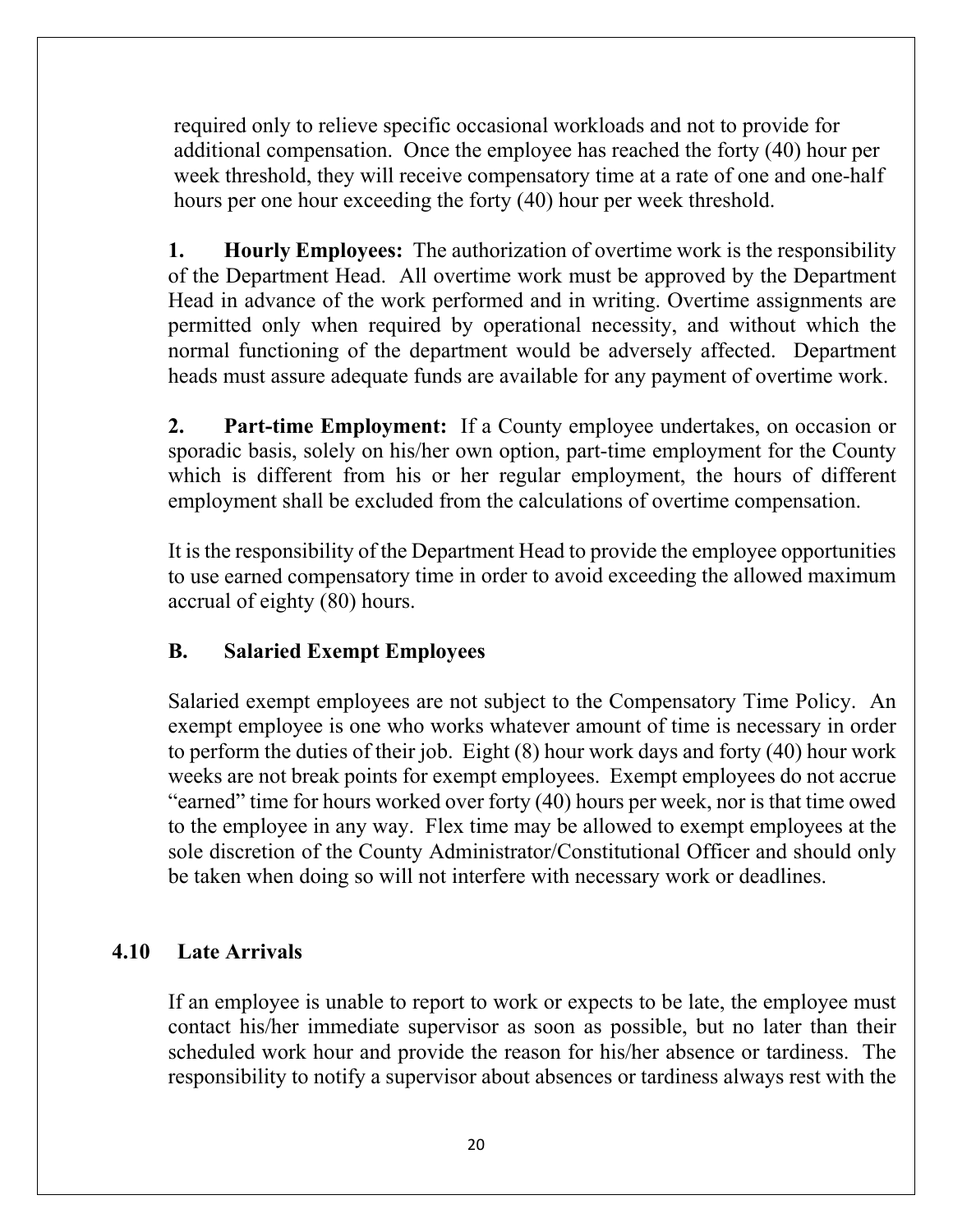employee. The employee's timesheet must reflect the actual time the employee reported to work.

#### **4.11 Absence without Approved Leave**

Absence without approved leave is defined as failure to report for work without the approval of the employee's Supervisor or Department Head. It also includes the failure of an employee to report for work as expected following an authorized leave. Absence without approved leave may result in disciplinary action, up to and including termination. All absences without approved leave will result in an hour for hour deduction in salary for non-exempt employees in addition to disciplinary action. Exempt employees may receive a one (1) day suspension without pay in addition to appropriate disciplinary action.

#### **5 Leave Time and Benefits**

#### **5.1 Annual Leave**

- A. Full-time County employees receive paid annual leave which can be taken for any purpose.
- B. Except in cases of illness or emergency, annual leave must be approved in advance.
- C. A Leave Request Form must be completed by the employee. The supervisor or Department Head must approve the requested leave and sign the Leave Request Form and submit a copy to Human Resources.
- D. Annual leave is earned during each pay period and may be used at any time following the pay period in which it was earned.
- E. Annual leave cannot be taken in less than fifteen (15) minute intervals.
- F. Employees retain all benefits and seniority while on paid, approved annual leave.
- G. New employees begin to earn annual leave during their first pay period.
- H. Upon separation or retirement from County employment, full time employees shall be paid for accrued annual leave up to the accrual limit.
- I. In the event of the death of an employee, the employee's estate will be paid for the amount due under this policy.
- J. The maximum number of hours that each employee can carryover from one calendar year to the next is 160 hours. For good cause shown, the County Administrator may extend the carryover period, not to exceed four (4) months. All requests for extensions should be remitted to the Human Resources department by November 1<sup>st</sup> in order to be considered for an extension.
- K. Full-time employees will earn annual leave as follows: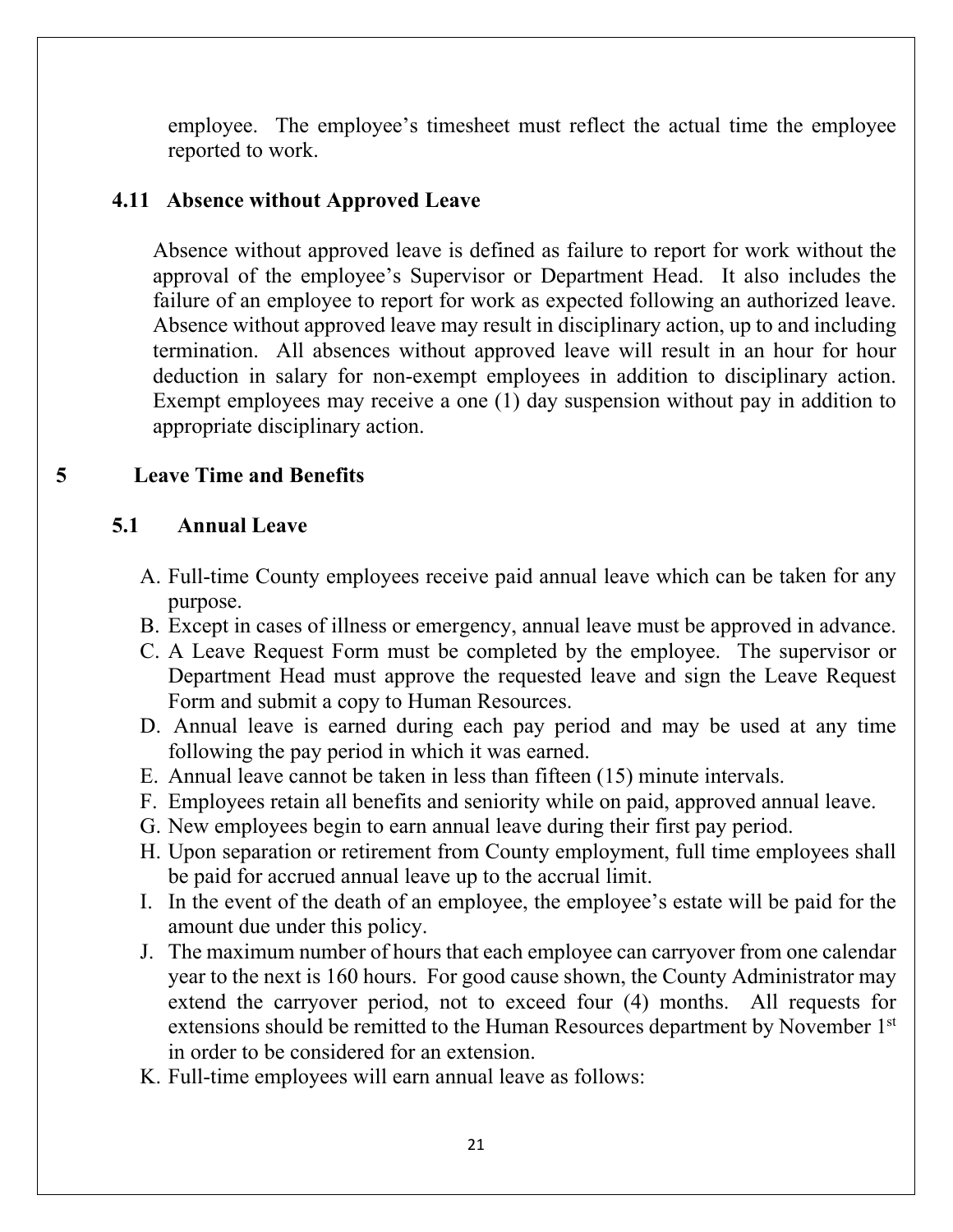| <b>Years</b><br><b>of</b><br><b>Service</b> | <b>Hours</b><br><b>Earned</b><br>per<br><b>Month</b> | <b>Days</b><br><b>Earned</b><br>per<br>Year | <b>Carryover</b><br><b>Maximum</b><br><b>Hours</b> |
|---------------------------------------------|------------------------------------------------------|---------------------------------------------|----------------------------------------------------|
| 0 through 4                                 | 8                                                    | 12                                          | 160 hours                                          |
| 5 through 9                                 | 10                                                   | 15                                          | 160 hours                                          |
| 10 through 14                               | 12                                                   | 18                                          | 160 hours                                          |
| 15 and over                                 | 14                                                   | 21                                          | 160 hours                                          |

- L. Annual leave accrued above the maximum carryover hours of 160 hours will be lost by the employee at the beginning of the new calendar year.
- M. Annual leave balances for Cumberland County employees who move from one county department or Constitutional Office to another, will have those balances transferred in their entirety.

#### **5.2 Sick Leave**

- A. Earning Sick Leave
	- 1. Full-time employees earn sick leave with pay at a rate of eight (8) hours per month.
	- 2. Sick leave may be carried over from year to year without limit.
	- 3. Sick leave is not earned when an employee is absent for a period exceeding his/her earned leave balances.
- B. Use of Sick Leave
	- 1. Full time employees may use sick leave for absences related to illness, injury, other personal or immediate family health-related problems, medical or dental appointments, pregnancy, childbirth, or a death in the immediate family (in addition to bereavement leave that may be authorized).
	- 2. Employees shall notify their supervisor in advance of sick leave use whenever possible.
	- 3. Upon return to work following any planned or unplanned sick leave period of three (3) or more consecutive work days, employees shall provide Human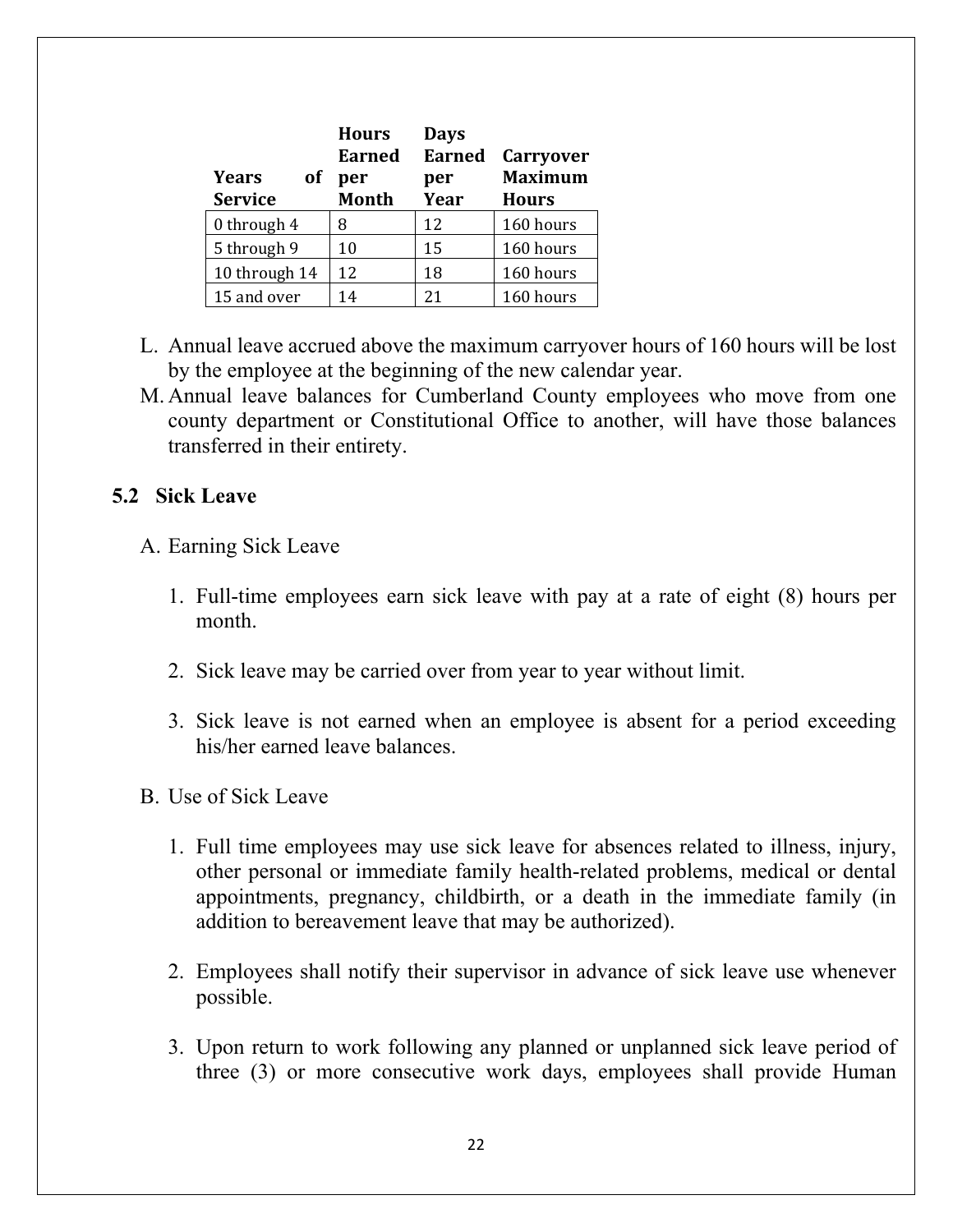Resources with a written statement from their treating health care provider that includes:

- a. General nature of the employee's condition that kept them from work;
- b. Any limitations on the duties/schedule for the employee;
- c. Expected date employee can return to full duties/schedule.
- 4. At any time, an employee's Department Head or Human Resources may require an employee to submit a doctor's statement certifying the reason for the employee's absence.
- 5. All employees on approved sick leave shall be paid their current pay rate.
- 6. Employees shall retain all benefits and seniority while on approved sick leave.
- 7. Sick leave balances for Cumberland County employees who transfer from one county department or Constitutional Office to another, will have those balances transferred in their entirety.
- 8. Employees may not use sick leave in lieu of annual leave. Employees found to be using sick leave inappropriately are subject to disciplinary action up to and including dismissal.
- 9. Upon separation from county employment (by retirement, resignation, termination or death), employees are paid at the rate of \$15 per eight (8) hours of accumulated sick leave, not to exceed 180 days.

### **5.3 Bereavement Leave**

- A. Bereavement leave is designed to provide employees with paid time away from work to grieve and to handle matters related to a death in their immediate family. All full-time staff are eligible for paid leave upon the death of an immediate family member.
- B. Immediate Family Defined
- Spouse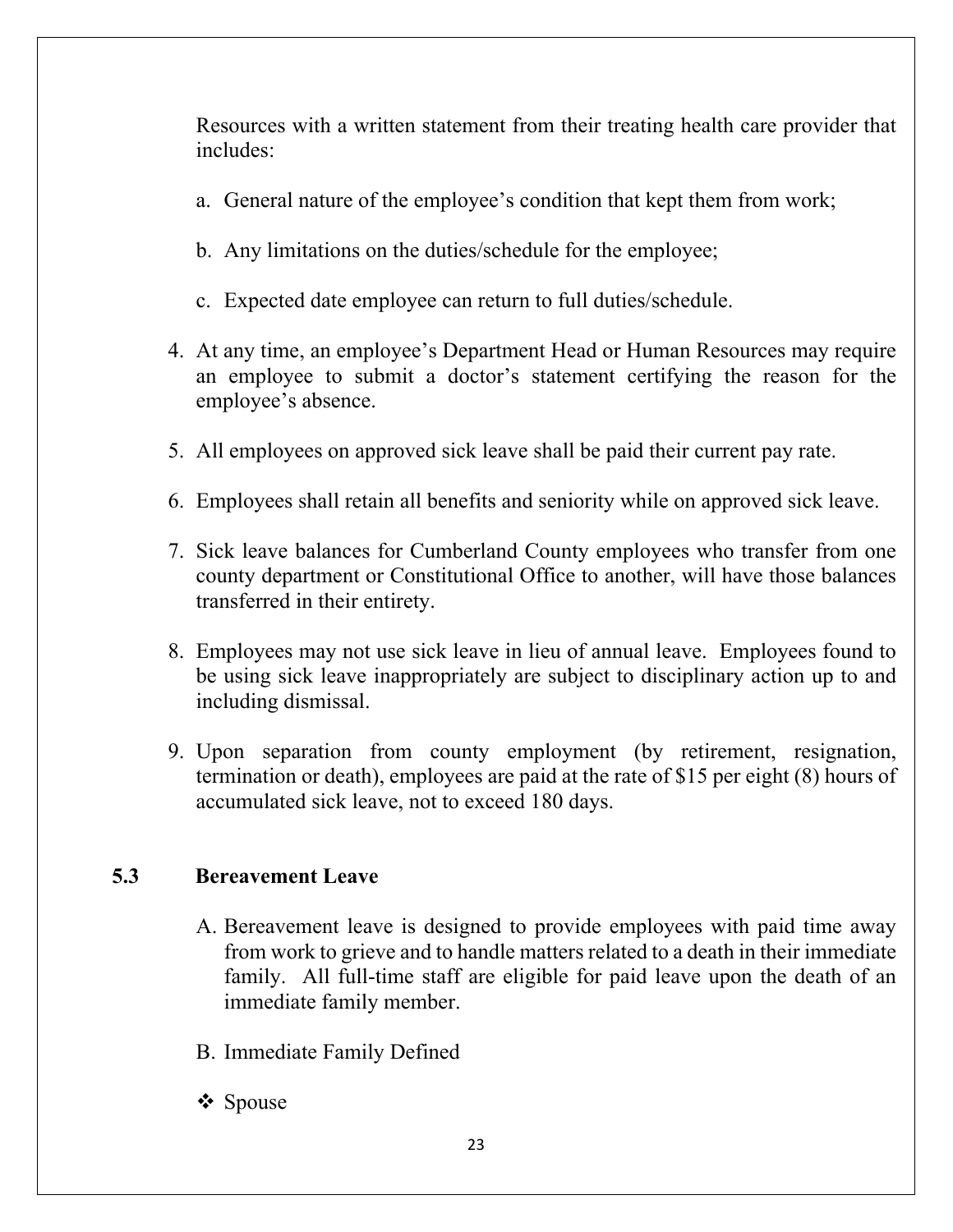- Child (natural/step/adopted/foster)
- Parent (natural/step/adoptive)
- $\div$  Sibling (natural/step/adopted)
- Immediate in-laws (father, mother, sister, brother, son, daughter)
- Grandparents (immediate or spousal)
- Legal Guardian
- C. Other relationships may also be approved on a case-by-case basis by the County Administrator or Constitutional Officer without setting precedent.
- D. Length of Leave: Bereavement Leave is granted for up to three days. If additional time is necessary, the employee may elect to use other available leave with the approval of his/her supervisor.

E. Notification: Employees taking Bereavement Leave will notify their supervisor as soon as possible of the funeral arrangements, anticipated length of leave, where the employee can be reached during the Leave, and other appropriate information. In no case will Bereavement Leave begin before the Supervisor is notified.

If the employee requires more than 3 days leave in the event of a death in the immediate family, vacation, personal, compensation, sick, or leave without pay may be requested for the additional days. An employee may request leave for the death of a non-immediate family member or a friend. In this case, vacation, personal, comp or leave without pay may be requested.

### **5.4 Court Leave**

- A. An employee's absence from work for jury duty or for attending court in a non-official capacity as a witness shall be defined as "court leave". Only fulltime employees are eligible for court leave.
- B. Before court leave is granted, the employee must submit a copy of the official summons for jury duty or witness service to the Department Head or Constitutional Officer prior to the beginning date of service.
- C. Any employee appearing in court as either a plaintiff or a defendant is not eligible for court leave.
- D. A full-time employee shall be granted time off without charge to other leave balances or a decrease in pay while performing jury duty, or when subpoenaed as a witness on behalf of the County, or in a proceeding in which the employee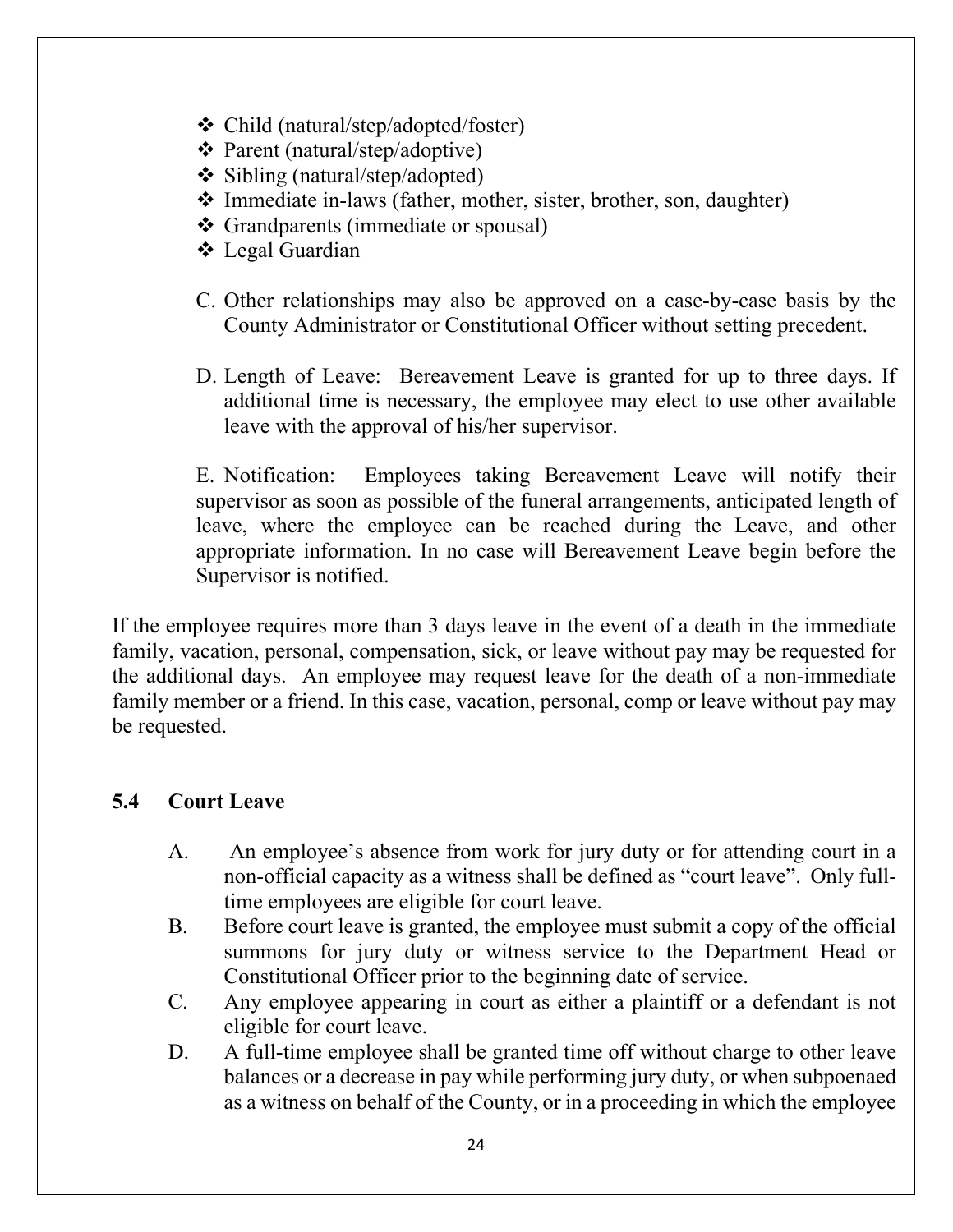is not a party. The period of granted leave shall be only as necessary for the court appearance, plus the necessary travel time.

### **5.5 Leave without Pay**

- A. Leave of absence without pay may be granted for:
	- 1. Family Medical Leave Act (FMLA) See Family Medical Leave Act
	- 2. Use of annual and sick leave which exceeds the amount of leave earned requires specific advance approval of the County Administrator/Constitutional Officer **and** Human Resources. Leave without pay is not guaranteed.
- B. Any employee that abuses the leave without pay policy will be subject to disciplinary action, up to and including termination. Leave of absence without pay shall not be allowed until all balances of appliable leave with pay have been used. Except for FMLA, a leave of absence without pay shall not be granted for more than one calendar month.
- C. Any employee returning from leave of absence without pay, during or at the end of the period for which the leave was granted, will be reinstated. If he/she fails to return at the end of the period for which the leave was granted, he/she will be considered to having resigned from their position of employment with the County.
- D. Leave Accrual: During the period for which the leave was granted, employees will not accrue annual or sick leave hours.
- E. Benefits: Retirement contributions will not be made for any pay period in which no qualifying compensation has been received by the employee (i.e., if the employee was on leave without pay for the entire pay period).
- F. Health Insurance: For an employee granted leave without pay status under the Family Medical Leave Act (FMLA), the County will continue to pay the employer portion of the premium. For an employee granted leave without pay status who does not qualify for FMLA, the employee will have to pay the employer and the employee portions of the premium in order to maintain coverage.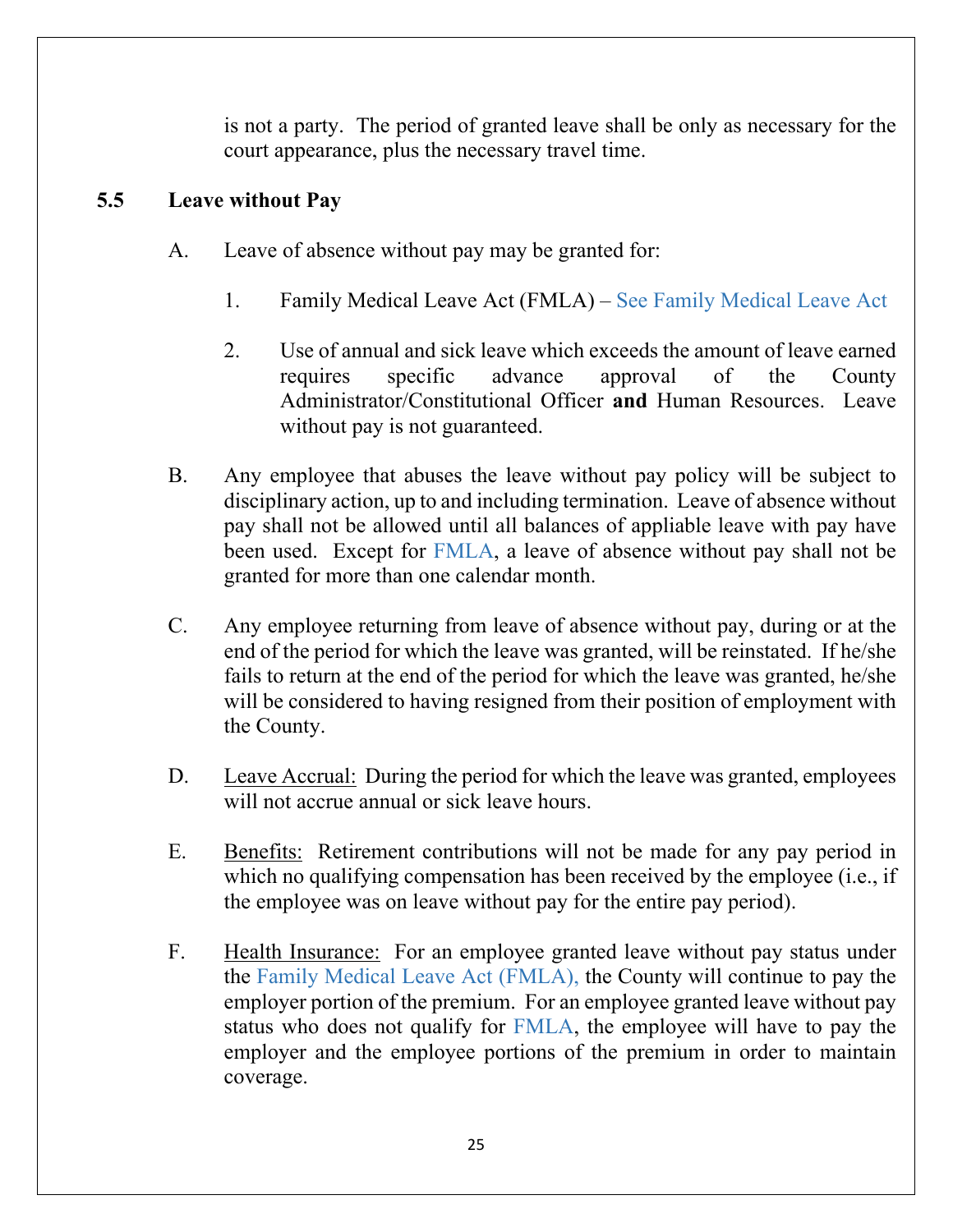## **5.5.1 Family and Medical Leave Act (FMLA)**

It is the policy of the County to grant up to twelve (12) weeks of family and medical leave (twenty-six weeks in the case of service member leave) during any rolling 12 month period for eligible employees, in accordance with the Family and Medical Leave Act of 1993 (FMLA). The leave will generally be unpaid, unless paid sick leave or annual leave is available to the employee. In that case, all sick and annual leave must be utilized during the FMLA period of incapacity. Under FMLA, the employee will return to his/her original position or to a position with similar pay upon their return from leave. All sick leave and annual leave used during the FMLA period is included in the total twelve (12) and twenty-six (26) weeks.

## **Eligibility**

In order to qualify to take family and medical leave under this policy, the employee must meet **all** of the following conditions:

- 1. The employee must have worked for the County at least 12 months.
- 2. The employee must have worked at least 1,250 hours during the 12 months before the start of the leave.

The required 1,250 hours do not have to be worked during consecutive months. However, the 1,250 hours of work requirement applies to the 12 months immediately preceding the start of the leave.

### **Type of Leave Covered**

Eligible full-time employees may take up to twelve (12) workweeks of Family and Medical Leave (FMLA) in a twelve (12) month period.

In order to qualify for FMLA leave under this policy, the employee must be taking leave for one of the following reasons:

- 1. The birth of a child in order to care for that child. The leave must be taken during the 12-month period following the birth or placement. If a husband and wife both work for the County, they are entitled only to a total of 12 weeks combined;
- 2. To care for a spouse, child, or parent with a serious health condition;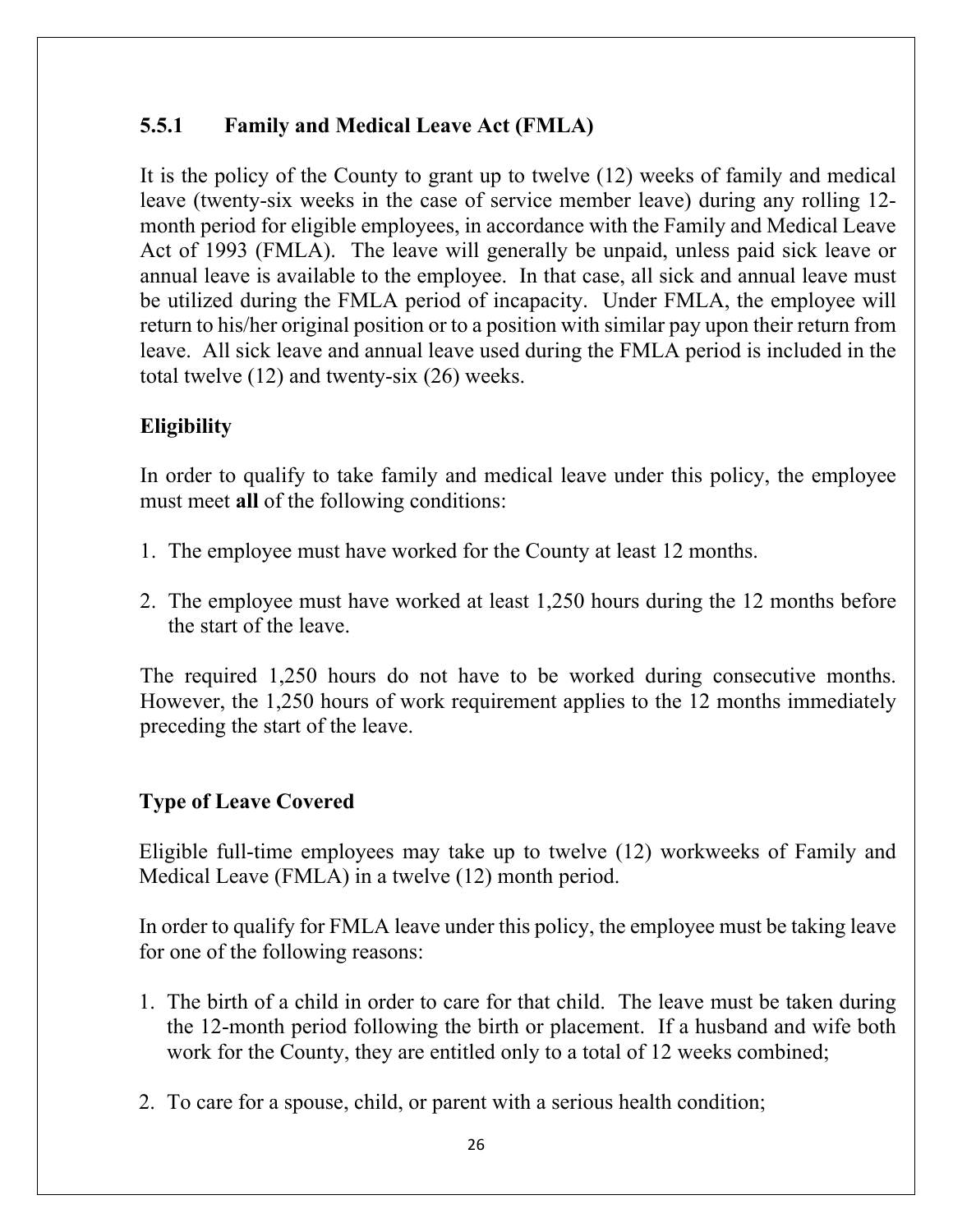- 3. The serious health conditions of the employee. A serious health condition is one in which the employee is either ill for more than 5 consecutive days under the continuous care of a health care provider, or requires in-patient care in a hospital, hospice or residential medical care facility. The employee must provide certification from a health care provider to verify the existence of the condition.
- 4. For a "qualifying exigency" arising out of the fact that an employee's spouse, parent, son or daughter is on covered active duty or has been called to active duty in the Armed Forces (as described below).

"Qualifying Exigency" means one or more of the following circumstances:

A. Short-notice deployment – to address any issues that may arise due to the fact that Covered Military Member received notice of the deployment seven (7) or less calendar days prior to the date of deployment;

B. Military events and related activities – to attend any official ceremony, program, or event sponsored by the military that is related to Covered Military Member's active duty; or to attend family support or assistance programs and informational briefings sponsored by the military;

C. Child care or school activities – to arrange for alternative childcare; to provide childcare on an urgent or immediate basis; to enroll or transfer a child to a new school; and to attend meetings with school staff that are made necessary by the Covered Military Member's active duty or call to active duty.

D. Financial and legal arrangements – to make or update financial or legal arrangements related to the Covered Military Member's absence while on active duty; and to act as the Covered Military Member's representative in regard to obtaining, arranging, or appealing military benefits;

For purposes of the above, a "Covered Military Member" means the employee's spouse, son, daughter, or parent on covered active duty or call to active-duty status.

### **Procedures**

Employees are required to provide the County with sufficient information to make it aware that the employee needs FMLA qualifying leave and the anticipated time and duration of the leave. Sufficient information may include the following: that the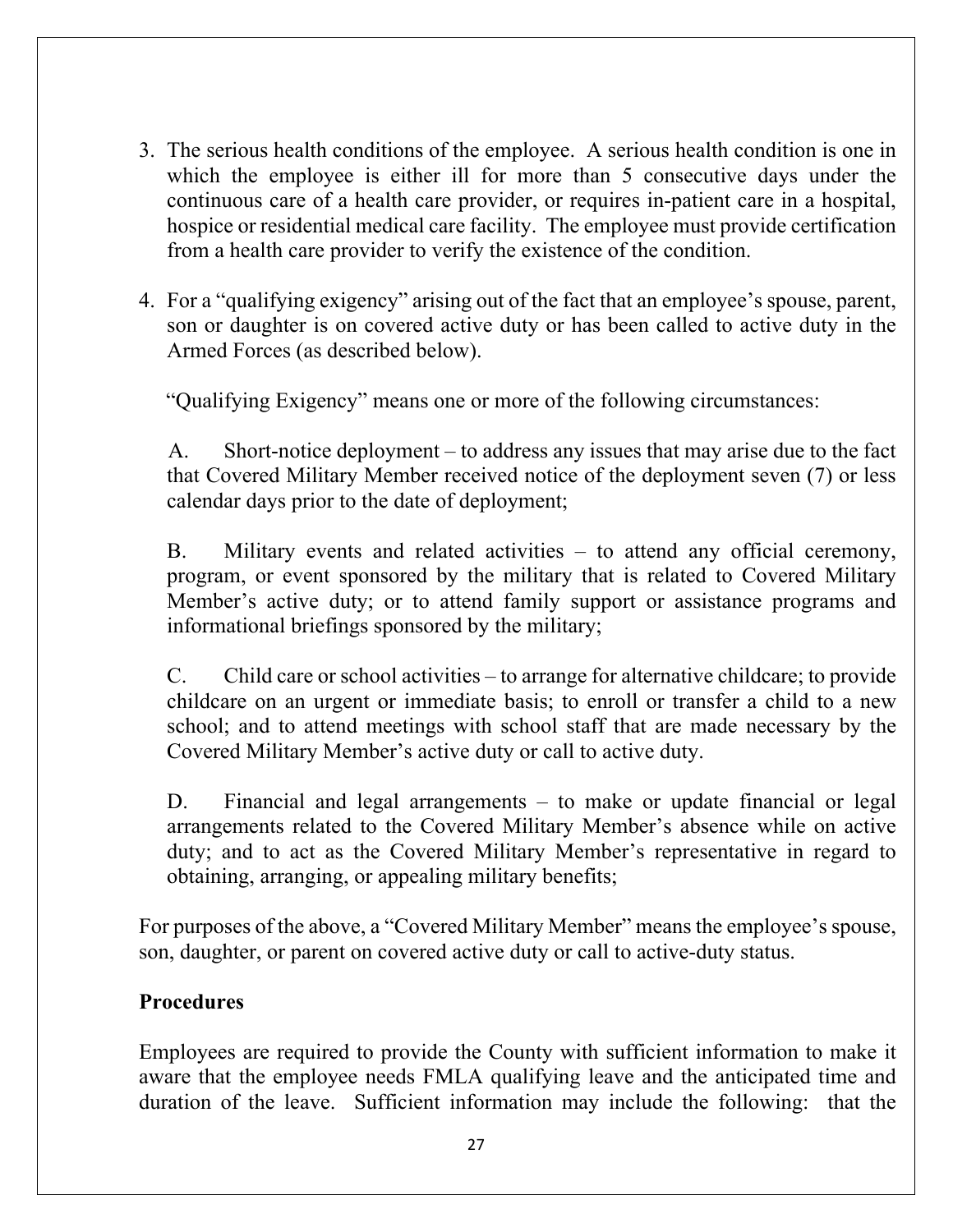employee is unable to perform his/her job functions; that the employee's family member is unable to perform his/her daily activities; that the employee or his/her family member must be hospitalized or undergo continuing treatment; or the circumstances supporting the need for military family leave.

If the need for FMLA leave is foreseeable, the employee is required to provide, in writing, such notice to Human Resources at least 30 days before the commencement of the leave. When the need for FMLA leave is unforeseeable, the employee must give notice, in writing, as soon as practicable (within 1 or 2 days) of learning of the need of leave. The employee must provide reason for leave and anticipated start and duration of leave.

## **Request**

To request leave under this policy, you should obtain, complete, and sign a Family/Medical Leave Request Form and submit to Human Resources.

## **Benefits during Leave**

During Family Medical Leave, the County will maintain the employee's group health insurance coverage at the same level and under the same conditions of coverage as existed before the employee took FMLA leave. The County will continue to pay its portion of the group health insurance coverage. It is the responsibility of the employee to maintain his/her portion of the health insurance premium, either through payroll deduction if the leave is with pay, or by payment submitted to Human Resources by the  $15<sup>th</sup>$  of the month. If the employee's portion of the health insurance premium is more than 15 days late, the County will notify the employee in writing. Health care coverage may cease if the premium is more than 30 days late.

If the employee elects not to return to work, the employee will be liable to the County for the cost for the premiums paid by the County during the Family Medical Leave, unless the employee cannot return to work due to serious health conditions or circumstances beyond their control.

VRS retirement benefits will be paid by the County as long as the employee receives a paycheck.

Employees will not accrue sick leave or annual leave if the leave is without pay for one or more pay periods.

## **FMLA: False Claims**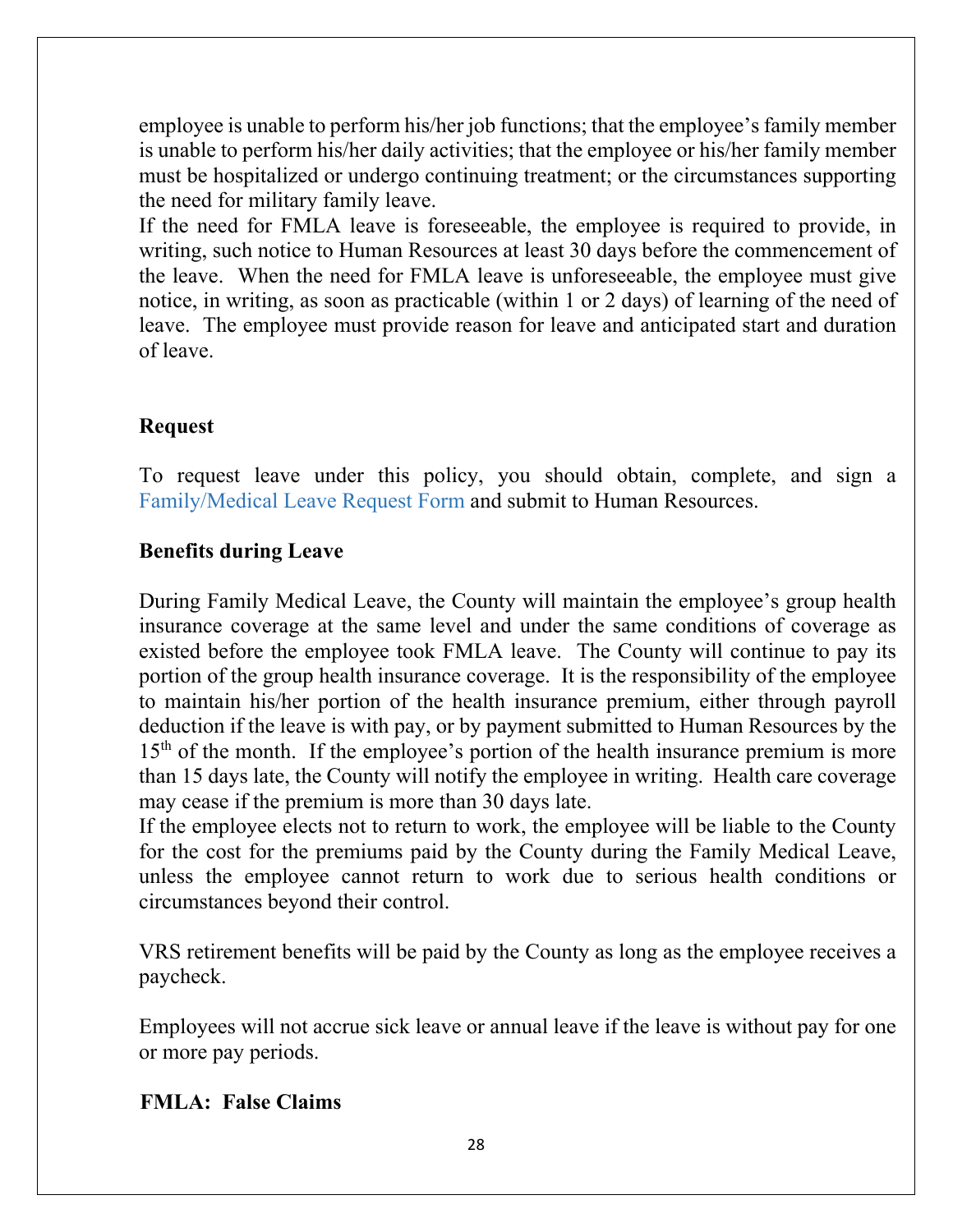An employee who fraudulently obtains FMLA leave from the County is not protected by the Act's restoration or maintenance of health benefits provisions and will be subject to appropriate disciplinary action including discharge.

#### **5.6 Holidays**

The County observes the holiday schedule adopted by the Commonwealth of Virginia, as well as other holidays authorized by the Board of Supervisors. Full time employees are entitled to holiday pay for those that fall on a regularly scheduled workday. Nonexempt, full-time employees that are required to work on a scheduled holiday, will earn compensatory time on an hour for hour basis. The following is a list of regularly observed holidays:

| New Year's Day              | January 1                            |
|-----------------------------|--------------------------------------|
| Martin Luther King, Jr. Day | 3 <sup>rd</sup> Monday in January    |
| President's Day             | 3 <sup>rd</sup> Monday in February   |
| Memorial Day                | Last Monday in May                   |
| Juneteenth                  | June 19th                            |
| Independence Day            | July $4th$                           |
| Labor Day                   | 1 <sup>st</sup> Monday in September  |
| Columbus Day                | 2 <sup>nd</sup> Monday in October    |
| <b>Election Day</b>         | 1 <sup>st</sup> Tuesday in November  |
| Veteran's Day               | November 11                          |
| Thanksgiving Day            | 4 <sup>th</sup> Thursday in November |
| Day after Thanksgiving      | 4 <sup>th</sup> Friday in November   |
| Christmas Eve               | December 24th                        |
| Christmas Day               | December $25th$                      |

The Board of Supervisor's may authorize additional holidays. The County may follow other holidays and early and special closings as announced by the Governor. When a holiday falls on a Saturday, the preceding Friday will be observed as the holiday. When a holiday falls on a Sunday, the following Monday will be observed as the holiday.

#### **5.7 Benefits**

#### **5.7.1 Group Health, Dental and Vision Insurance**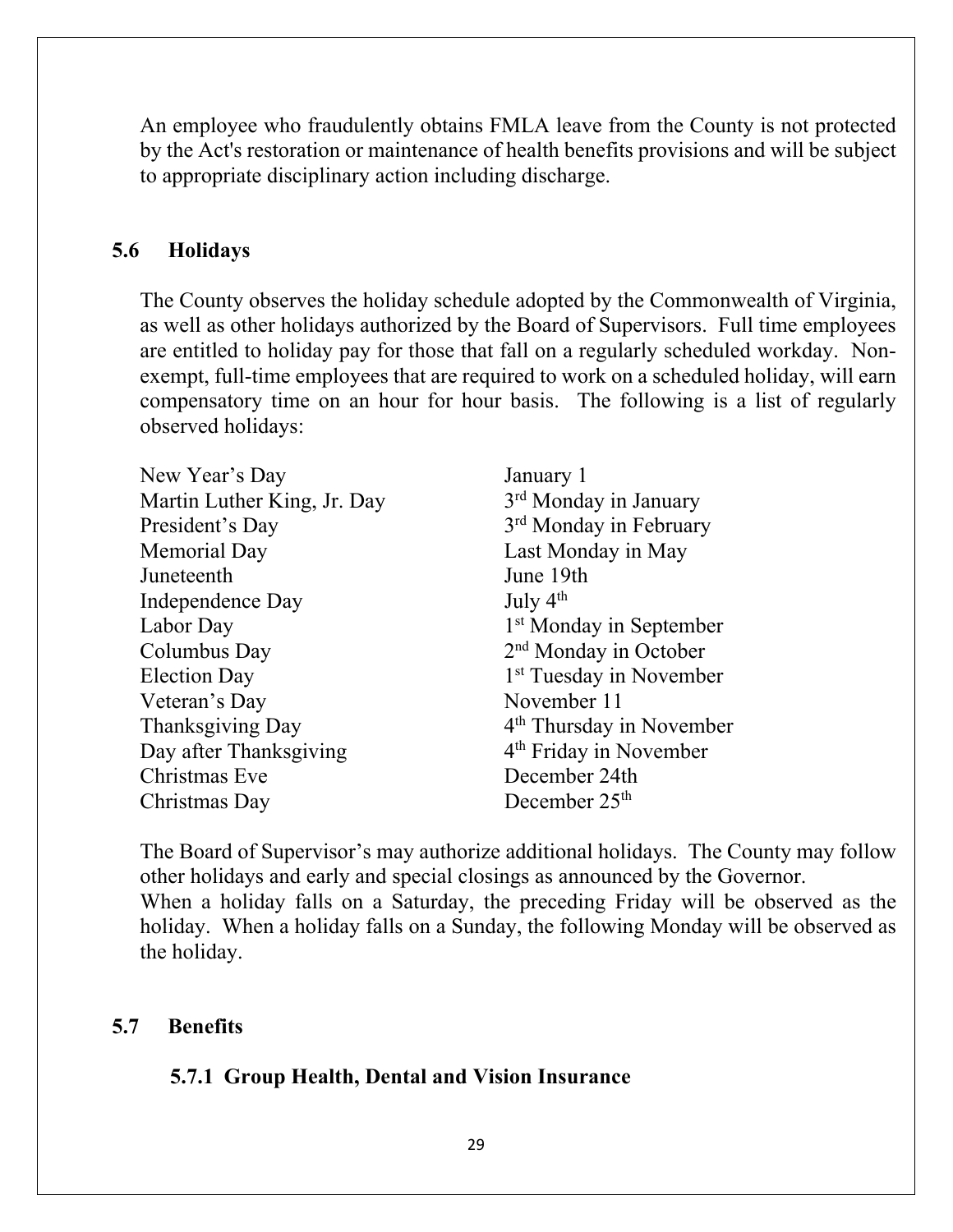Employee group health insurance is provided to full-time employees who request coverage. Coverage is available for employee as well as a family plan. A portion of the cost is paid for by the County. Costs of the group health insurance may vary from year to year.

## **5.7.2 Retirement Benefits**

Retirement benefits are provided through Virginia Retirement System. This benefit applies to full-time employees.

## **5.7.3 Group Life**

A group life insurance policy is available to full-time employees through the Virginia Retirement System. This life insurance provides employees with group life insurance without a medical examination; natural death benefits; double indemnity for accidental death; and dismemberment payments for accidental loss of one or more limbs, or eyesight.

The amount of employee life insurance is equal to their annual salary, rounded to the next highest thousand, and then doubled. The portion of the total cost of the employee's life insurance is paid by the County. Employees may also purchase additional life insurance coverage for the employee, spouse and children. This coverage is also available through the Virginia Retirement System.

### **5.7.4 Worker's Compensation**

If an accident or illness arising from, and occurring in the course of an employee's job, causes him/her to miss work, the employee may be entitled to worker's compensation to help offset the loss of wages during the period he/she is unable to work. The employee must report any work-related accident to his/her supervisor or Department Head immediately. A report of injury should be made to Human Resources as soon as possible after the accident.

### **5.7.5 Unemployment Benefits**

Unemployment benefits are required by Virginia law and are provided by the County at no cost to the employee.

### **5.7.6 Benefits upon Separation**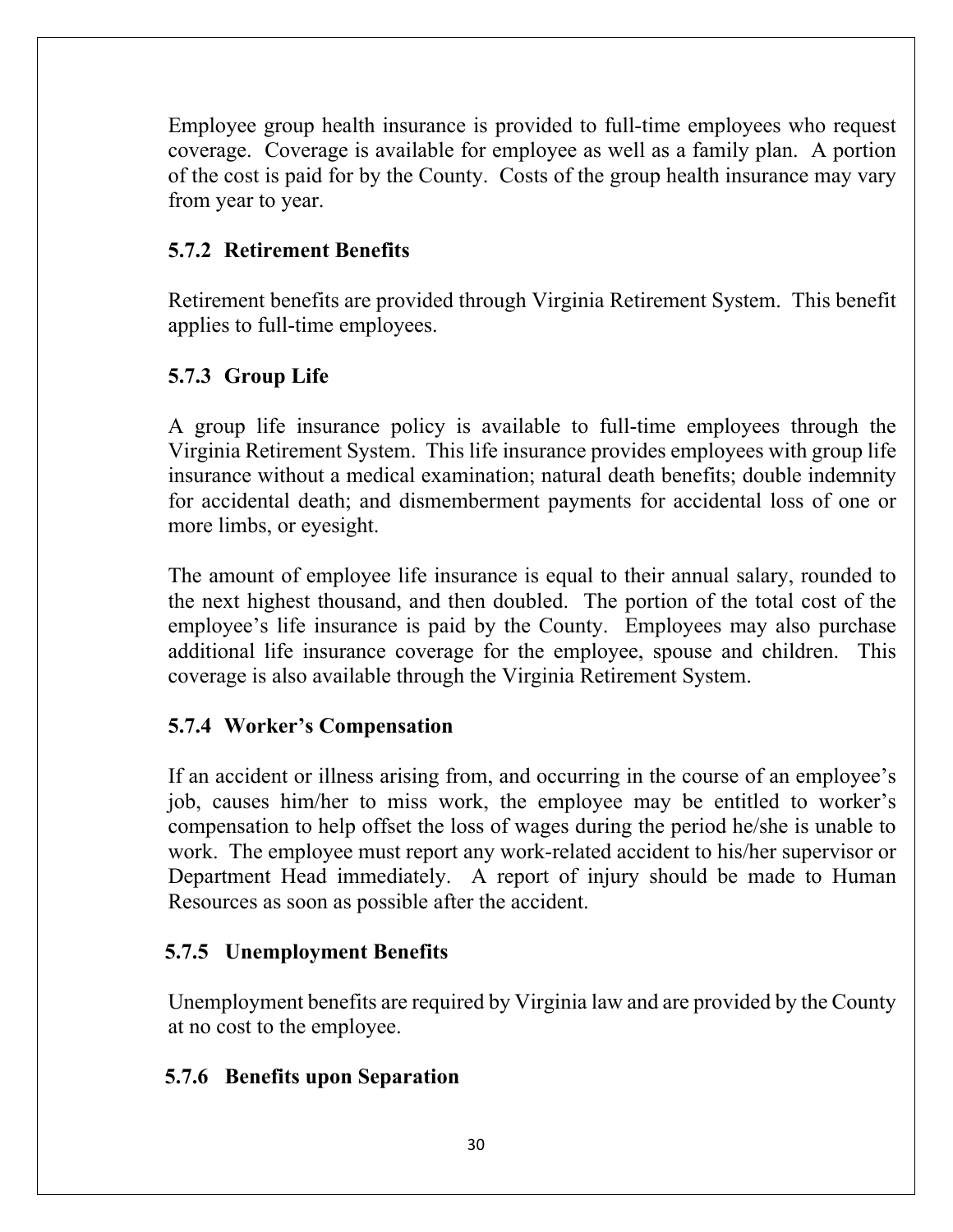Upon leaving employment, the employee has the option to extend health insurance coverage under COBRA provisions. Other benefits may be converted after the employee leaves the County. Human Resources will go over such benefits with each individual before their last day with the County.

#### **6. Performance Evaluation**

- **6.1.1 Policy:** The Human Resources Department will maintain an employee performance evaluation system to be used for the evaluation of employee performance. Constitutional Officers may utilize their own format. Constitutional Officers themselves are not subject to evaluations.
- **6.1.2 Purpose:** The primary purpose of the employee performance evaluation is to inform employees of how well they are performing their work and the ways in which they can improve their work performance, according to their supervisor. The performance evaluation may also be used to determine promotion, demotion, transfers, dismissals, pay increases, and/or training opportunities.
- **6.1.3 Annual Evaluations:** From the date of hire, all employees (except seasonal employees) will have at least one evaluation during and/or following the probationary period and then annually thereafter.
- **6.1.4 Procedure:** Evaluations will be performed by the immediate supervisor, Department Head, or Constitutional Officer.
- **6.1.5 Confidentiality:** Performance evaluations for departments other than Constitutional Offices will be confidential and will be made available only to: (1) the employee; (2) supervisor or Department Head; (3) Human Resources; (4) County Administrator; or (5) Board of Supervisors (if required in closed session). Performance evaluations for employees of Constitutional Officers will be confidential and will be made available only to: (1) the employee; (2) the Constitutional Officer; (3) the Board of Supervisors, if required, in closed session. The employee's completed evaluation, along with any additions to the evaluation, will be maintained in the employee's personnel record.
- **6.1.6 Review of Employee:** Each employee will have the opportunity to review every evaluation made of him/her. Upon a review of the evaluation, the employee shall note in writing his/her comments concerning the evaluation. The evaluation will be signed by the supervisor or Department Head and the employee.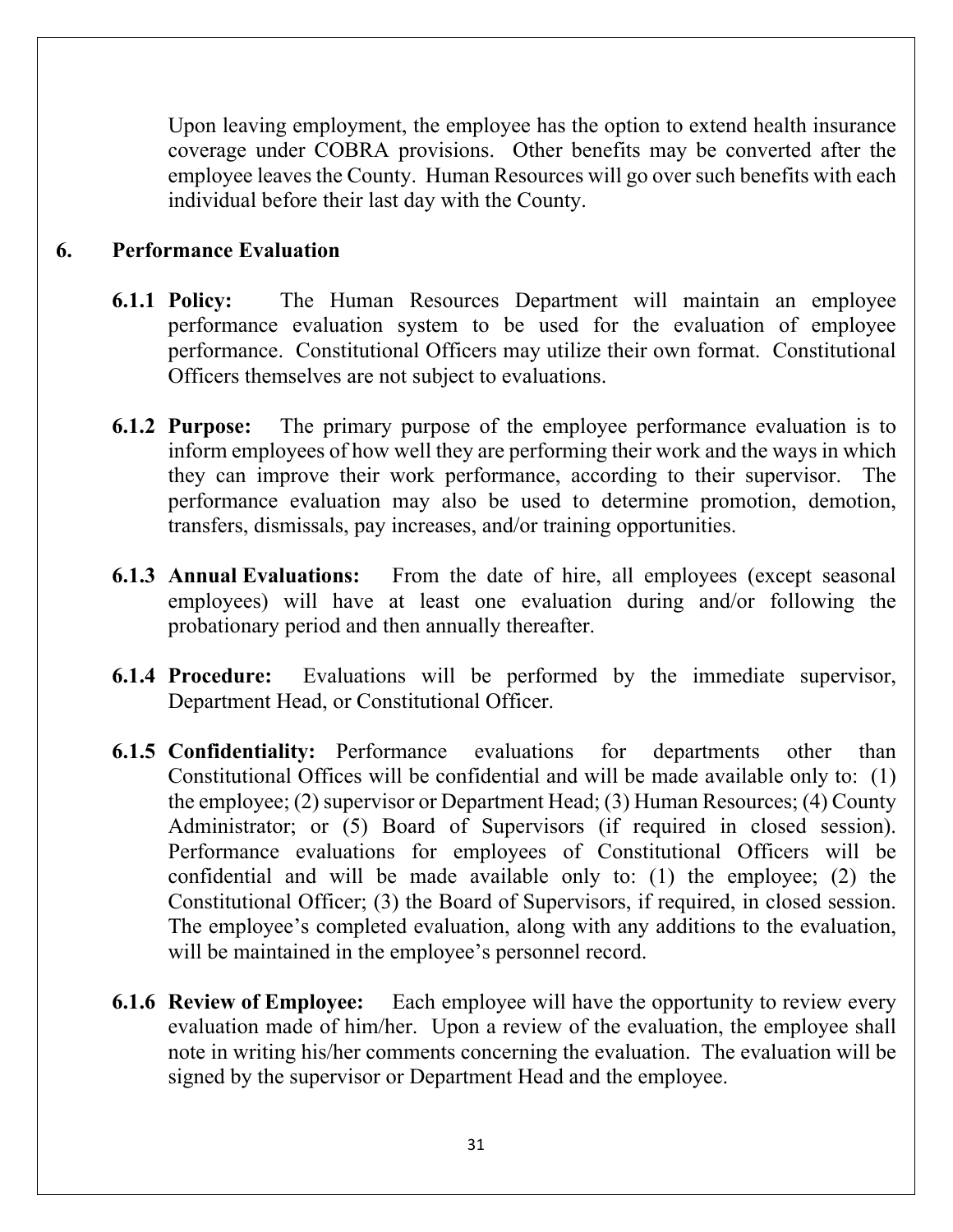**6.1.7 Performance Increases:** The County promotes excellence in its workforce. Salary increases may be given if budget constraints allow and the employee is in good standing. Each employee's performance will be reviewed annually. Pay increases are not automatic or guaranteed.

### **6.2.1 Professional Certification**

A full-time employee who received a professional certification related to the employee's duties while in the employment of Cumberland County shall receive a one-time bonus in the amount of \$600.00. Renewal of a certification already received and previously compensated under this section shall not entitle the employee to an additional bonus.

The bonus will be included in the employee's direct deposit.

The Department Head or Constitutional Officer must request the one-time bonus and the request must be approved by the County Administrator.

#### **7. Separations and Separation Procedures**

#### **7.1 Resignation**

An employee who resigns from Cumberland County is required to give a two (2) week notice, at a minimum, and a signed, written notice must be given to the Department Head and Human Resources. A Department Head is required to give a four (4) week notice, at a minimum, and a signed, written notice must be given to the County Administrator and Human Resources. The notice should include the reason for resignation and the actual date of resignation.

#### **7.2 Dismissal/Termination of Employment**

Dismissals will be made for inefficiency, insubordination, misconduct, or other just cause. The County Administrator, or his/her designee, may dismiss an employee. The County Administrator, or his/her designee shall give the employee written notice of dismissal, including the reasons for dismissal and will send a copy to Human Resources.

A. Unsatisfactory Work Performance or Misconduct – Each need for discipline has varying circumstances and requires the exercise of discretion on the part of the Department Head. Disciplinary action may be taken against an employee for any of the following examples of unsatisfactory work performance and misconduct. These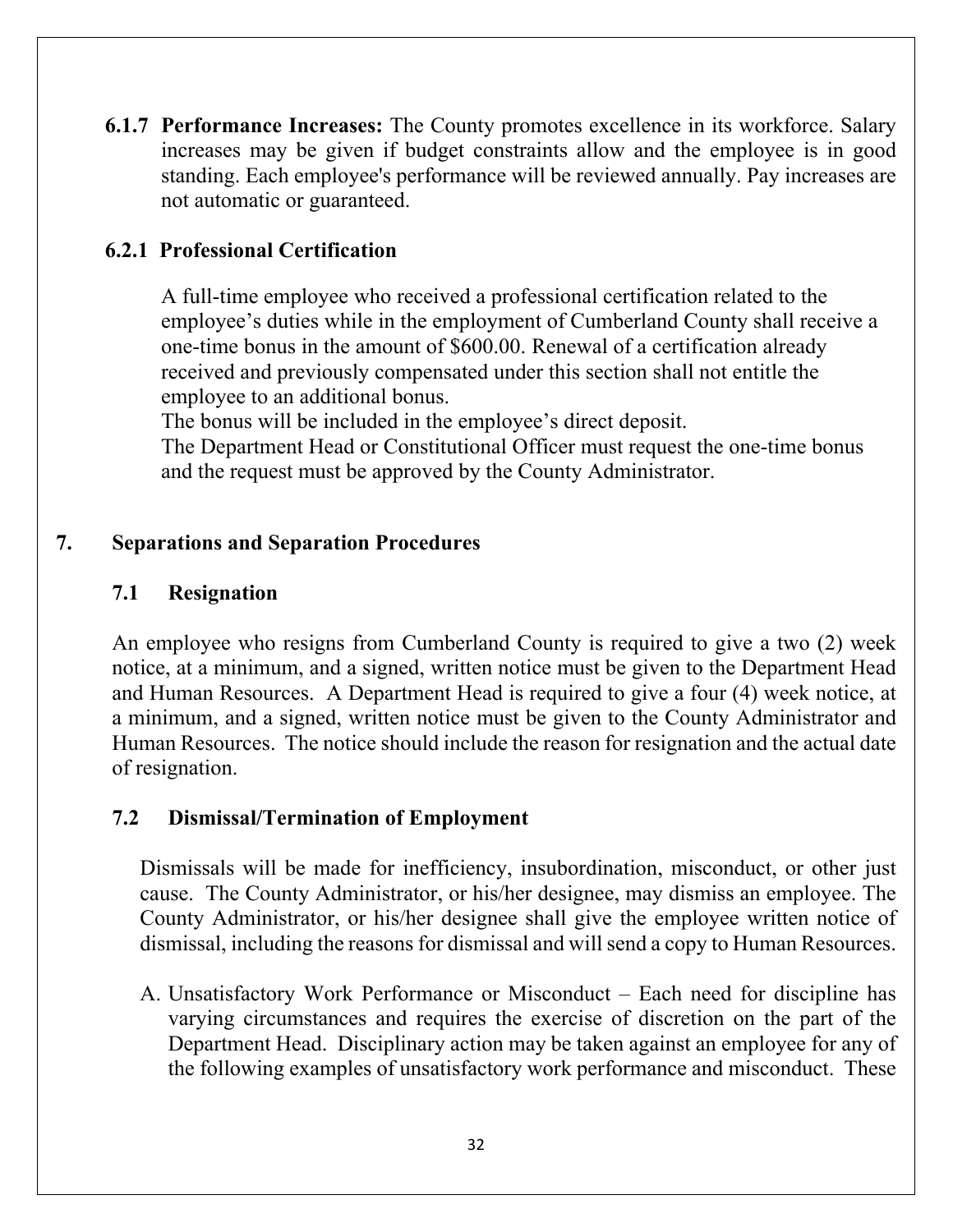examples are not a comprehensive listing of possible violations nor are they to be considered as rigid guidelines:

- $\triangle$  Recurring tardiness without reasonable explanation
- **❖** Absence without leave or abuse of Leave policy
- Violation of policy on drug and alcohol use
- $\triangle$  Serious neglect of work
- Neglect of duty or refusal to comply with instructions of a supervisor/Department Head
- $\triangle$  Insubordination
- Deliberate or careless conduct endangering the safety of oneself, other employees, or the public
- $\triangle$  Negligence in the care and handling of County property
- Theft or misuse of County property or another employee's property
- Incompetence or inefficiency on the performance of required job duties
- Use of offensive, abusive, threatening, coercive, indecent or discourteous language
- $\triangle$  Intentional falsification of personnel records, time records, or any other County records or reports
- Provoking, instigating, or participating in a fight while on duty or on County property
- Any violations of County policies including sexual harassment
- $\triangle$  Being charged with or convicted of criminal activity
- Dishonesty of any kind, including falsifications of employment application or history
- B. Dismissals for Circumstances that Prevents Employee from Performing their job duties – Employees unable to fulfill their job duties due to circumstances such as those listed below may be removed under this policy. Examples of such circumstances:
	- Loss of driver's license which is required for the job
	- Incarceration for an extended period of time
	- Loss of certificate or license required for the job

## **7.3 Reduction in Work Force**

### **1. Introduction**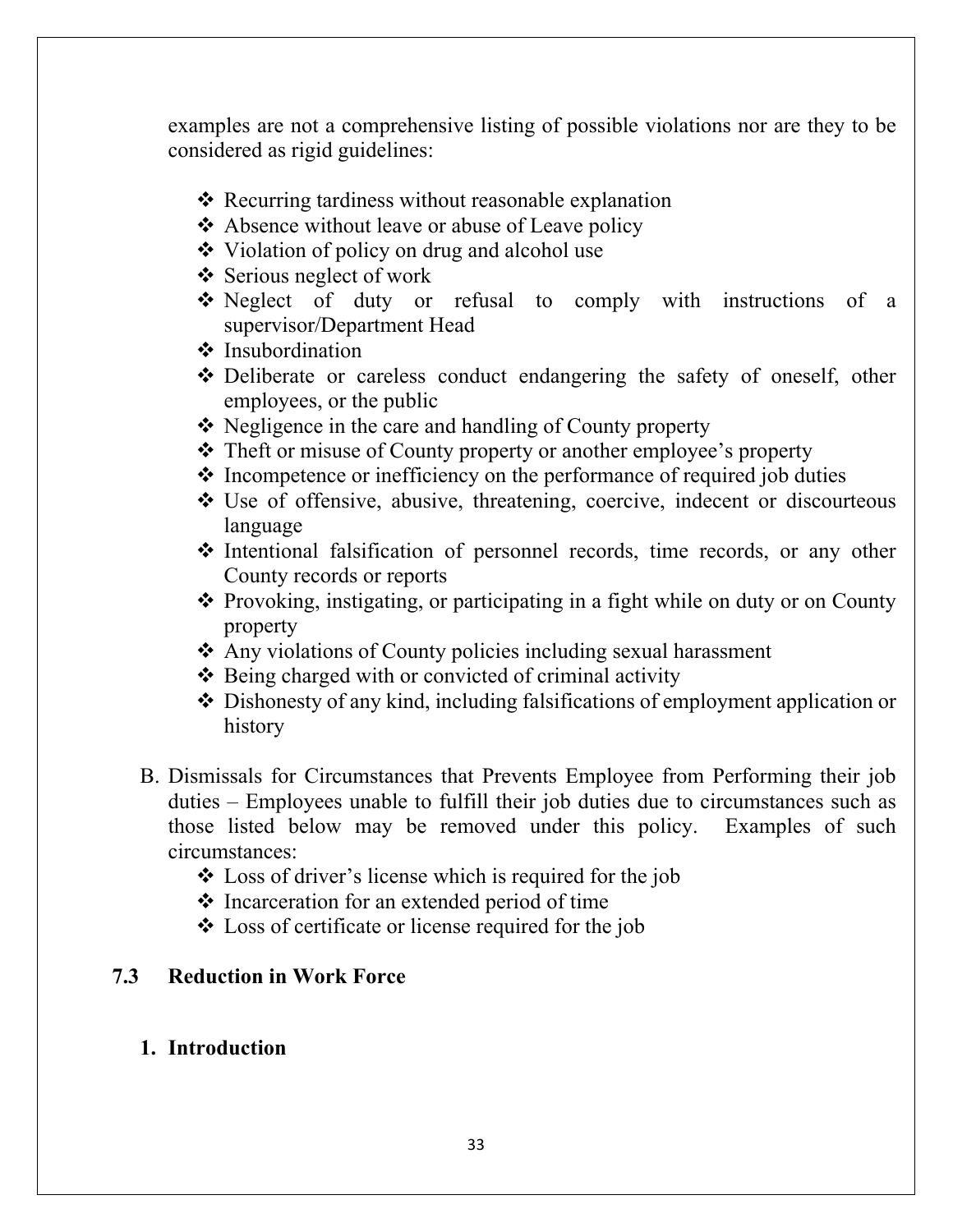There may be a time when the County needs to adjust the size of the work force. Such reduction in the County work force may result from adverse economic conditions, reduction in services, programmatic changes, reorganization, or position abolishment.

The Code of Virginia preserves as a nongrievable management right the ability of the County to define its method of reducing its work force. The County Administrator has the right and obligation to manage the County work force. In determining how a reduction in work force will be implemented, the procedures set forth below shall apply.

#### **2. Procedures**

Unless specific instructions to the contrary are received from the Board of Supervisors, the following will serve as a general procedure for a reduction in work force for County employees.

a. A reduction in work force will be managed on an individual department basis. The County Administrator and the department head together with the Director of Human Resources will identify those organizational sections, job classifications, positions and individuals affected.

b. Employees of selected classification or positions will be separated based upon a combined criteria of quality of performance on the job, years of service and ability to satisfactorily perform in newly configured position. An employee's total performance record with the County will be reviewed (including performance evaluations, completion of continuing education and education qualifications) to determine if performance is meeting expectations. Those employees achieving less than a Satisfactory rating on their last performance evaluation will be the first considered for reduction in work force. Extraordinary circumstances may cause other considerations to be the basis for determining order of reduction in work force as approved by the County Administrator. Such considerations may include, but are not necessarily limited to, the essential nature of the position and workload.

c. Whenever possible employees affected will be considered for transfers to a comparable position in their department.

d. Insofar as is practical, all employees to be separated from employment due to a reduction in work force will be provided with a minimum of two (2) weeks written notice.

e. Employees separated as a result of a reduction in work force who are designated as eligible for rehire on their separation forms will be given first preference consideration in any reinstatement, reemployment or transfer to a vacant position of the same or lesser classification, provided the individual meets the minimum qualifications for that position. New hire processes must be followed for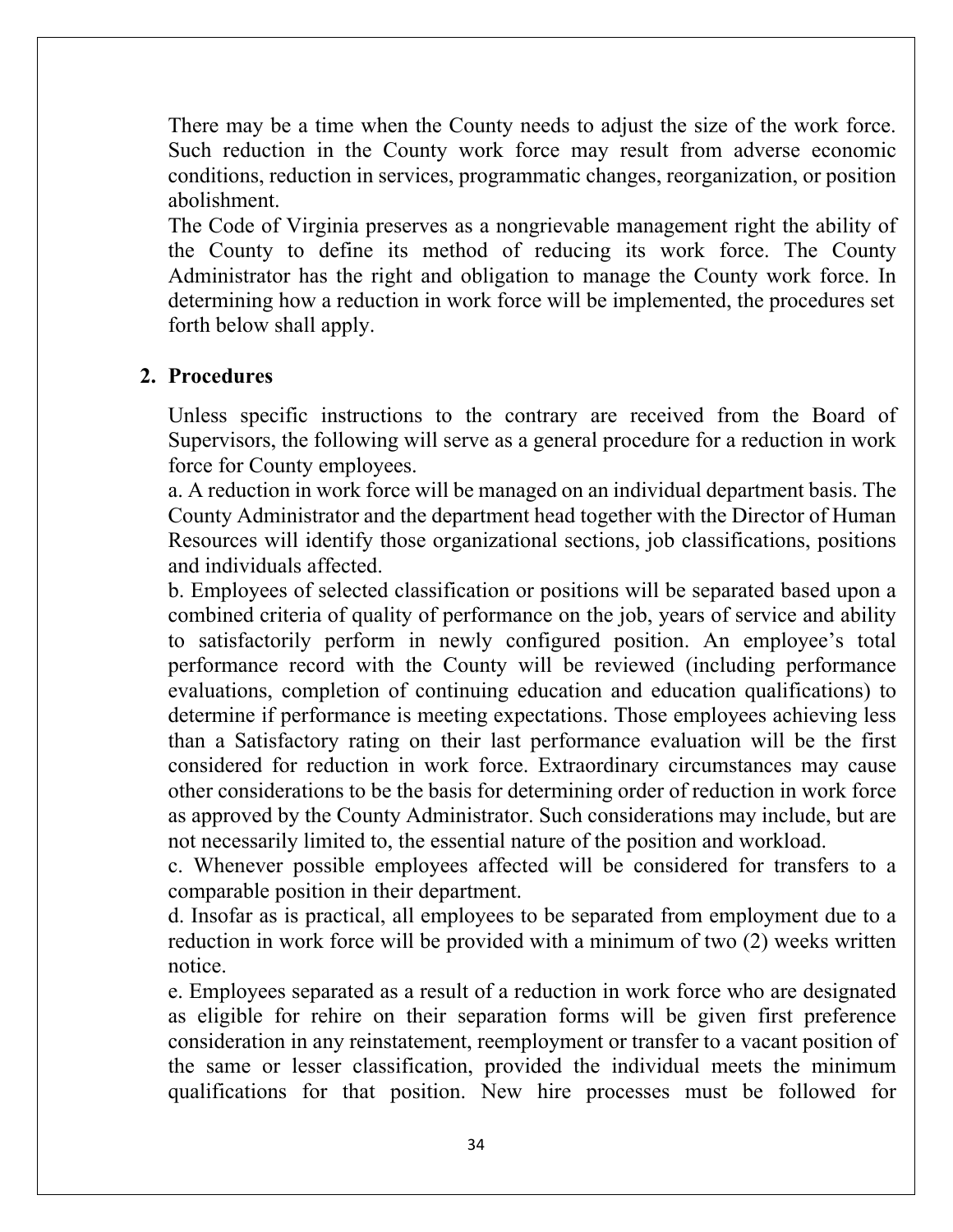reemployment in a position of a higher classification. This preference for reinstatement or reemployment shall be limited to twelve (12) months from the official date of separation due to reduction in work force.

f. Any employee who may be in the process of another administrative procedure (i.e. grievance, EEO complaint, disciplinary action, etc.) is still covered under this procedure. If such an employee is separated from employment due to a reduction in work force, he or she will be entitled to continue, to pursue the other administrative procedure if he or she so chooses. However, it will be done in the status resulting from the effect of the reduction in work force procedure.

#### **3. Department Reorganizations**

Notwithstanding anything to the contrary herein, separations from County employment due to departmental reorganizations in which responsibilities, duties and/or lines of authority are changed for more effective operation are not covered by these procedures.

### **7.4 Exit Interviews**

The Human Resources Department may conduct exit interviews of separating employees when it deems necessary, or upon request by employee, supervisor, or County Administrator. Such interviews become a part of the employee's official personnel file and the employee's signature is required to acknowledge the correctness of the information on the interview form.

### **7.5 Final Settlement**

When an employee leaves employment with the county, for whatever reason, he/she shall receive their final paycheck on the next payroll date. Employees, whether probationary and non-probationary, will receive payment for all annual leave up to the maximum number of hours that can be carried forward at the end of the current calendar year, based on length of service. The employee will also be paid for their sick leave balance at a rate of \$15 per eight (8) hours of sick leave. The employee also will be paid for any compensatory leave balance.

Employees who separate from County service must account for and turn in all County equipment or other property in his/her possession or for which they are responsible, including keys, uniforms, tools, equipment, purchase cards, identification cards, books, computers, cell phones, papers, etc. to the Department Head. It is the responsibility of the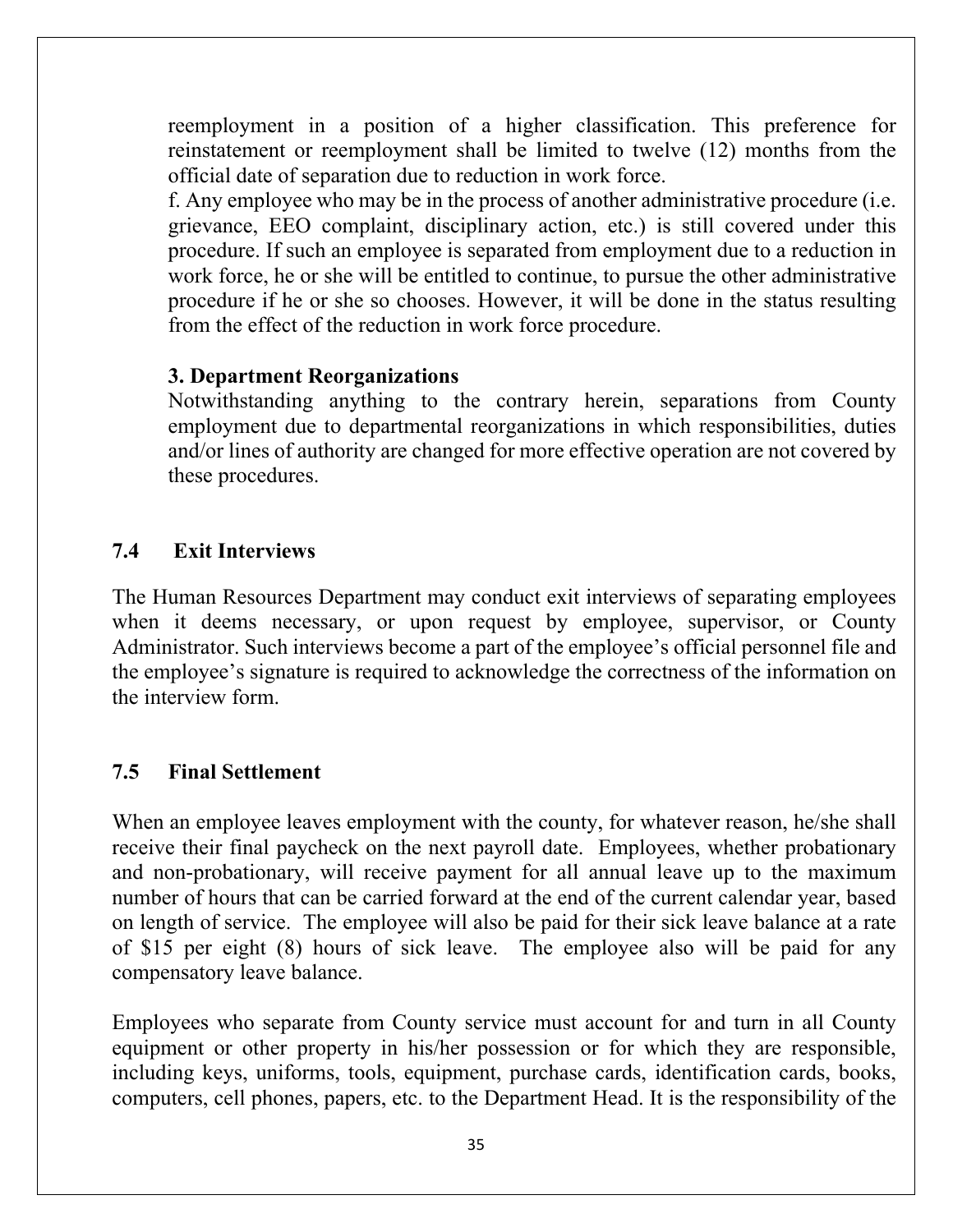Department Head to forward a list to the Human Resources Department of any property held by the separating employee or a statement that all such property has been returned.

Any County property that is not returned upon leaving County employment, will result in having the value of the property deducted from any pay due the employee.

#### **8. Use of County Purchase cards**

The County offers a purchase card/purchase card to pre-approved full-time personnel and elected officials who are required to travel or expend on behalf of the County. The employee's Supervisor must give pre-approval to utilize the County purchase card. The County purchase card is designed to provide employees with a convenient method to account for County approved travel and other business expenses without impacting the spending limits of their own personal cards. Employees that are entrusted with County purchase cards maintain the responsibility to care for the cards and secure the cards at all times. It is expected that use of these cards and generated receipts are to be turned in for accounting purposes **immediately** within 1 business day upon return from the business attended. In addition, the employee's Supervisor will also be agreeing to the fact that funds are budgeted for such expenditures. Should an employee not meet the above requirements or misuse County issued purchase cards, they are subject to possible penalties including discipline, legal prosecutions, and termination. See County Purchase Card Policy.

### **9. Telecommuting**

Telecommuting shall be only through the approval of the County Administrator. The nature of County government business is constituent service. This service is best conducted in person at a designated County location.

#### **10. Health and Safety**

### **10.1 Occupational Safety and Health Act (OSHA)**

The County seeks to provide an environment for employees, citizens, and visitors that is compliant with applicable OSHA standards and one in which recognized hazards are corrected. To achieve this goal, every employee is responsible for being safety conscious and conducting themselves in a manner that maximizes safety. Hazardous and unsafe conditions should be reported to Department Heads immediately and efforts should be made to address such hazards as soon as possible.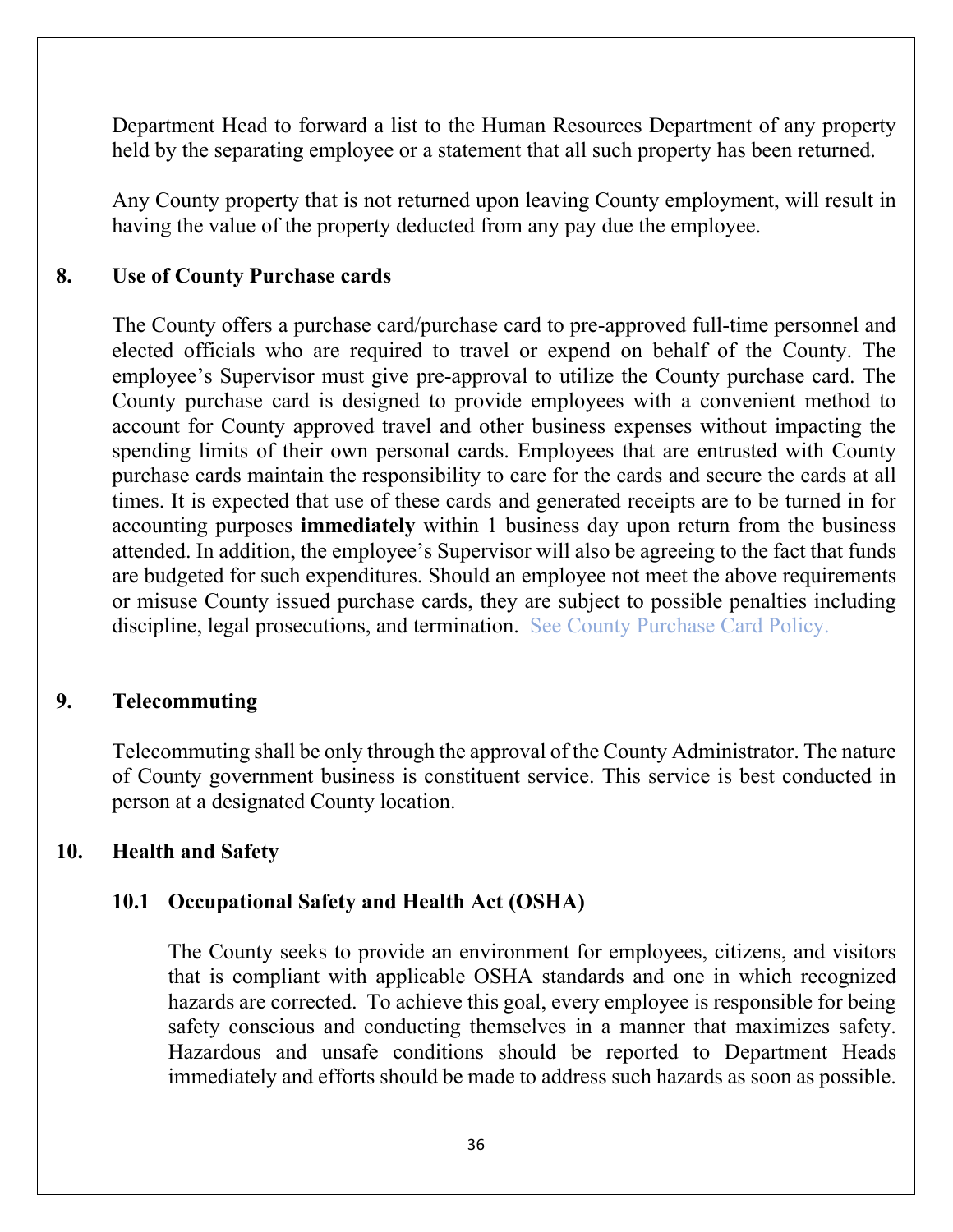Each employee is responsible for the safe operation of all County property (equipment, vehicles, etc.) in his/her charge. Employees should be familiar with, and observe at all times, the OSHA requirements and other safety ruled applicable to their jobs.

In the case of an accident on the job resulting in a personal injury or illness, regardless of the severity, employees should notify their Department Head immediately. Failure to report such accidents can result in a violation of legal requirements and can lead to difficulties in processing insurance and benefit claims. The County carries worker's compensation insurance and will assist employees in obtaining all benefits in which the employee being legally entitled to.

If an employee observes unsafe behavior in others, they should promptly report the situation to the Department Head.

## **10.2 Drug and Alcohol Policy**

### **10.2.1 Drug and Alcohol-Free Workplace**

All County property shall be maintained as drug and alcohol-free workplaces. The County forbids any employee or volunteer to unlawfully manufacture, dispense, possess, use, or distribute any controlled substance or alcohol on County property or during working hours. A "controlled substance" is any illegal drug or any controlled substance listed in Schedule I through V of Section 202 of the Controlled Substances Act (21 U.S.C. § 801). Employees and volunteers of the County shall not be involved with activities involving the unlawful application, possession, market, or transfer of controlled substances in any manner. An employee or volunteer must:

- 1. not have his/her ability to perform job duties impaired by alcohol or any drugs, either legal or illegal, while on active duty or on call, while on County property, or at any time while operating a County vehicle or equipment.
- 2. not use or possess illegal drugs or alcohol under any circumstances during working hours, while on call, or while operating County vehicles or equipment
- 3. not use, possess, sell, distribute, or manufacture illegal drugs at any time, or assist another in such acts at any time.
- 4. report to the Department Head if the employee is using prescription or nonprescription medication that may impair performance of duties or create safety concerns.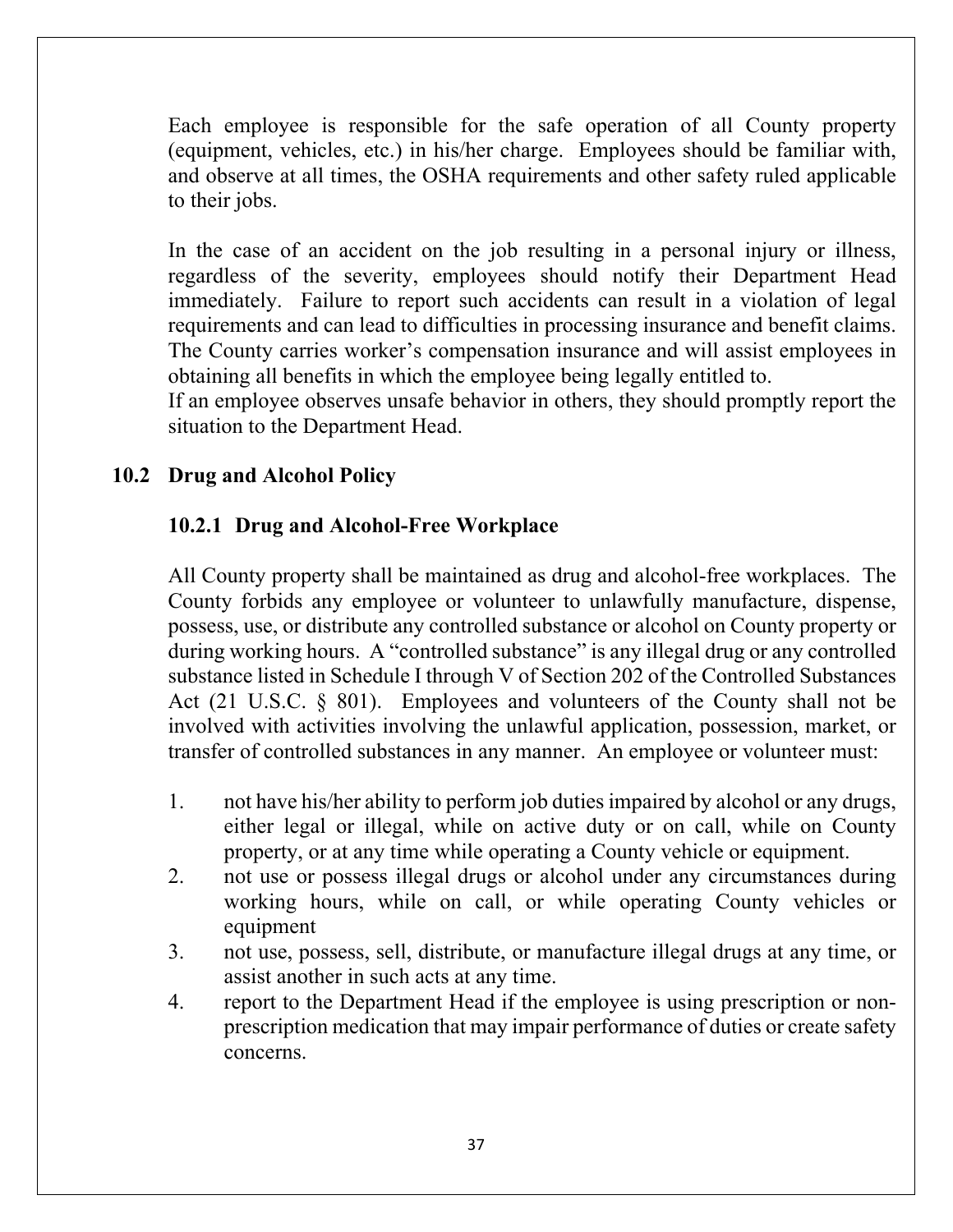- 5. report all license suspension and revocations and all traffic and motor vehicle related charges and convictions, if the employee operates any County vehicles.
- 6. submit to alcohol and drug testing when requested to do so by the County Administrator under this policy and in compliance with state and federal laws. Refusal to be tested is grounds for immediate termination.
- 7. immediately notify the Department Head, Human Resources, or County Administrator if he/she has reason to believe that the performance of another employee is impaired by alcohol, illegal drugs and/or medication.

In compliance with state and federal law, Cumberland County reserves the right to search all County workplaces and County property for the purpose of maintaining a workplace free of drugs and alcohol.

Violation of this policy and regulations will result in appropriate disciplinary action, up to and including dismissal.

## **10.2.2 Drug and Alcohol Testing**

## **A. Drug and/or alcohol testing may be required in the following instances:**

1. Pre-employment Drug Testing: A pre-employment drug test may be administered prior to any applicant's duties for employment with the County will begin. Applicants will be notified of such testing no later than the interview phase and will be required to sign a consent form. Any applicant who fails a pre-employment drug test or refuses to consent or take a test will be denied employment and become ineligible for hire by and County department. (See section 2.9 of this policy)

2. Reasonable Suspicion: Any employee may be required to submit to a drug and/or alcohol testing within two (2) hours when there is reasonable suspicion an employee is under the influence of drugs and/or alcohol.

3. Random: The County Administrator may conduct random unannounced testing of employees at such times as deemed appropriate. No employee shall be removed from the random sampling pool for any period of time.

4. Post-accident: When an employee is involved in an accident while utilizing County vehicle or equipment, or is injured on the job, the County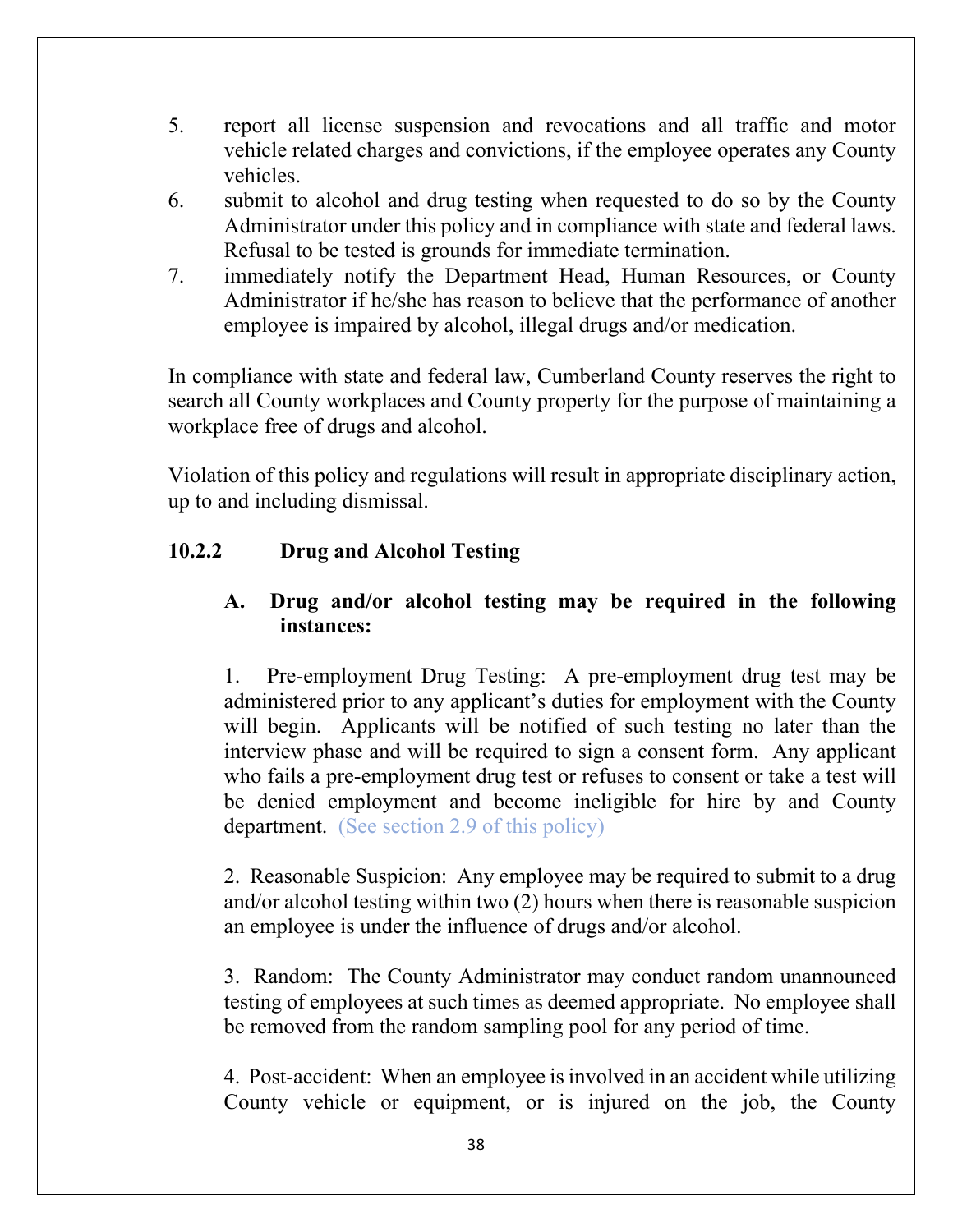Administrator may require drug or alcohol testing within two (2) hours of the incident.

## **B. Results**

When a controlled substance or alcohol test is positive, or when the employee engages in the prohibited conduct in this policy, the employee shall be disciplined for such conduct. The discipline may be up to, and including, termination. Discipline action may include suspension without pay. Employees in suspension without pay status or who have tested positive for drugs may not have the same FMLA job status protection as other employees.

## **C. Prescription Drugs**

An employee will not be subject to disciplinary action if he/she tests positive for legal drugs as long as they can provide a valid prescription or a medical explanation stating the drug was prescribed and is valid and lawful.

## **D. Confidentiality**

All testing information specifically relating to employees and applicants is confidential and should be treated as such by anyone authorized to review such information. All records and information of any personnel actions involving an employee with positive test results shall be maintained in confidential and secured filed in the Human Resources Department and disseminated only to authorized staff members. Drug and/or alcohol testing shall not be conducted for the purpose of gathering evidence for use in criminal proceedings.

## **E. Testing for Volunteers**

Volunteers shall be subject to the County's Drug and Alcohol Policy. Any volunteer who fails a drug or alcohol test or refuses to submit to such test will be denied the opportunity to volunteer for the County.

## **11. Vehicle Use Policy**

This section applies to all County employees and applicants for employment, who may be required to operate a vehicle on either a full-time or part-time basis in the performance of their duties for the County.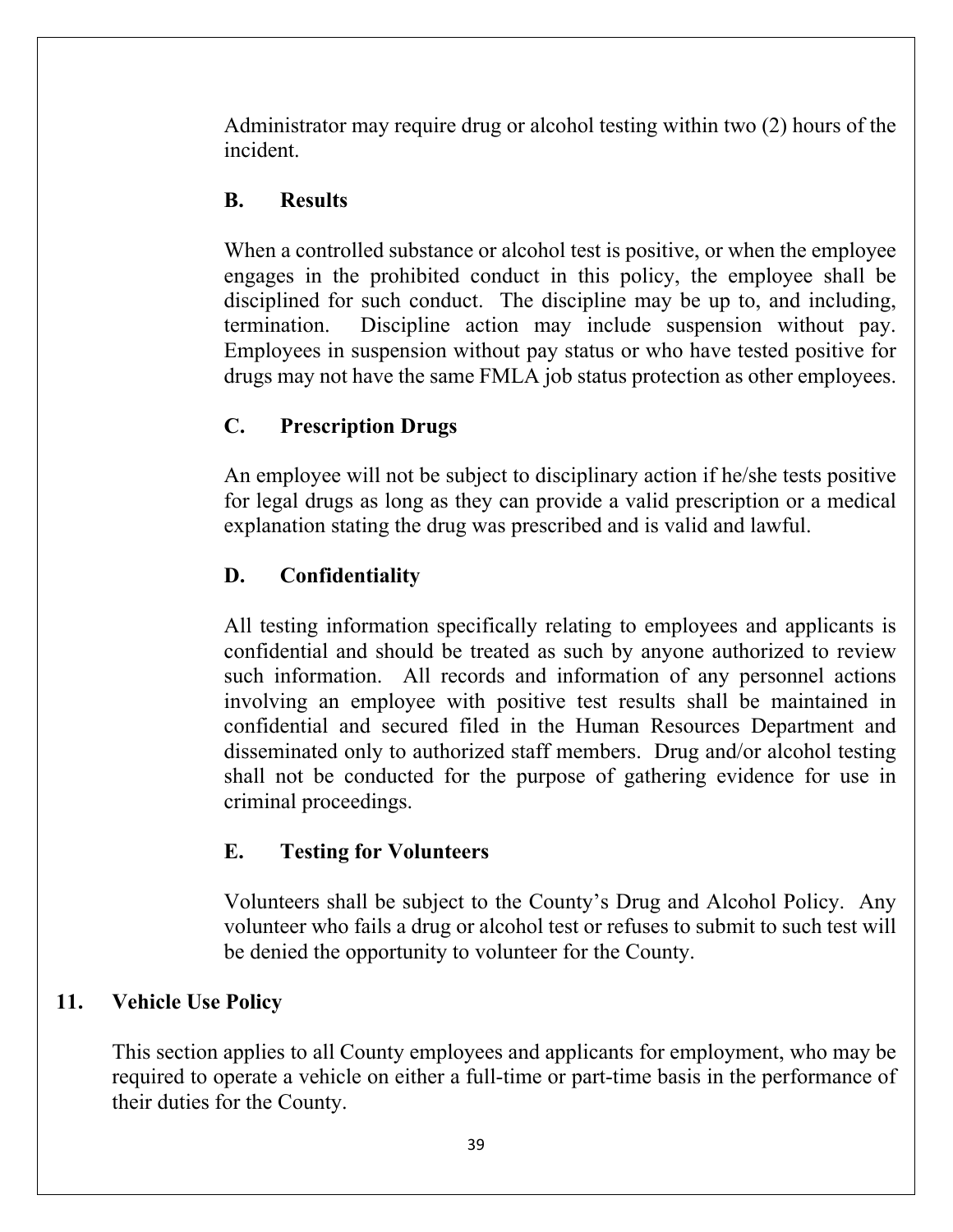Sheriff's office employees shall comply with the policies of their department.

## **11.1 County Vehicles**

1. County vehicles are to be used for County business only.

2. Drivers of County vehicles must have a valid driver's license issued by the Commonwealth of Virginia.

3. Drivers of County vehicles must have a valid commercial driver's license (CDL) if required for their position.

4. Personal passengers are prohibited in County vehicles.

5. Prior approval from the County Administrator is required to transport anyone other than a County employee.

6. Prior approval from the County Administrator is required prior to driving a vehicle outside of the County unless the employee is conducting County business (i.e., prior to the employee driving a vehicle home)

7. The Driver and all passengers in the County vehicle must obey all motor vehicle laws, including wearing a seatbelt.

## **11.2 Take Home Vehicle Procedures**

County Administrator must approve the vehicle before it can be used for take home use. One of the three following requirements must be met to obtain approval:

1. The employee is required to answer emergency calls or perform work-related functions outside of regular working hours (on-call);

2. There is a need for the employee to have access to a specially equipped vehicle in order to fulfill departmental needs;

3. There is an immediate response time requirement for the employee's service.

If an employee is scheduled to be out of work, the Department Head may require that the County vehicle assigned to the employee be returned to the County grounds for use during their absence.

### **11.3 Qualifications of Drivers**

1. Prior to being hired, all applicants who are required to drive County vehicles must have a valid driver's license issued by the Commonwealth of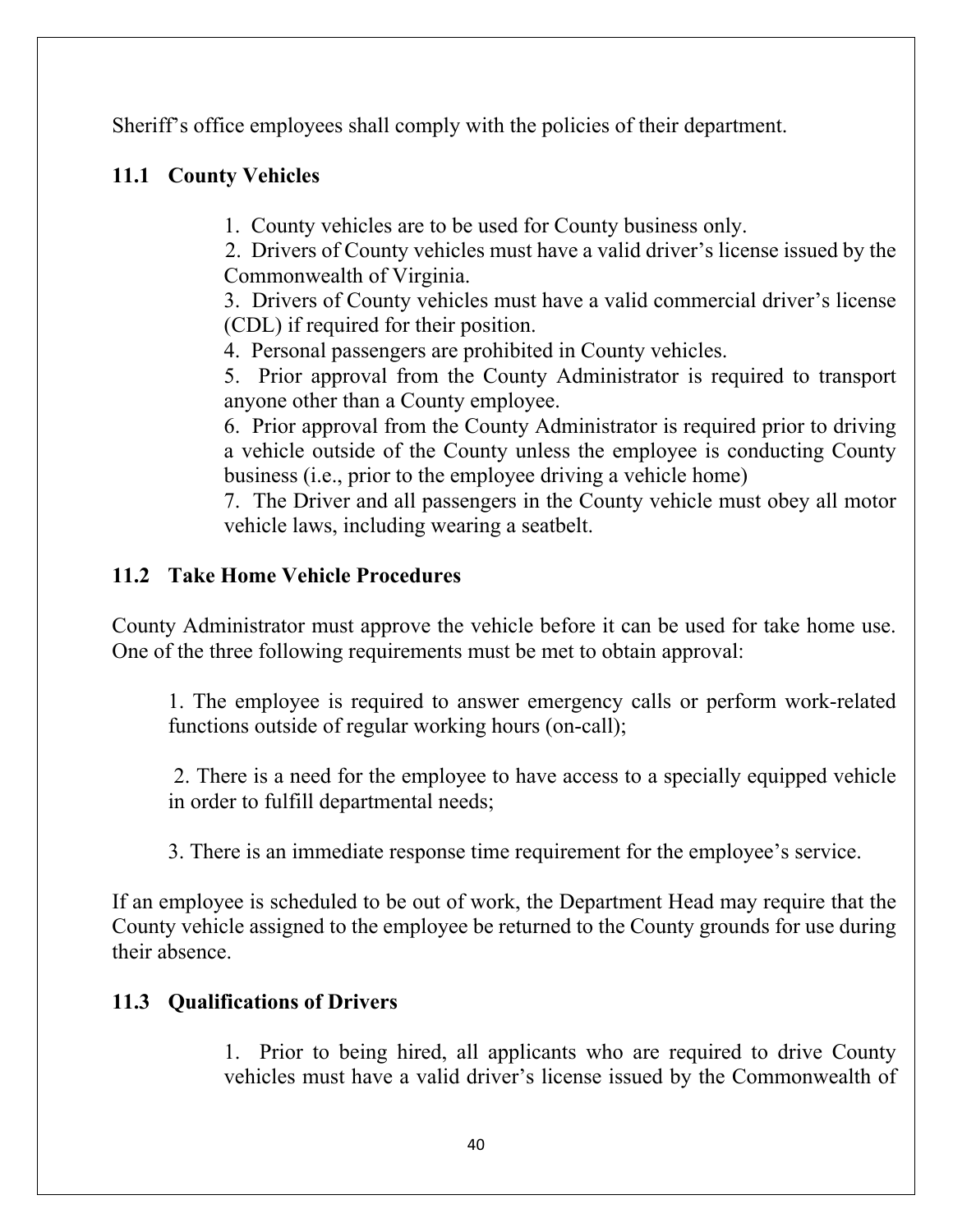Virginia. The applicant may be subject to their driving record being checked by Human Resources.

2. An applicant who has no current license, or whose license is suspended or revoked, shall not be eligible for consideration for hire in any position requiring driving a County vehicle.

3. All drivers must immediately report any change in their license status to their Department Head.

4. Drivers must notify their Department Head within twenty-four (24) hours of any charge and/or conviction of the following violations: any driving related offense; driving under the influence of drugs or alcohol; refusal to submit to a blood or breath test for determination of drug or alcohol content; reckless driving; leaving the scene of an accident; eluding police; committing a drug offense, regardless of whether or not a motor vehicle is involved; committing a felony involving the use of a motor vehicle, or any other serious offense involving a vehicle. Failure to make this notice will result in disciplinary action by the County.

5. A driver who is involved in any accident with a County vehicle, regardless of how minor, must notify the local law enforcement authorities and obtain a police report of the incident.

6. If an employee or volunteer fails to meet driving standards and is in a position where operating a vehicle is essential to the County, appropriate action will be taken up to, and including, termination. Failure to comply with the standards shall be considered cause for dismissal, or other disciplinary measures. A driver receiving a ticket for failing to adhere to driving standards, is solely responsible for the cost(s) associated with such violations.

### **11.4 Cell Phone Use While Driving**

Employees whose job responsibilities include regular or occasional driving must refrain from using a cell phone while driving. Texting on either a personal or County issued device is strictly prohibited while operating a County vehicle. Employees who are charged with traffic violations resulting from the use of their cell phone or other mobile devices while operating a County vehicle will be solely liable for all liabilities that results from such actions. Violators of this policy are subject to discipline, up to and including termination.

#### **11.5 Mileage Reimbursement**

Employees shall use the most cost effective means of transportation. Employees are strongly encouraged to use a County vehicle for necessary travel. If it is not practical to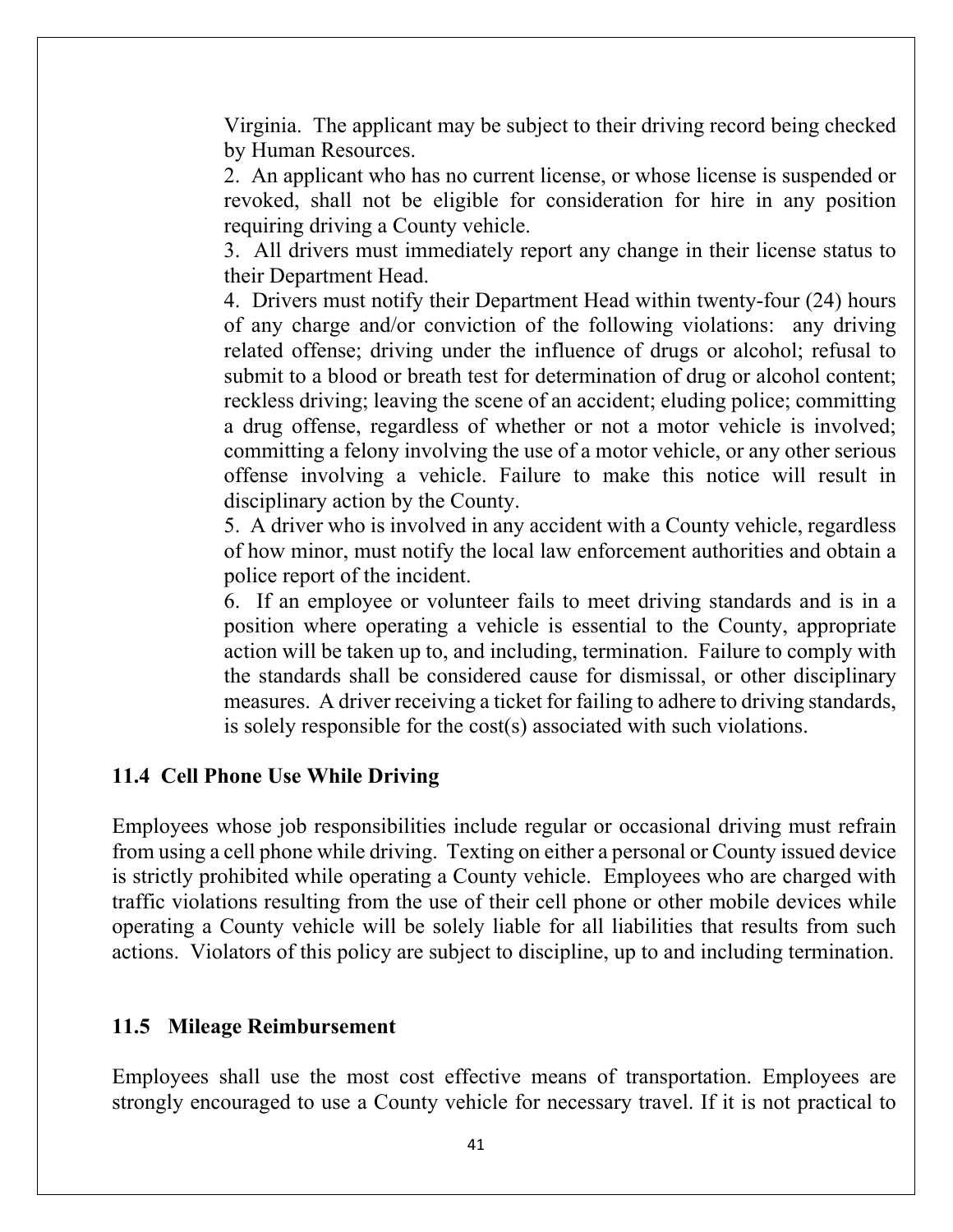use a County vehicle for travel, employees may seek advanced approval to use a personal vehicle for necessary travel and be reimbursed for mileage. An employee who voluntarily chooses to use his/her personal vehicle for required travel without prior authorization will not be reimbursed for mileage. When available, employee carpooling is encouraged. The Department Head or Constitutional Officer reserves the right to specify that a County vehicle must be used for certain types of travel. Employees may not use County vehicles when combining work related travel and personal leave. County employees who are required to use their personal vehicle to conduct County business will be reimbursed by the County at the Internal Revenue Service mileage rate. Employees request mileage reimbursement by submitting the Reimbursement Form provided by the Finance Department. This form must be filled out, signed by the employee and signed by the Department Head. The Reimbursement Form is then submitted to the Accounts Payable Department and the reimbursement will be issued to the employee. Tolls and reasonable parking fees are also reimbursable expenses and can be submitted on the same form. Parking and moving violations are the responsibility of the employee, whether driving a County or personal vehicle.

#### **12. Secondary Employment**

#### **County Employment for full-time staff is considered primary employment.**

County employees may not engage in outside businesses or professional activities or accept employment in private enterprises if such activities or employment will:

- A. Be in conflict with the interests of the County Government;
- B. Interfere with the performance of job, work schedule, or official duties; or
- C. Use or appear to use information obtained in connection with official duties which is not generally available to the public

#### **All secondary employment must be approved in advance by the County Administrator.**

#### **13. Computer, Phone, and Mobile Device Acceptable Use Policy**

#### **13.1 Purpose**

This policy establishes the minimum standards for all County employees and volunteers to ensure the appropriate, responsible, and safe use of electronic communications, regardless of the system utilized.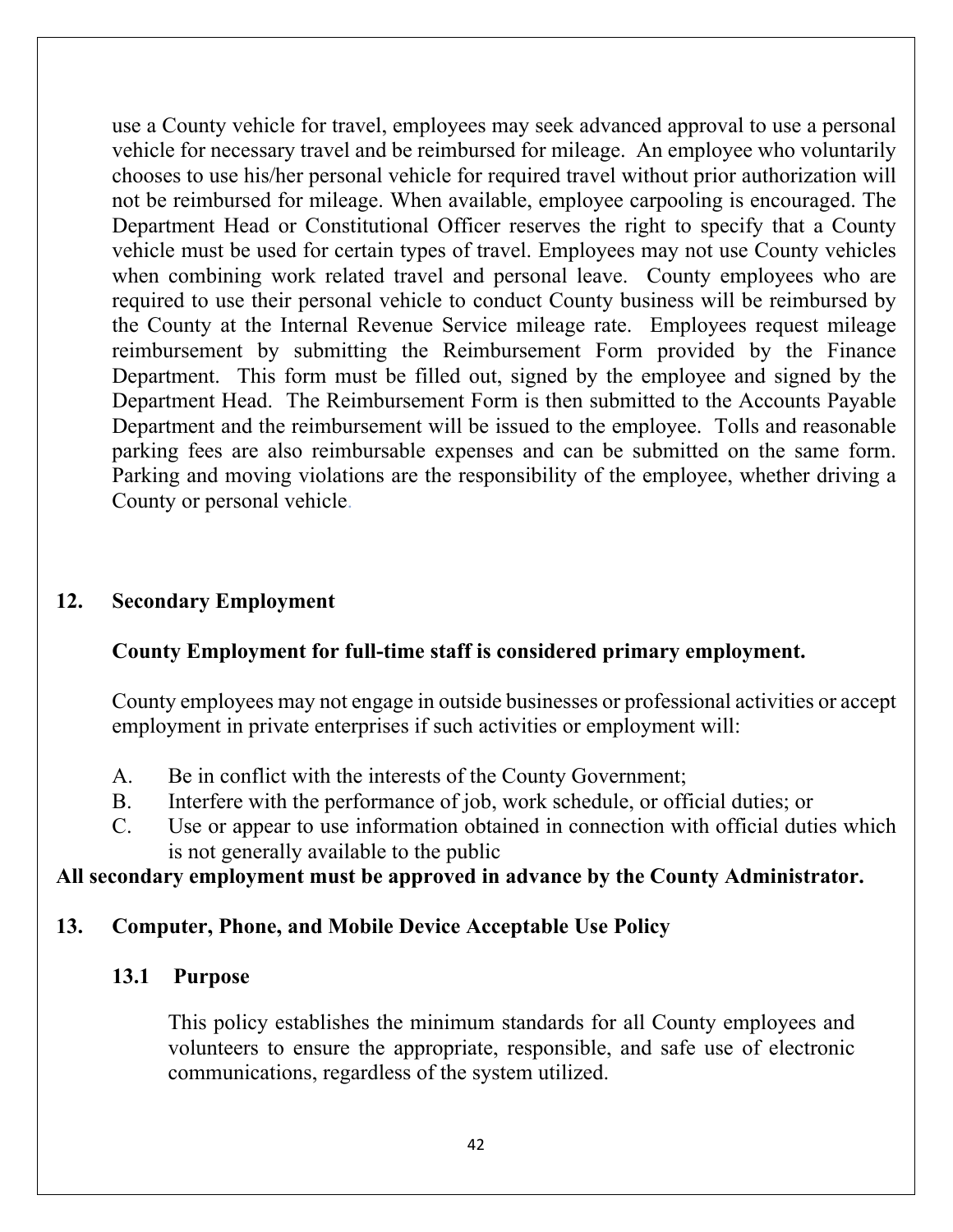#### **13.2 Applicability**

This procedure applies to all full-time, part-time regular and part-time County employees, contractors, interns, on-call workers, and volunteers connecting to the County resources.

#### **13.3 Responsibilities and Requirements**

All County employees and volunteers must comply with this policy. Any workrelated posting to the facsimile, internet or intranet or E-mail system is a professional communication in your capacity as a County employee or volunteer. The tone must be professional, and the content must be accurate.

Inappropriate or unauthorized use, including using the facsimile, network, internet, intranet, or e-mail system in any fraudulent manner will result in disciplinary action.

#### **A. Retention of Electronic Communication**

Electronic communications shall be archived and retained as defined by the Virginia Public Records Act and managed by the Library of Virginia.

#### B. **Acceptable Use**

County issued electronic communication tools are provided to facilitate effective and efficient County operations. Authorized purposes may include occasional personal communications from the employee's workplace, when such communications are of short duration, and whenever possible, made before/after work or during lunch or authorized breaks.

The Acceptable Use Policy also applies to the use of personally owned electronic devices while at the workplace, whether connected to a County network or using a County publicly accessible Wi-Fi connection. In areas where employees must share equipment or resources for network access, employees using the resources to fulfill job responsibilities always have priority over those desiring access for personal use.

Use of personally-owned electronic devices in the employee's work area are left up to the discretion of department management. Use of streaming media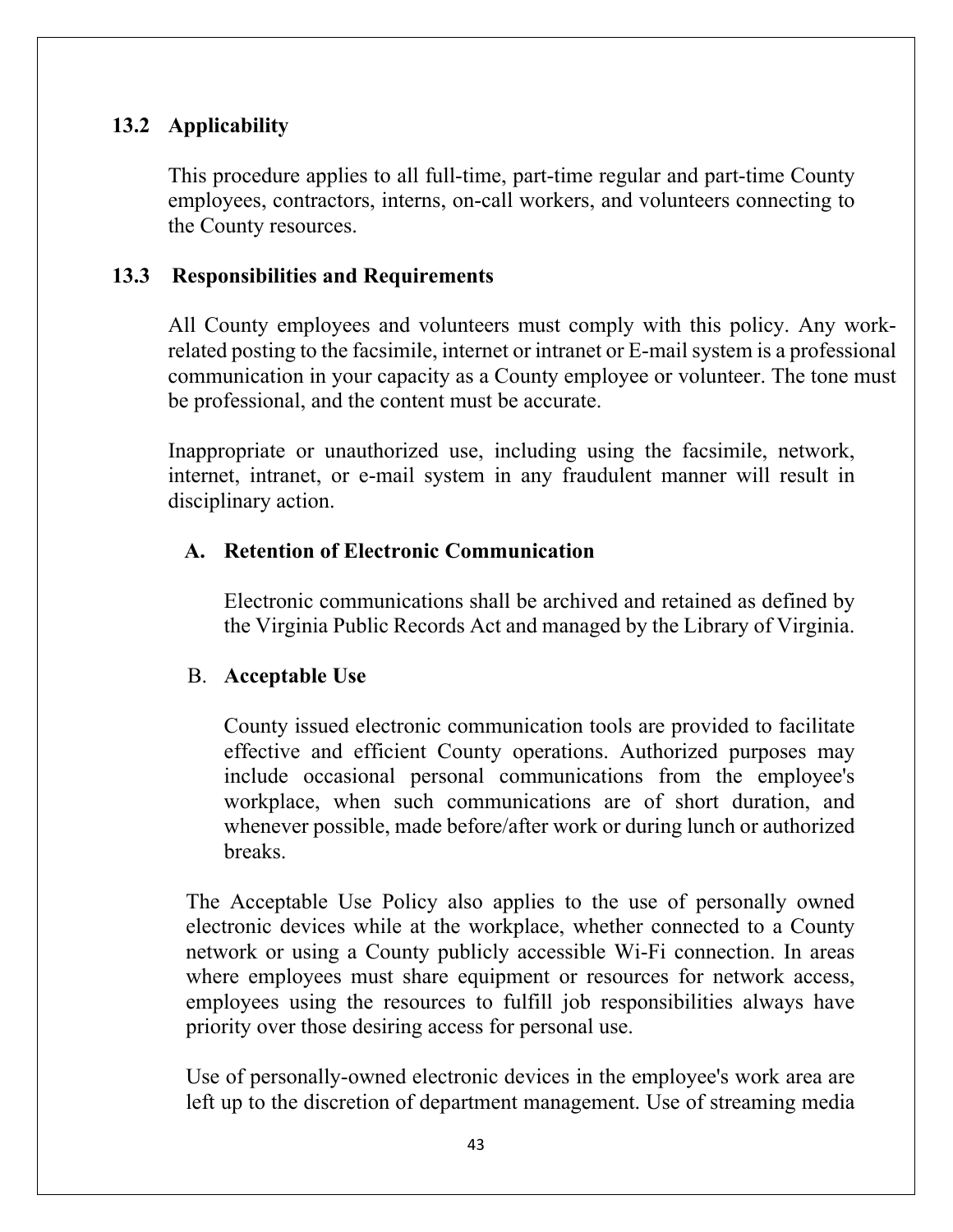(such as Internet Radio) on County devices is also left up to the discretion of the department management, unless it is determined by the IT Department that it creates a disruption or problem within the County network or on an individual workstation, in which case such use is prohibited.

### **C. Use Requirements**

When using electronic communications tools and social media, users shall:

- 1. Follow all applicable County policies. Users may not violate any provision of this policy, or any other policy, regulation, law or guideline as set forth by local, State or Federal law. This may include but is not limited to copyright laws, trademark laws, and other requirements.
- 2. Be responsible and professional in their activities.
- 3. When communicating or posting to social media, be clear that the communication or posting is personal and is not a communication of the County.
- 4. Exercise the appropriate care to protect the County's electronic communication tools against the introduction of viruses, spyware, malware, or other harmful attacks. Check with the appropriate IT Staff prior to downloading or accessing a file or document if the source of the file or other circumstances raises doubts about its safety.
- 5. Maintain the conditions of security (including safeguarding of passwords) under which they are granted access.

### **D. Prohibited Use**

The following activities are prohibited on County electronic devices unless required for law enforcement activities:

1. Intentionally accessing, viewing, downloading, uploading, posting, or transmitting information that is abusive, offensive, harassing, threatens violence, or that discriminates based on race, color, religion, gender, national origin, age, or disability.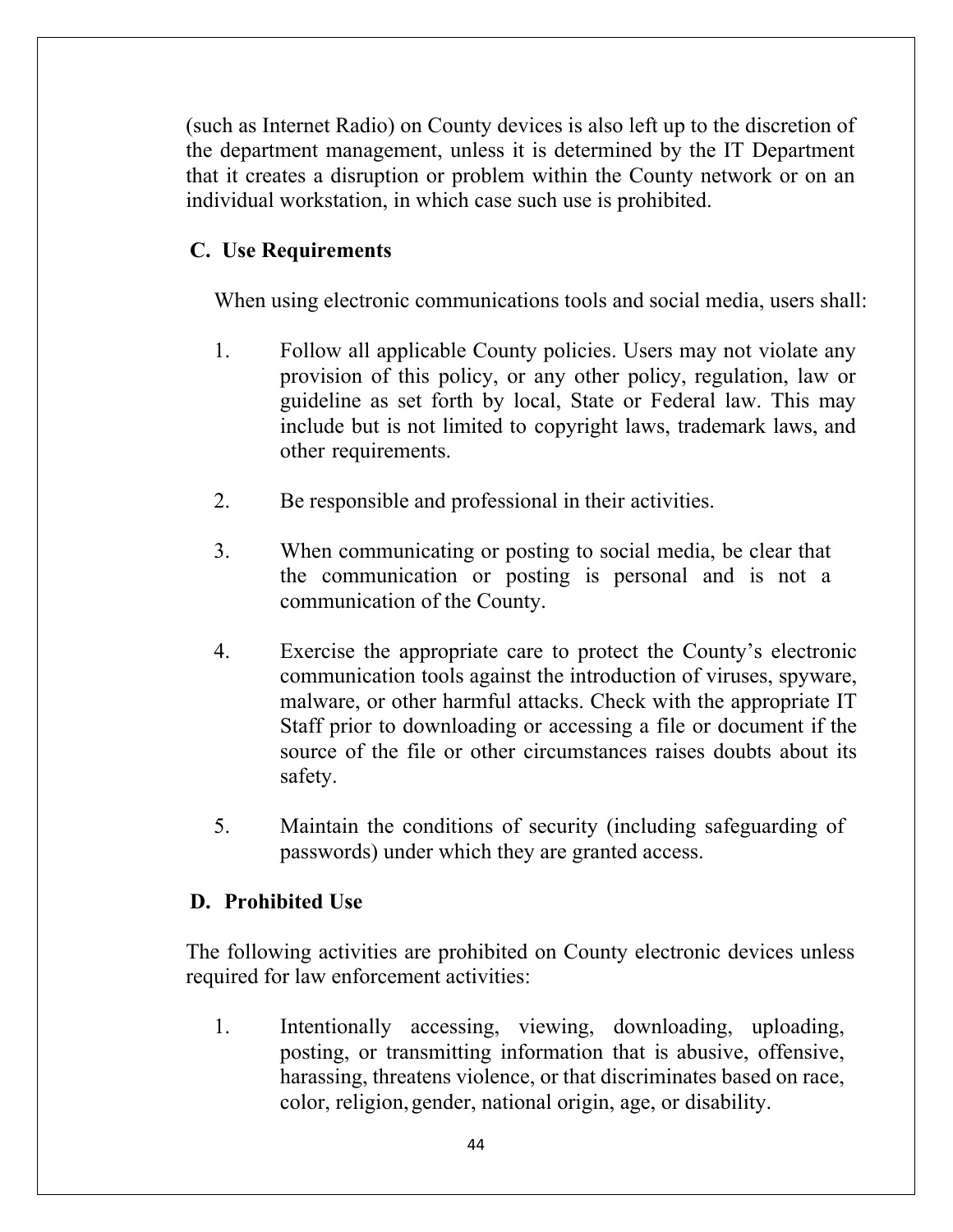- 2. Intentionally accessing, viewing, downloading, uploading, posting, or transmitting sexually explicit material. Sexually explicit material includes any description of or any picture, photograph, drawing, motion picture film, digital image or similar visual representation depicting nudity, sexual excitement, or sexual conduct of any kind.
- 3. Operating a business, product advertising, or conducting business for profit or personal gain.
- 4. Using County e-mail systems excessively for personal use. Use of County email is intended primarily for official County business. Personal use, if necessary, should be limited to incidental use and is subject to review and enforcement for abuse and misuse.
- 5. Gambling.
- 6. Arranging for the sale or purchase of illegal drugs or illicit activity.
- 7. Communication with elected representatives or public or political organizations via County e-mail to express opinions regarding political issues outside of work-related communications.
- 8. Sending of Countywide e-mail or e-mail broadcasts without first obtaining approval by the County Administrator or his/her designee.
- 9. Reproduction or transmission of any material in violation of any local, State, Federal or international law or requirement, including material that does not comply with federal copyright or trademark laws and copying or reproducing any licensed software, except as expressly permitted by the software license.
- 10. Electronically transmitting confidential information outside of the County network to external sources.
- 11. Intentionally creating a computer virus and/or placing a virus on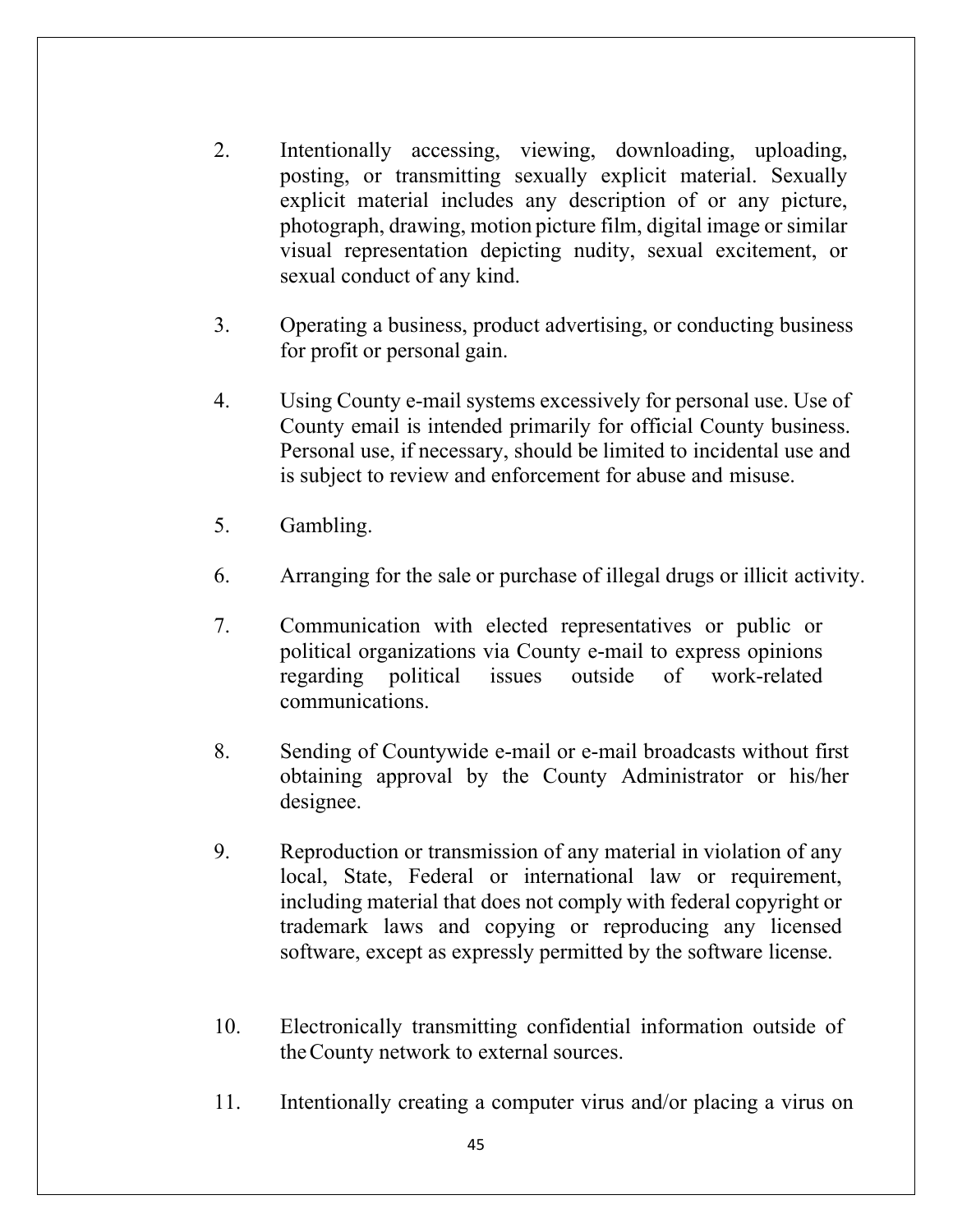the County's network or any other network. Intentionally drafting, forwarding, or transmitting chain letters. Intentionally accessing a computer without authorization or by a means exceeding authorized access using the County's network or any other network (Hacking).

- 12. Any attempt to gain access to any other system or user's personal computer data without the consent of the other system or user.
- 13. Intentionally circumventing security and control features associated with County filtering policies or other Internet policies by using publicly accessible Internet wireless networks (such as Verizon air cards or public Wi-Fi) from County devices for purposes other than approved, official County government business.
- 14. Downloading or installing software without IT Department approval.
- 15. Forwarding of County email which constitutes official County government correspondence to a personal email account (such as Yahoo, GMAIL, or other Internet based email accounts), which reduces the ability to routinely manage the content.
- 16. Any other use of the network that violates Cumberland County policies or Code of Ethics.

#### **13.4 Posting or Transfer of Confidential or Inappropriate Information**

Sensitive or confidential information that needs to be protected for governmental business, legal, or regulatory reasons must not be posted to the internet or transmitted insecurely. County Employees shall use secure file and large file transfer protocols developed by the IT Director.

County personnel and volunteers are prohibited from the following:

- 1. speech or images containing obscene, vulgar, or sexually explicit activity or language;
- 2. speech or images that ridicule, malign, disparage, or otherwise express bias against any race, any religion, or any protected class of individuals;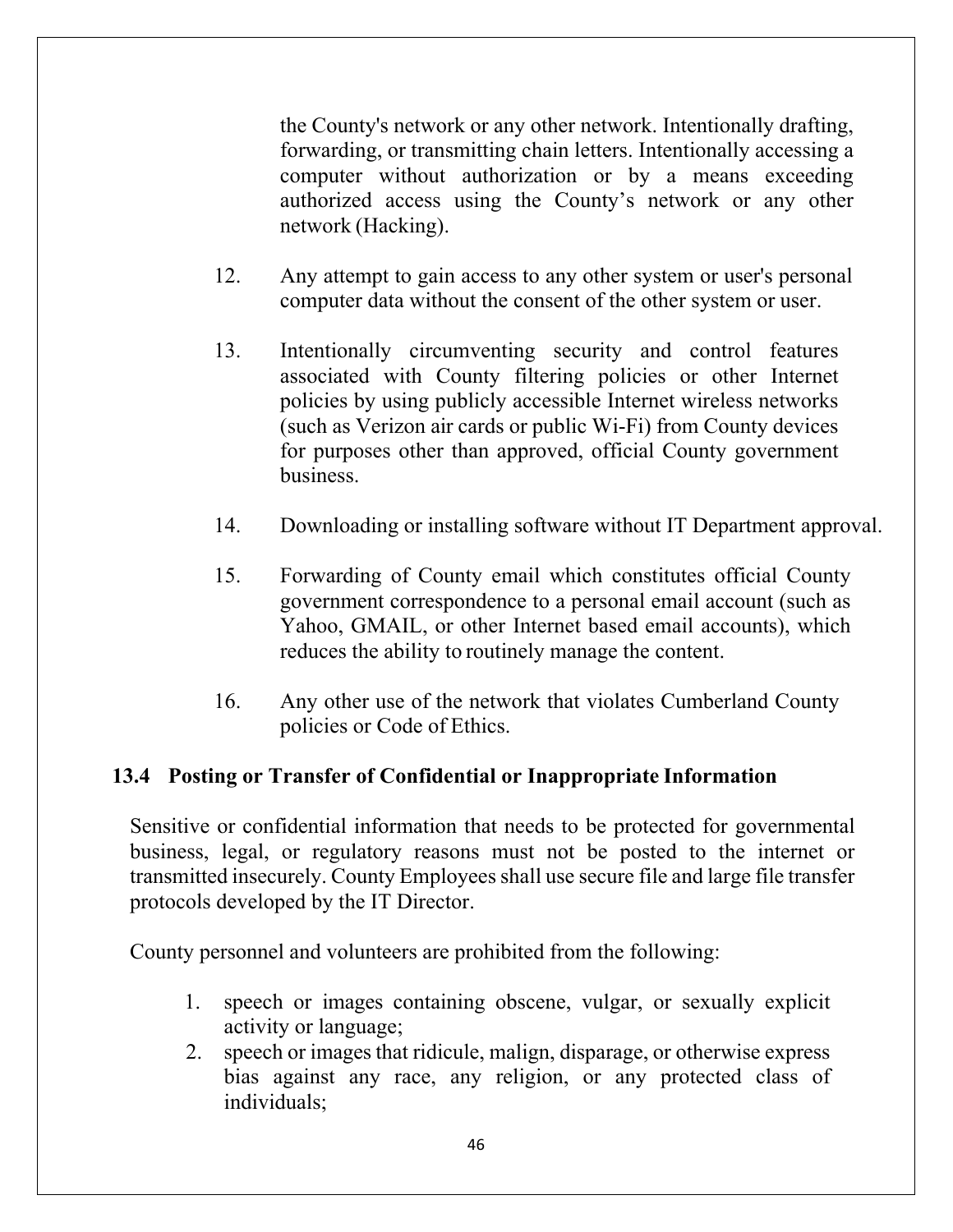- 3. speech or images that reflect behavior that would reasonably be considered reckless or irresponsible;
- 4. speech or images that reflect negatively on the County; and
- 5. discussion of sensitive, confidential, proprietary, or classified information.

Examples of social media or online postings that are inappropriate, and for which an employee or volunteer may be disciplined include, but are not limited to, posts or comments that:

- A. impair the performance of your duties;
- B. impair discipline and harmony among coworkers;
- C. impair working relationships of the County;
- D. interfere with County business or operations;
- E. disclose confidential or sensitive information; or
- F. negatively affect the public perception of the County.

The employee or volunteer should be aware of their association with the County in online social networks. The employee or volunteer should assume that his/her speech and related activities on social media sites will reflect upon the County. The employee or volunteer shall not post, transmit, or otherwise disseminate any information to which they have access as a result of their employment unless it is already public information. The employee or volunteer should ensure their profile and related content is consistent with how they want to present themselves as a County employee or volunteer, appropriate with the public trust associated with the position, and consistent with County and departmental personnel policies.

The employee or volunteer is prohibited from posting department logos, uniforms, or anything else identifying the department or County on a social media site or web page in a manner that reflects poor judgment or unprofessional actions.

## **13.5 Disciplinary Action for Violation of this Administrative Policy**

Violation of this policy shall result in disciplinary action, up to and including termination and restitution for all incurred damages and repair costs to the County's Equipment, Network, and Services, to include downtime that may occur.

## **13.6 Ownership & Management of County Information**

All County owned computer systems, hardware, software, and any related systems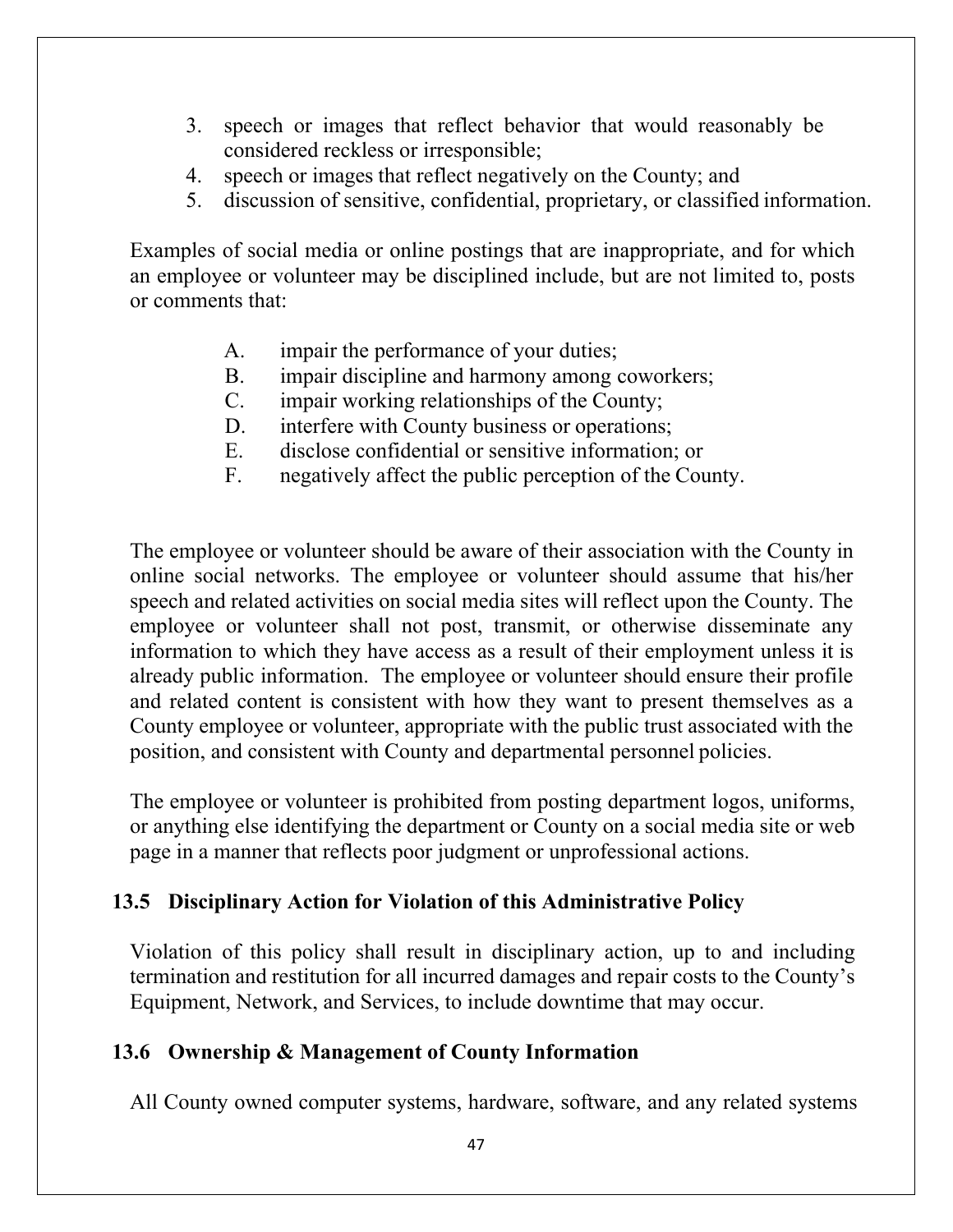and devices are the property of Cumberland County. These include, but are not limited to, network equipment, e-mail, documents, spreadsheets, calendar entries, appointments, tasks, and notes, which reside in part or in whole on any County computer system or equipment. Accordingly, information stored on such systems or devices is also County property and subject to review at any time. Employees and volunteers have no expectation of privacy in the use of County resources. Electronic mail records are accessible by the IT Department staff as necessary.

Additionally, the County Attorney, County Administration, Human Resources and the Police Department may have reason to review the electronic files of employees and volunteers, which may be shared with others as necessary for legal and/or policy enforcement reasons. All County department directors shall work through the Police Department, County Attorney or Human Resources to evaluate the need to review electronic records of an employee pursuant to an investigation. The Police Department, County Attorney or Human Resources Department may then request permission from the County Administrator or designee for the retrieval of records and forward that permission to the Director of Information Technology or designee for processing. In the event that an employee or volunteer is unexpectedly unavailable for other than disciplinary reasons and access to the employee's/volunteer's records is needed to support the ongoing operation of the business, the department director may request access to the electronic records from the Director of Information Technology or designee.

As with any other data (whether for citizens or employees), computerized information maintained by the County is subject to federal, state and local laws. Any County business e-mail or other communications, regardless of origin, may be subject to disclosure under the Virginia Freedom of Information Act ("VFOIA"), the Privacy Protection Act, and judicial subpoena. Since privacy cannot be assured within email systems, confidential information shall not be transmitted by nonsecure email.

#### **13.7 Security of Cumberland County Technology Resources**

Users are responsible for the use of their user account and should take all reasonable precautions to prevent unauthorized persons from being able to use their account. No one shall share their passwords. For business continuity and emergencies, exceptions may be granted with Director of Information Technology (or County Administrator) and Department Head approval. All passwords shall follow applicable County password management standards. It is the responsibility of every employee/volunteer to report suspected security breaches immediately to the IT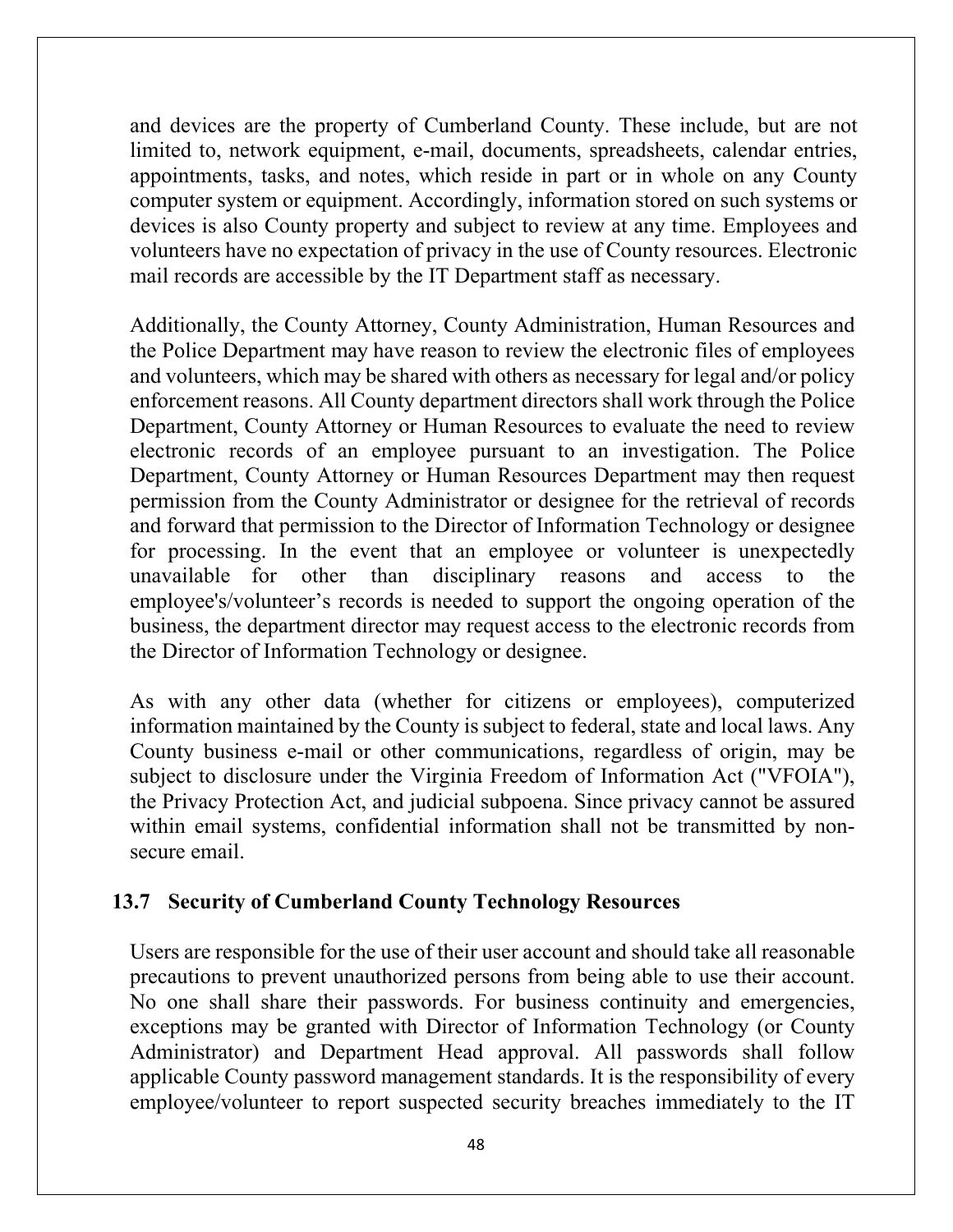Department by contacting the main phone number to report a suspected breach.

Music/Video files: Music/Video files are not authorized to be stored on county computer systems to prevent violation of copyright infringement laws. If music/video files are found during routine scans of network systems, the IT department will remove them and the user will be notified via e-mail.

Picture files: Non-Work related/Personal Picture files are not authorized to be stored on the County's servers. If Non-Work related/Personal Picture files are found during routine scans of network systems, the user will be notified via e-mail to (re)move the files by a certain time and/or date. If the files are not (re) moved by the time specified, the IT department will remove them.

### **13.8 Filtering**

The IT Department will install and maintain filtering software for all County computers. Internet filtering of County computers is in accordance with the prohibitive uses described in Section 1.3(D). Exceptions to the filtering requirement may be made on an individual employee basis for appropriate governmental purposes. Department Heads should forward such request in writing to the Director of Information Technology for approval, identifying the individual employee and/or physical personal computer requesting the exception and the reason the exception is needed. The IT Department will maintain a list of unfiltered devices and users, which shall be periodically audited. The filtering of County computers does not relieve persons from the requirements specified in this policy, nor does it provide a defense to violations of this policy.

The IT Department also maintains SPAM filters which automatically filters and removes suspect or dangerous email from delivery and places them into a SPAM folder. Incoming e-mail that could be interpreted as SPAM may include, but is not limited to, unacceptable file extensions (such as .exe files), excessively large size file attachments, objectionable content based upon subject title, and recognized malware or virus signatures. End users are provided the capability to manage their SPAM folders but should exercise extreme caution in removing items designated by the system as SPAM.

#### **13.9 Distribution of Electronic Information, Internet and Network Resource Policy to County Employees; Employee Acknowledgment**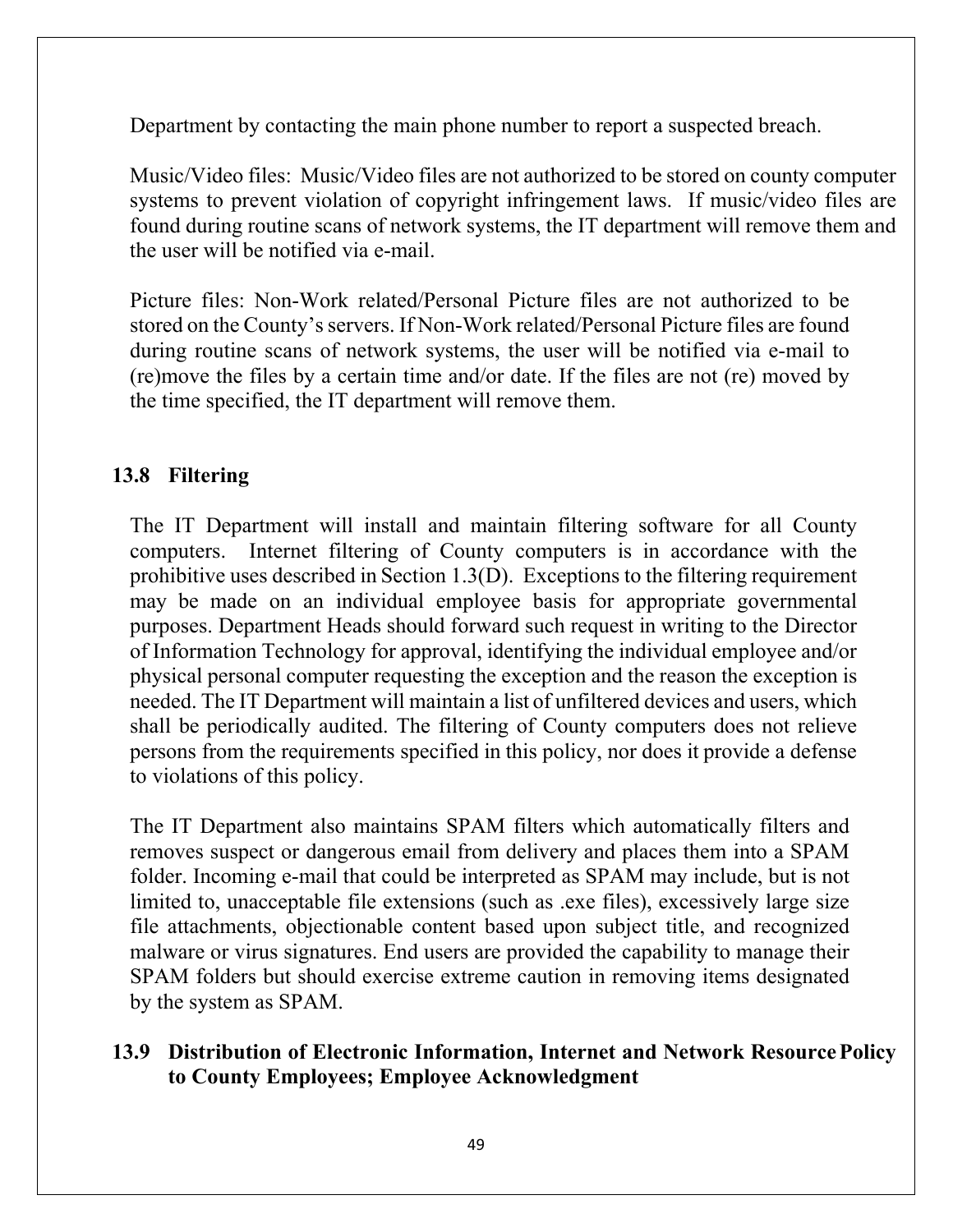A copy of the Electronic Information, Internet, and Network Resource Policy shall be distributed to each County employee with an Employee Acknowledgement. Each County employee shall acknowledge receipt of the Policy by signing and dating the Employee Acknowledgement form in the presence of a witness who shall also sign and date the Acknowledgement. The executed Employee Acknowledgement shall be returned to the Human Resources Department for filing in the respective employee's personnel file.

## **13.10 FOIA:**

Information that documents any County business, transaction or activity by or with any public officer, agency or employee of an agency, regardless of the physical form or characteristic is considered a public record. Electronic correspondence that conducts County business is subject to the same public record standard including but not limited to email, instant messaging, text messaging, and social media.

### **14. Conflict of Interest**

Employees are in a position of public trust; therefore, they may not engage in any other activity, either privately or officially, where a conflict of interest may exist. Employees should never accept gifts, gratuities, or rewards for any services which they perform in their jobs. Additionally, County employees are prohibited from using information obtained while performing their job to influence or further their own personal interests. All employees are subject to the Virginia Conflict of Interests Act, § 2.2-3100 et. seq. of the Code of Virginia, which prohibits an employee from engaging in a transaction or contract in which the employee has a financial interest which comes to him/her directly or through an immediate family member. It is a crime to violate this Act and an employee should seek advice prior to engaging in an activity for which a conflict of interest may exist.

### **15. Emergency Closings**

This policy establishes responsibilities and prescribes procedures for employees during adverse weather conditions and other emergency events. This policy applies to regular fulltime employees. Public Safety/Emergency Response personnel are considered essential and are exempted from this policy.

**Essential Personnel:** When leave for inclement weather or other emergency is declared, essential personnel must report to work. Essential personnel are those employees, designated by County Administrator, the Department Head or designee, who due to the nature of the emergency which has occurred, must report to work to ensure that public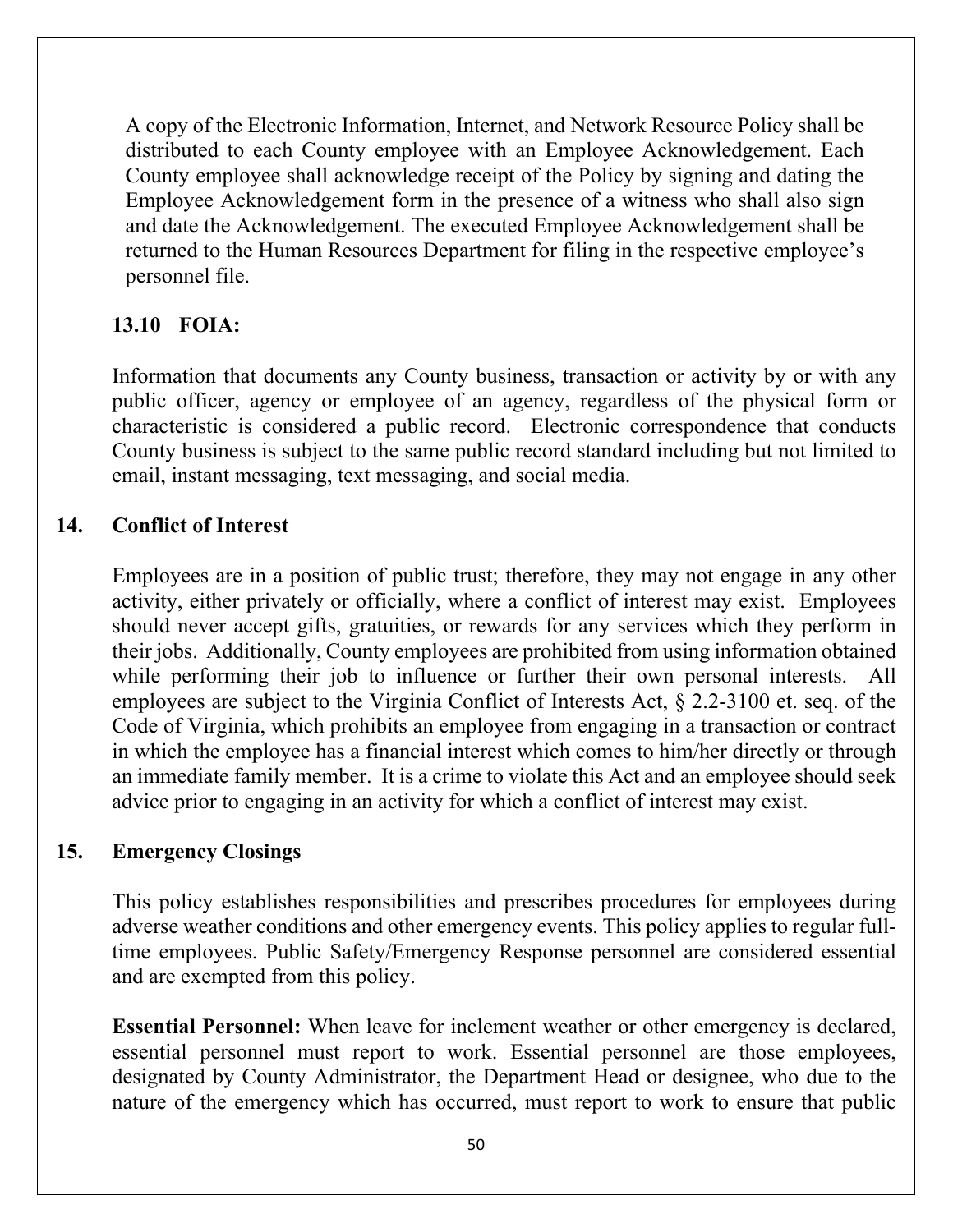health and safety needs or critical departmental requirements are met. The County Administrator, designee, and/or Department Head shall predetermine and designate the mandatory/essential operations that will remain open and designate the essential personnel to staff these operations. Should an essential employee not be able to report to work when the offices have been closed due to transportation problems, the essential employee must advise his/her immediate Supervisor and transportation may be provided to the essential employee in reporting to work. Essential employees who do not report to work and who do not call their immediate Supervisor may be subject to appropriate disciplinary action as determined by the County Administrator and the employee's immediate Supervisor.

All employees may be determined as essential personnel in the event of an emergency. During such events, those employees not reporting for duty must use annual or compensatory leave for those work hours required by the County.

- A. Cumberland County will make every reasonable effort to open its facilities to the public as scheduled, consistent with safe access for staff and the public. Whenever it is determined that the safety of employees and citizens would be at risk or that the conditions would prevent the operations of the county to operate at full capacity, closures or alterations to work schedules may be deemed necessary.
- B. The County Administrator is responsible for determining whether a delayed opening, early closure, or a full day closing of County offices is necessary due to inclement weather or other type of emergency.
- C. The presiding judge of the respective courts will determine the delays or closures for the courts.
- D. Employees should use their own judgment when they feel that the roads or other conditions are unsafe for travel. Employees may use their annual leave in these situations, if the county is operating on a regular schedule.
- E. During times of emergency or inclement weather, it is the employee's responsibility to confirm the delayed openings or closures. Closings and delays will be advertised on local/TV announcements. If the employee has any doubts, they should contact their Department Head or Constitutional Officer.
- F. Employees will not be required to make up regularly scheduled time missed due to county offices being closed during inclement weather or emergencies.
- G. When County offices are closed, part-time employees are paid only for those hours actually worked.
- H. Essential Employees: Essential employees are those who may be required to work during emergency conditions as designated by their Department Head or County Administrator.
- I. Public Safety Personnel During Approved Closures: Public Safety Personnel will work regularly scheduled hours regardless of County offices closures and may also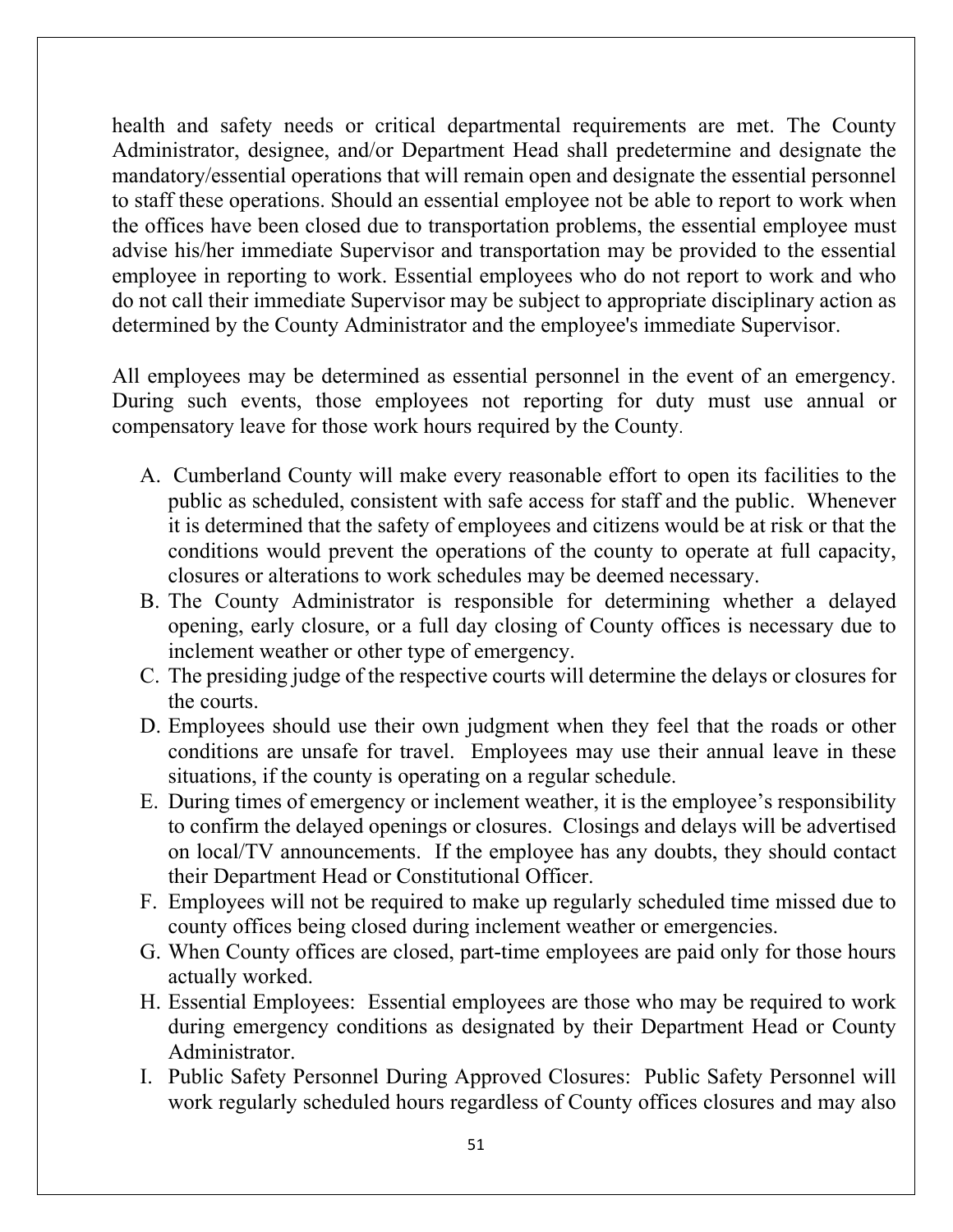be required to work over regularly scheduled hours to meet the needs of the department.

#### **15.1 Partial Day Closings**

For non-exempt essential employees, any work performed before a late opening (i.e., between 8:30 a.m. and the late opening, or regularly scheduled shift) or after an early closing hour (i.e., between the early closing and 4:30 p.m. or regularly scheduled shift) will be considered regular hours worked. Administrative Leave equal to the number of hours that the County is officially closed between 8:30 a.m. and 4:30 p.m. should be noted on the timesheets of all non-exempt employees.

#### **15.2 Full day Closings**

Non-exempt essential personnel who are required to report to work for their regularly scheduled hours (entire day) during the hours that the County is closed due to adverse weather or emergency situations will be credited two and one half (2.5) hours of Administrative Leave in addition to credited hours worked. If the number of hours worked is less than their regularly scheduled hours, those hours shall be counted as regular hours worked. All regular full-time, non-exempt employees shall note their regularly scheduled number of hours as Administrative Leave on the employee's timesheet.

#### **16. Disciplinary Process**

County employees are expected to conduct themselves in a professional and courteous manner in the performance of their duties. Employees are expected to avoid any action, which may result in giving preferential treatment to any organization or person, losing independence or impartiality of action, or adversely affecting the integrity of the County.

#### **16.1 Disciplinary Actions**

In the event that a non-probationary employee fails to meet acceptable standards of performance and behavior, the Department Head may choose one of several disciplinary actions, depending on the nature and seriousness of the problem. Any action other than reprimand should be taken only after consultation with the County Administrator. Prior to all dismissals, the employee will be given notice of the proposed action, reason for the action, and an opportunity to respond.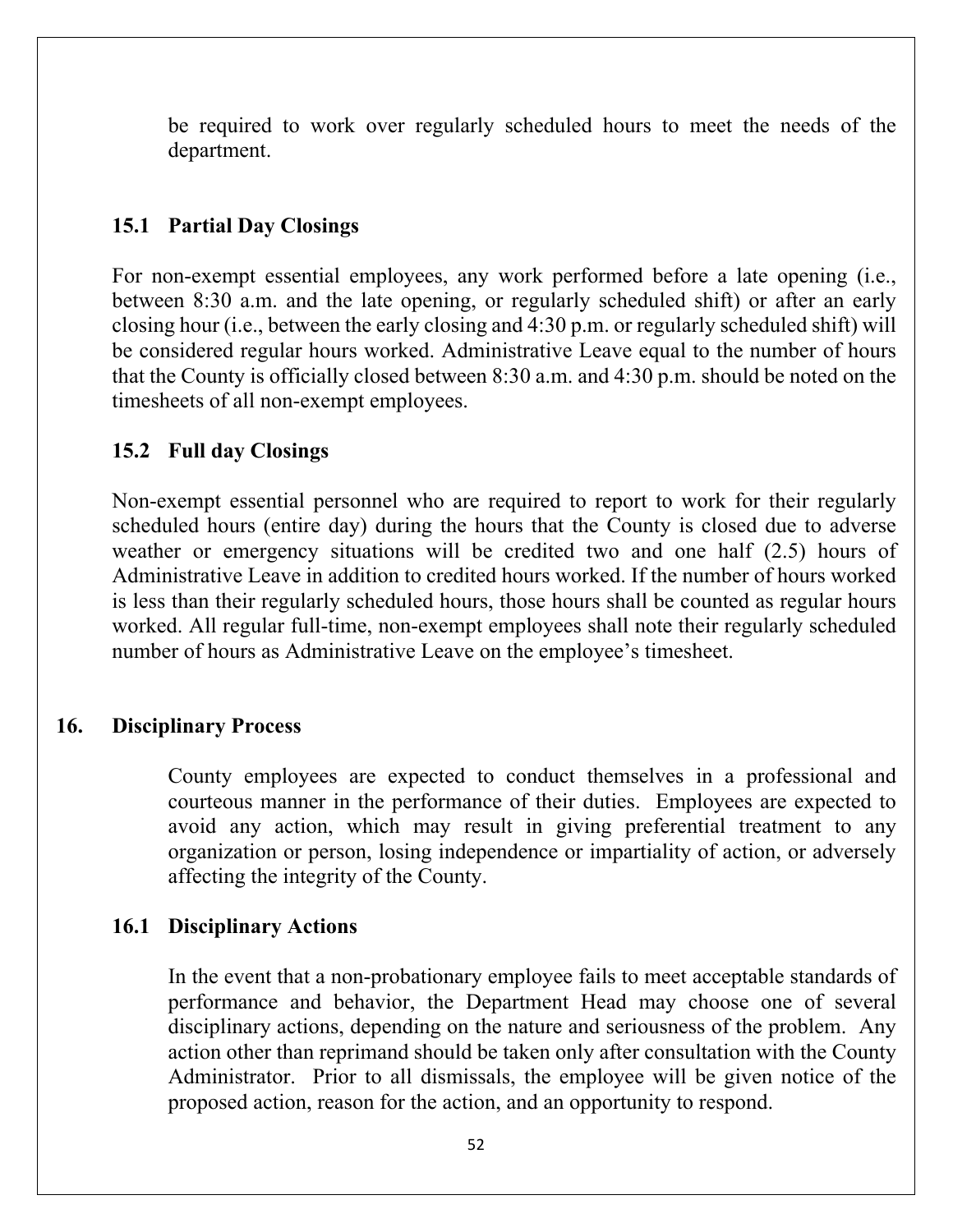#### **16.2 Progressive Discipline**

It is the responsibility of each Department Head to maintain consistent, fair and high standards of discipline. The following are several disciplinary actions which may be used in a progressive manner appropriate to the nature and seriousness of the problem. The following list of disciplinary actions includes examples of progressive actions but is not intended to be an exhaustive list. The County retains the right to discipline in a manner that promotes the effectiveness and the integrity of the County. This policy does not modify the status of employees as employees-at-will nor in any way restricts the County's right to impose discipline without consideration of progressive discipline. Depending on the nature and seriousness of the problem, the appropriate level of discipline may be imposed without consideration to the progression. For example, it is not necessary to issue an Oral or Written Reprimand if the offense is of such a nature to warrant a suspension or termination. All written documents pertaining to the employee are part of the personnel record and copies will be given to the employee, to the County Administrator, and placed in the employee's personnel file in Human Resources.

### **ORAL REPRIMAND:**

The Department Head will verbally discuss the problem with the employee as well as what corrective action is expected of the employee. The Department Head will document the reprimand in writing.

#### **WRITTEN REPRIMAND:**

The Department Head may issue the employee a reprimand in writing, documenting the offense and stating a corrective course of action. These records remain active, and multiple active records will result in progressive disciplinary action, up to and including termination.

#### **CONDITIONAL STATUS:**

The County Administrator may place the employee in "Conditional" status with a written reprimand and a Corrective Action Plan. A Conditional status allows the employee a specified period of time to improve their performance. The Corrective Action Plan must have specified time frames for review. Failure to meet the conditions of the Corrective Action Plan will result in further disciplinary action, up to and including termination.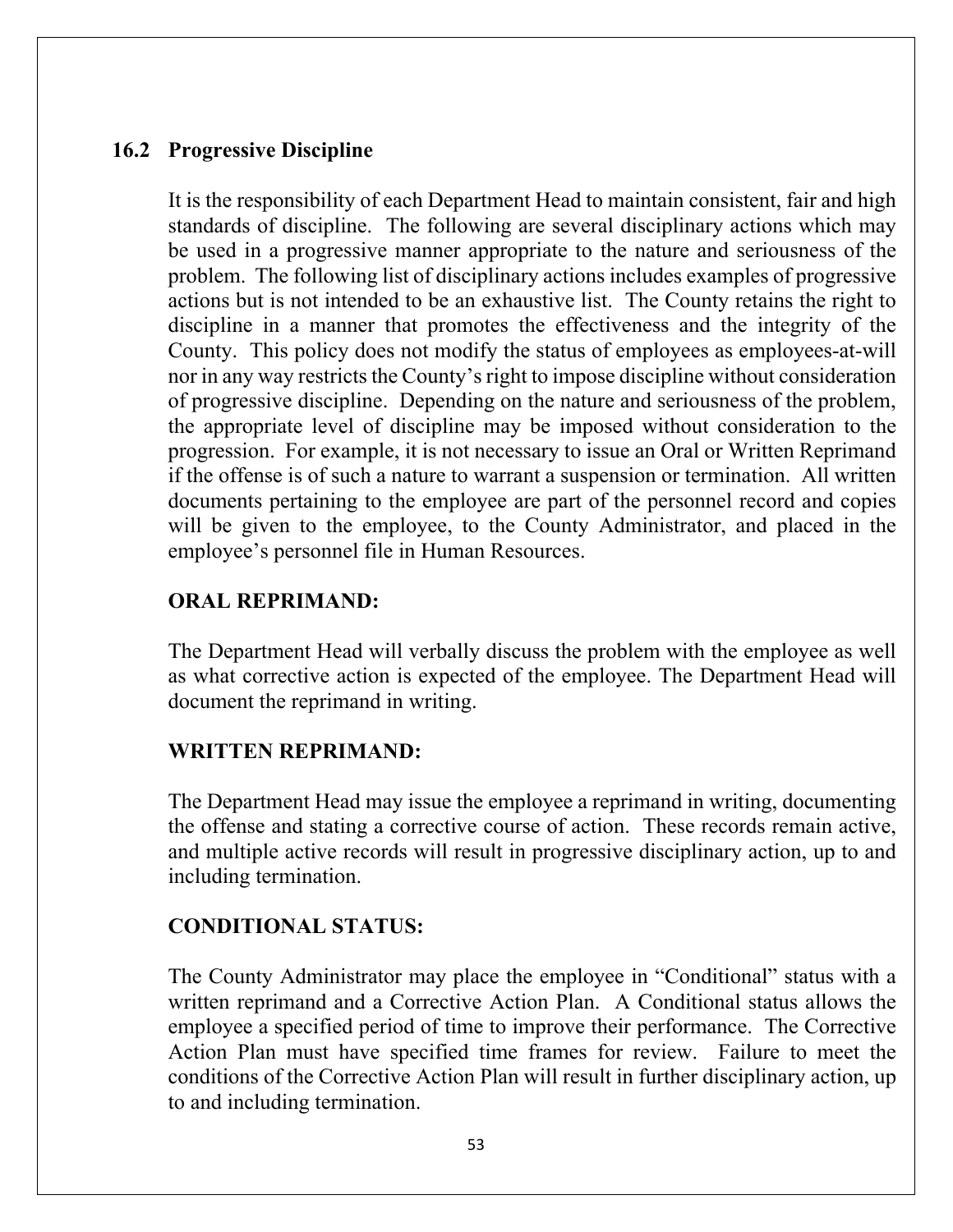### **SUSPENSION:**

Suspension is the removal of the employee from job duties for a determined period of time. Suspensions must be documented in writing, recommended by the Department Head, reviewed and approved by the County Administrator, or his/her designee. All disciplinary suspensions are without pay. The length of time will depend on the seriousness of the offense.

### **INVOLUNTARY DEMOTION:**

Involuntary Demotion is the movement from one classification to another with a lower pay grade approved by the County Administrator based on the availability of a lesser position.

#### **DISMISSAL/TERMINATION**:

If an employee is terminated, such dismissal shall be effective immediately, unless there are extenuating circumstances which the County Administrator determines require that the effective date of dismissal occur at a later date or time. Only the County Administrator and his/her designee has the authority to terminate a County employee.

Reasons for dismissal may include, but are not limited to the following:

- A. Neglect of duty: flagrant or repeated poor performance: non-compliance with applicable rules, laws and policies; loafing or sleeping on the job.
- B. Inadequate or unsatisfactory work performance.
- C. Unauthorized absences: failure to report to work or tardiness without proper authorization by Department Head.
- D. Excessive absences: absences so frequent and/or irresponsible as to seriously impair the department's functionality. Full-time employees that excessively use or abuse the LWOP policy are subject to termination.
- E. Alcohol/Drugs: reporting to work under the influence of or impaired by alcohol and/or illegal drugs and narcotics or the use, sale, dispensing, or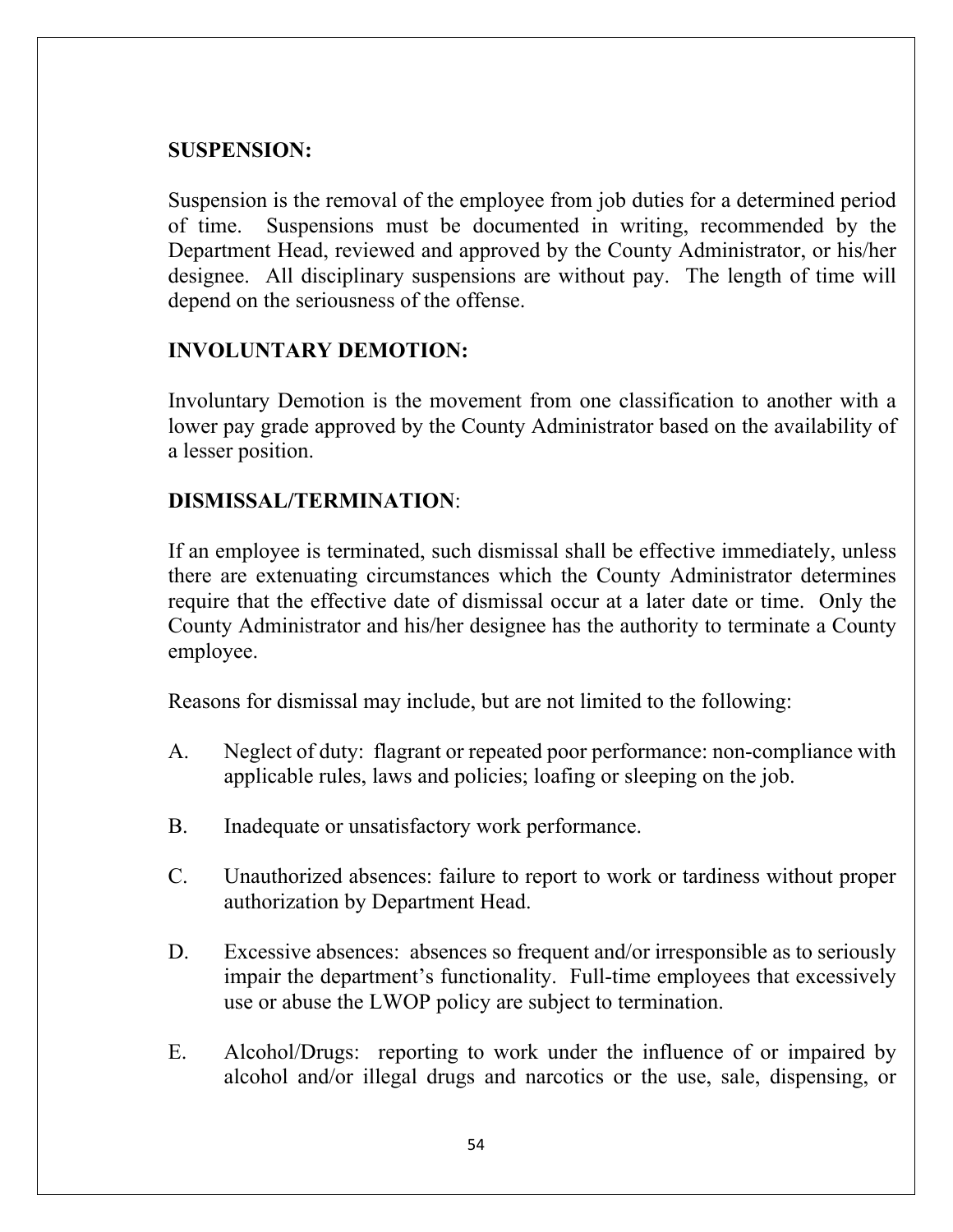possession of alcoholic beverages and/or illegal drugs and narcotics on County premises.

- F. Insubordination: refusal to perform assigned duties; refusal to follow management's instructions concerning job-related matter; use of physical violence or offensive language to a superior or the public: open defiance.
- G. Gross violation of acceptable behavior: any activities disrupting normal work routine or creating a risk of danger to the safety of others; provoking, instigating or participating in an argument or physical altercation on County property; assaulting, threatening or intimidating other employees, the public/visitors.
- H. Fraud and/or intentional waste or misuse of County property or funds: stealing, destroying, defacing, or misusing County property or property of other County employees or visitors; unauthorized use of County property or equipment (including the internet/phones).
- I. Violation: of the County's privacy policies and procedures or security policies and procedures relating to use of information systems.
- J. Falsification of information: falsification or altering and County record or report, such as an application for employment, medical record/note, a time record, an expense report, etc.
- K. Conviction: of a felony, sex offense, offense involving moral turpitude, or other related offenses.
- L. Harassment/Unlawful discrimination: sexual harassment, or any other conduct that is inconsistent with the policies and Code of Conduct adopted by the County.

Deliberate and intentional misuse of funds will be met with the strongest disciplinary action. If an employee is criminally convicted or terminated due to misuse of County property or funds, he/she may be ineligible to receive certain benefits (health insurance under COBRA, VRS retirement benefits, etc.).

## **16.3 Confidentiality**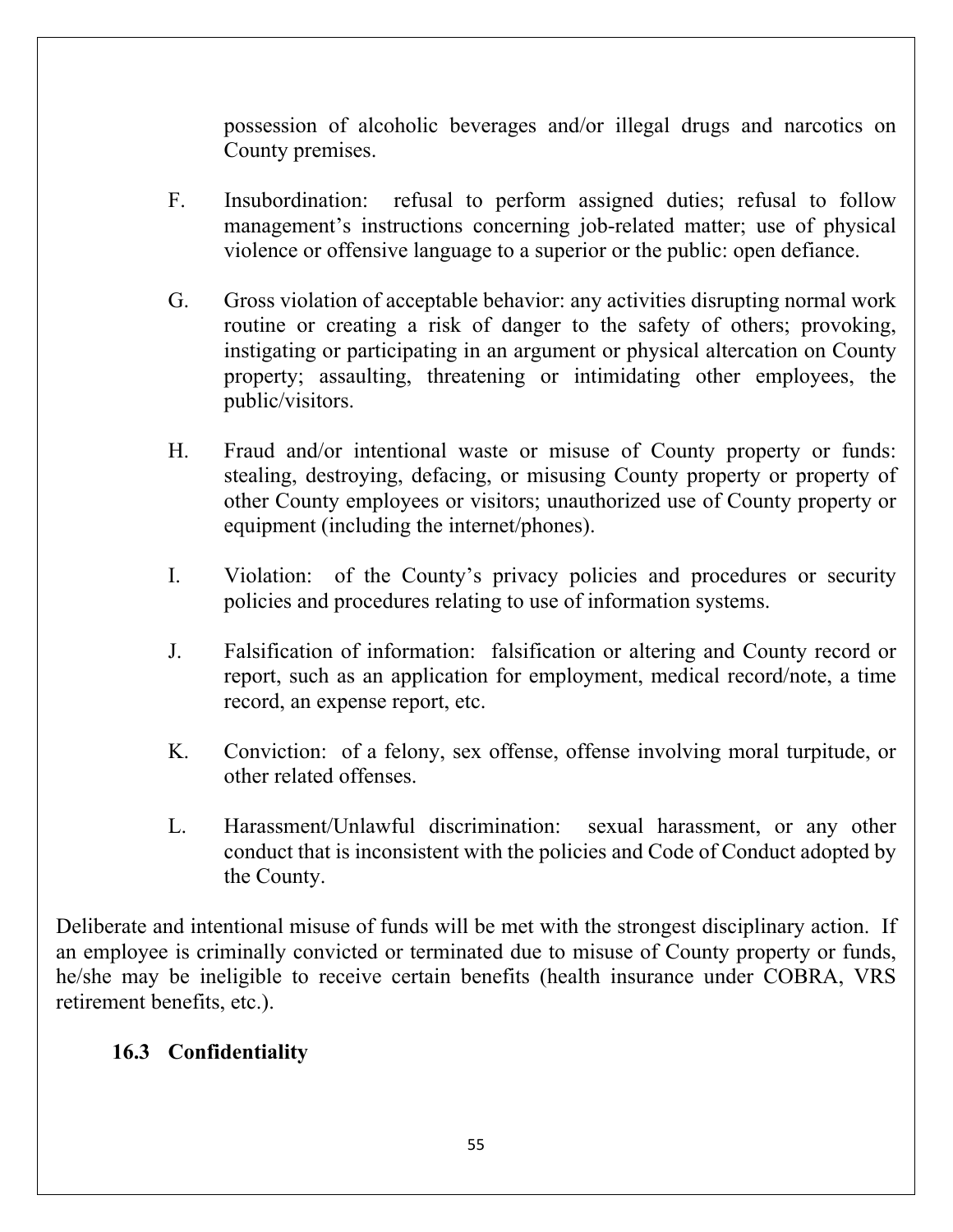Employees having access to personal information or data shall maintain the confidentiality of that information and will release that information only in accordance with the Government Data Collection and Dissemination Practices Act and any other regulations which are applicable to a specific program. Failure to adhere to those requirements and to maintain the confidentiality of personal information may result in disciplinary action, up to and including termination.

#### **16.4 Administrative Leave Pending Investigation**

In cases involving alleged serious misconduct, such a major breach of policy or violation of law, the employee may be immediately placed on administrative leave pending investigation onto the matter. Administrative leave pending investigation is with pay. In certain circumstances, administrative leave without pay may be approved by the County Administrator.

#### **17. Employee Grievance Procedure**

#### **17.1 Purpose**

The purpose of the Employee Grievance Procedure is to afford an expeditious and impartial method for the resolution of employment disputes that may arise between the County and employees (see §15.2-1507 of the Code of Virginia). Employees who believe that they have been disciplined too severely or who question the reason for receiving disciplinary action may utilize the County's grievance procedure to challenge such action.

### **17.2 Coverage of Personnel**

- A. All full-time and part-time employees who are in non-temporary, or nonprobationary positions, except as noted in (B) and (C) below, are eligible to file grievances.
- B. The following are not allowed to file grievances:

1. Employees appointed by the Board of Supervisors or other elected groups or individuals;

2. Officials and employees who, by charter or other law, serve at the will or pleasure of an appointing authority.

- 3. Deputies and Assistants to the County Administrator;
- 4. Department Directors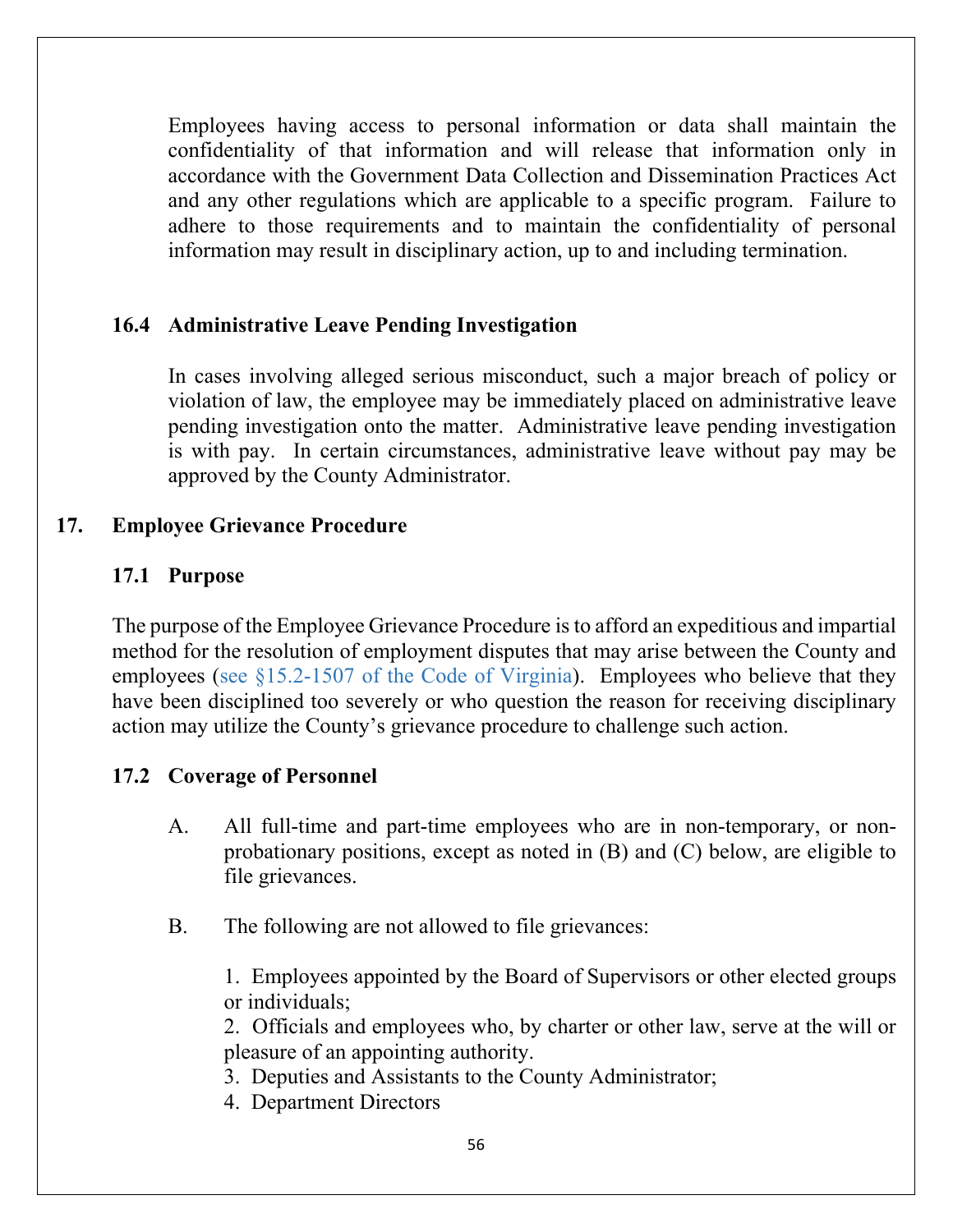- 5. Employees whose terms of employment are limited by law;
- 6. Temporary or probationary employees and paid interns; and

7. Law-enforcement officers as defined in Chapter 5 (§ 9.1-500 *et seq*.) of Title 9.1 of the Virginia Code and who have elected to proceed pursuant to those provisions in the resolution of their grievance, or any other employee electing to proceed.

8. Employees of any Constitutional Officer

- C. Employees in restricted positions may not have access to the grievance procedure to challenge the termination of employment because the grant or special funding has ended.
- D. An employee who has been terminated will not have access to the grievance procedure, except to grieve the termination. Such grievance must be filed within twenty (20) days of the termination date. Any grievance initiated by an employee prior to the termination may, at the employee's option, continue through the grievance process.

#### **17.3 Matters That Can Be Grieved**

A grievance is a complaint or dispute related to a covered employee's employment which involves, but not necessarily limited to:

A. Allegations of adverse action, which is defined as an action or consequence to which a person in the County service may be subjected to disciplinary purposes, including the following:

- 1. Termination of employment;
- 2. Suspension without pay;
- 3. Administrative leave without pay;
- 4. Involuntary demotion, except as permitted in 14.3 (F) below;
- 5. A written reprimand:
- 6. Disciplinary transfer

"Adverse Action" does not include any termination, lay-off, suspension of employment because of reduction in workforce, job abolition or expiration of a term of contractual employment; nor does "adverse action" include employee counseling with Department Head or County Administrator concerning job performance or employee behavior that does not include one of the actions listed above.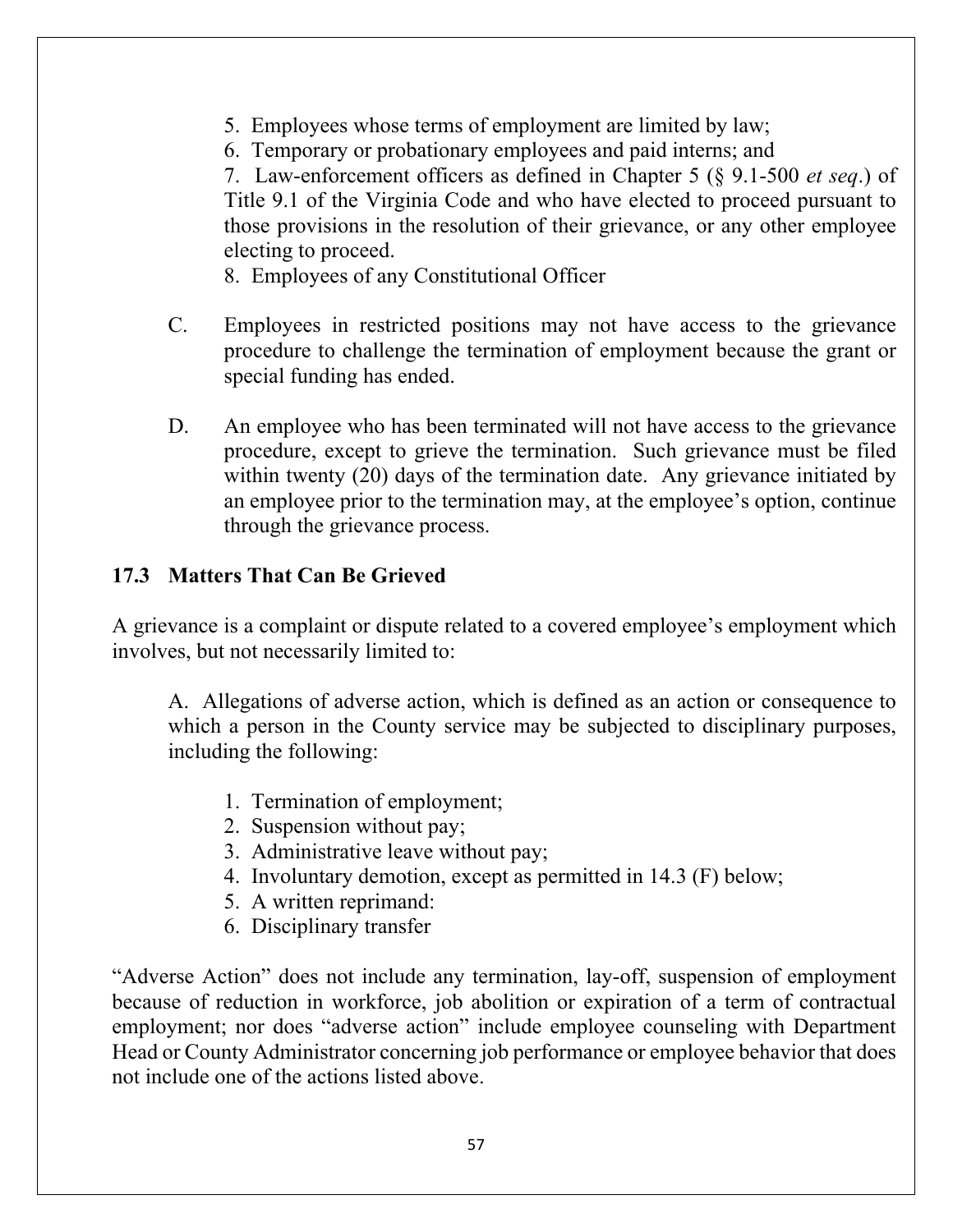B. Disputes or complaints concerning the application of this employee personnel manual, or rules, regulations, and policies and procedures adopted within the manual, including the application of policies. However, neither the content nor the consistent, non-discriminatory interpretation of the employee manual, or rules, or regulations, policies and procedures adopted shall be subject to employee grievance under this procedure;

C. Acts of retaliation as the result of utilization of the grievance procedure, participation in the grievance of another County employee or retaliation for assisting another employee in making or demonstrating a complaint of discrimination or harassment under Section E below;

D. Harassment of an employee by his/her supervisor;

E. Discrimination or harassment on the basis of race, national origin, color, creed, sex, disability, age, or political activity or affiliation, or retaliation for making a complaint of such discrimination or harassment;

F. Notwithstanding the provisions of Section 14.4 below, terminations resulting from formal discipline or unsatisfactory job performance;

G. Acts of retaliation because the employee has complied with any law of the United States or of the Commonwealth, or any ordinance of Cumberland County; has reported any violation of such law to a governmental authority; or has sought any change in law before Congress of the United States, the General Assembly, or the Board of Supervisors.

#### **17.4 Matters that Cannot be Grieved**

The County Administrator reserves the exclusive right to manage the affairs and operations of the County government. Accordingly, the following complaints are not grievable:

A. Establishment and revision of wages or salaries including performance evaluations, and pay raises, position classifications or general benefits;

B. Work activity accepted by the employee as a condition of employment or work activity which may reasonably be expected to be a part of the job content;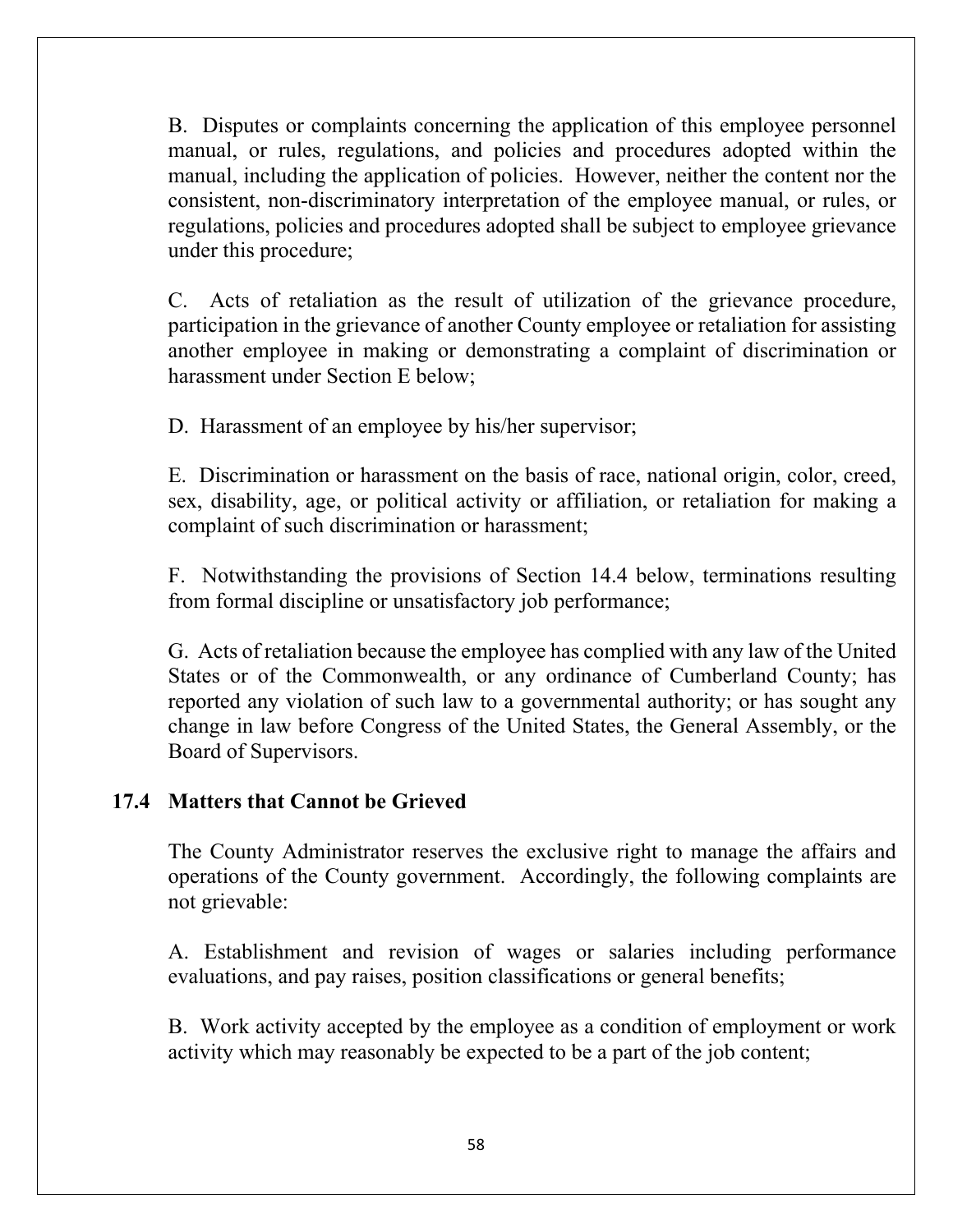C. The contents and/or consistent, non-discriminatory interpretations of ordinances, statutes or established personnel policies, procedures, rules and regulations;

D. Failure to promote, except where an employee can show established promotional policies or procedures were not followed or fairly applied;

E. The methods, means and personnel by which work activities are to be carried on;

F. Termination, layoff, demotion, or suspension from duties because of the lack of work, reduction in work force, or job abolition;

G. The hiring, promotion, non-discriminatory transfer, assignment, and retention of employees within the County service; and

H. The relief of employees from duties in emergencies; and

I. Evaluation of the work of County employees

#### **17.5 Standing to Pursue a Grievance**

A grievant must be personally and directly affected by an occurrence or condition before he/she will be permitted to pursue a grievance. For example, no employee may grieve another employee's job performance unless such job performance directly and adversely affects the grievant's own employment. Disputes as to an employee's standing to file a grievance will be determined as any other dispute as to grievability.

#### **17.6 Determination of Grievability**

A. Decisions regarding whether or not a matter is grievable under this procedure, including the question of access to the procedure, will be made by the County Administrator or his/her designee within ten (10) days of the request of such a determination.

B. Decisions by the County Administrator that an issue is not grievable may be appealed by the employee to the Circuit Court in Cumberland County as provided in §§15.2-1507 and 2.2-3006(B) VA Code Ann. In accordance with those sections, proceedings for the review of the decision of the County Administrator can be appealed by filing a notice of appeal with the County Administrator within ten (10) days after the date of his/her decision as to grievability, and by giving a copy of the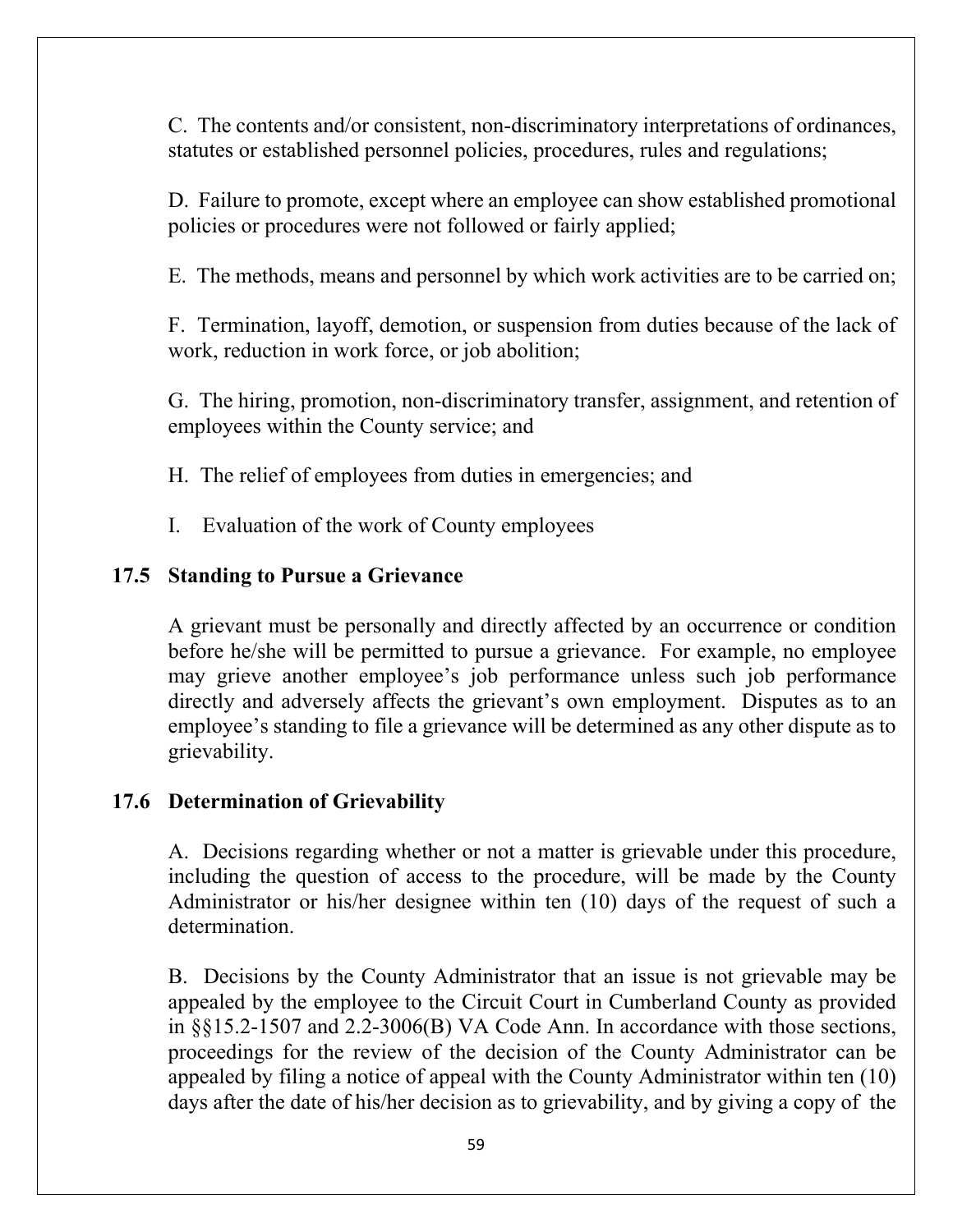notice to all other parties to the grievance. Within ten (10) days after receiving the notice of appeal, the County Administrator will transmit to the Clerk of Circuit Court a copy of his/her decision, a copy of the notice of appeal, and any exhibits which may have been provided in connection with the resolution of the issue of grievability. A list of the evidence furnished to the Court will also be furnished to the grievant. The failure of the County Administrator to transmit the record within the time allowed will not prejudice the right of the grievant.

C. Within thirty (30) days of receipt of such records by the Clerk of Court, the Court, sitting without a jury, shall hear the appeal on the record transmitted by the County Administrator and such additional evidence as may be necessary to resolve any controversy as to the correctness of the record. The Court, in its discretion, may receive such other evidence as the ends of justice require. The decision of the Court is final and is not appealable.

#### **17.7 Compliance with Procedure**

After the initial filing of a written grievance, the failure of either party to comply with all substantial requirements of the grievance **procedure** without just cause will result in a decision in favor of the other party on any grievable issue, provided the party not in compliance fails to correct the non-compliance within five (5) work days of receipt of written notification by the other party of the compliance violation. Such written notification by the employee shall be made to the County Administrator, who shall make a determination regarding compliance with these procedures. The County Administrator may require a clear written explanation of the basis for just cause extensions or exceptions.

#### **17.8 Grievance Procedure**

#### **The role of the Director of Human Resources or designee (the "Coordinator"):**

i. The Coordinator shall advise both employees and Cumberland County (the "County") in matters concerning the Grievance Procedure.

ii. When a grievant appeals to Step III or Step IV of the Grievance Procedure, the Coordinator shall transmit the grievance record to the County Administrator for Step III grievances, or the grievance panel for Step IV grievances, with a listing of the documents transmitted to the panel provided to the grievant and his/her representative, as the case may be.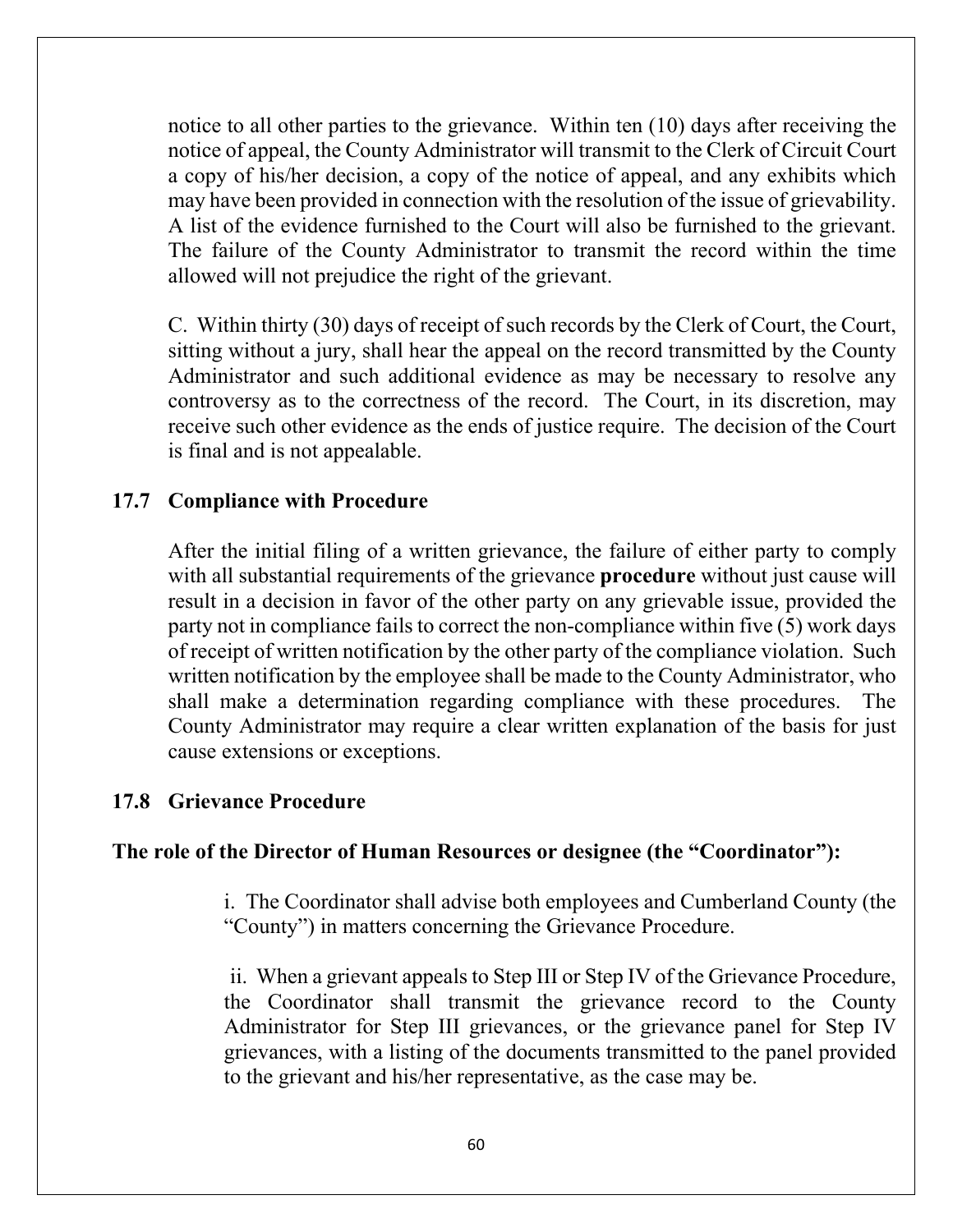iii. During Step III and Step IV, the Coordinator shall serve as the facilitator and advisor on procedural and personnel-related matters.

#### **General Procedural Rules:**

i. Whenever practical, all grievance meetings and hearings will be held during normal County working hours.

ii. County employees who are necessary participants at grievance hearings and/or meetings shall not lose pay for time necessarily lost from their jobs and will not be charged leave because of attendance at such hearings.

iii. No recording or reporting equipment or devices will be permitted.

iv. Where a grievant has obtained partial relief at one level of this grievance procedure but decides to appeal to the next higher level, the filing of a request to the next higher level shall constitute rejection of, and relinquishment of any claim to, any and all relief granted at the previous level.

An employee wishing to file a grievance shall have the right to follow all steps of this procedure as listed below with complete freedom from reprisal. Except for the final management (Step III), the only persons who may be present in a management step meeting are the grievant and the appropriate County official at the level at which the grievance is being heard. Witnesses may appear during the management steps (Steps I through III) of these procedures, but shall only be present when actually providing testimony.

#### **a. Step I (Supervisor)**

A grievance must be initiated in writing to the employee's immediate supervisor within twenty (20) calendar days after the event giving rise to the grievance. If the last day to file the grievance falls on a Saturday, Sunday, or an official County holiday, then the final day for filing the grievance shall fall on the next work day. The supervisor/Department Head or person who issued the discipline shall schedule a meeting within five (5) work days, or later if agreed to by both parties, to discuss the grievance with the employee and make an inquiry into the facts and circumstances of the complaint. The supervisor who issued the discipline shall give the employee a written response within five (5) work days following the discussion of the grievance. If the grievance alleges discrimination or retaliation, the employee may initiate the grievance with the supervisor above the person(s) who allegedly discriminated or retaliated (e.g., Department Head or the County Administrator).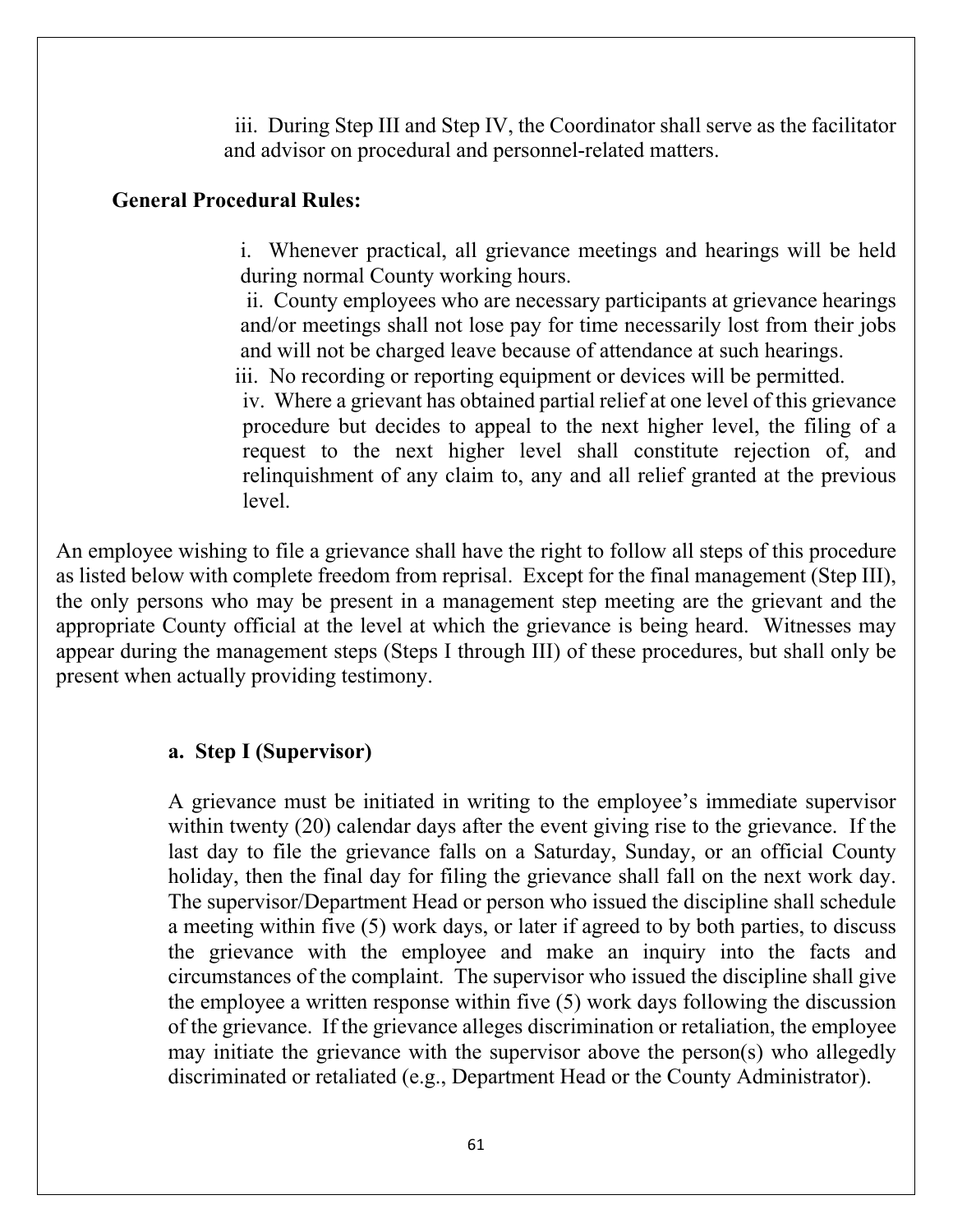#### **b. Step II (Department Head)**

If the grievance is not resolved as a result of Step I, the employee may within five (5) work days thereafter file a written grievance with the Department Head. The employee must be sure that the written grievance is complete in all detail and specifies relief expected. No additions, deletions or adjustments to the written grievance will be allowed or accepted at a later point within the procedure. The Department Head will have a meeting to discuss the complaint with the employee within five (5) work days, or later if agreed to by both parties, following receipt of the written grievance. Within five (5) work days following the meeting, the Department Head must respond in writing to the employee outlining the decision and the reason therefore.

In the event that the employee's supervisor is the Department Head, the employee should omit Step I and proceed to Step III.

#### **c. Step III (County Administrator)**

If the Department Head's response does not resolve the grievance, the employee may within five (5) work days thereafter file a written request for a meeting with the County Administrator. A copy shall also be sent to the employee's Department Head. Upon receipt of the written request for a hearing, the County Administrator shall, within five (5) work days, schedule the meeting for a date within 10 work days, or later if agreed upon by both parties. The procedural rules for Step III of the Grievance Procedure are:

- 1. The grievant may have present at the meeting a representative or legal counsel, the County may be represented by the County Attorney or other appropriate legal representative.
- 2. The County Administrator may request the presence of the Department Head or any other County official, including the Coordinator at the meeting.
- 3. Witnesses for either side may appear. Witnesses will be asked to remain outside the meeting room until called upon.
- 4. The County Administrator shall afford full and equal opportunity to all parties to present any material and relevant facts.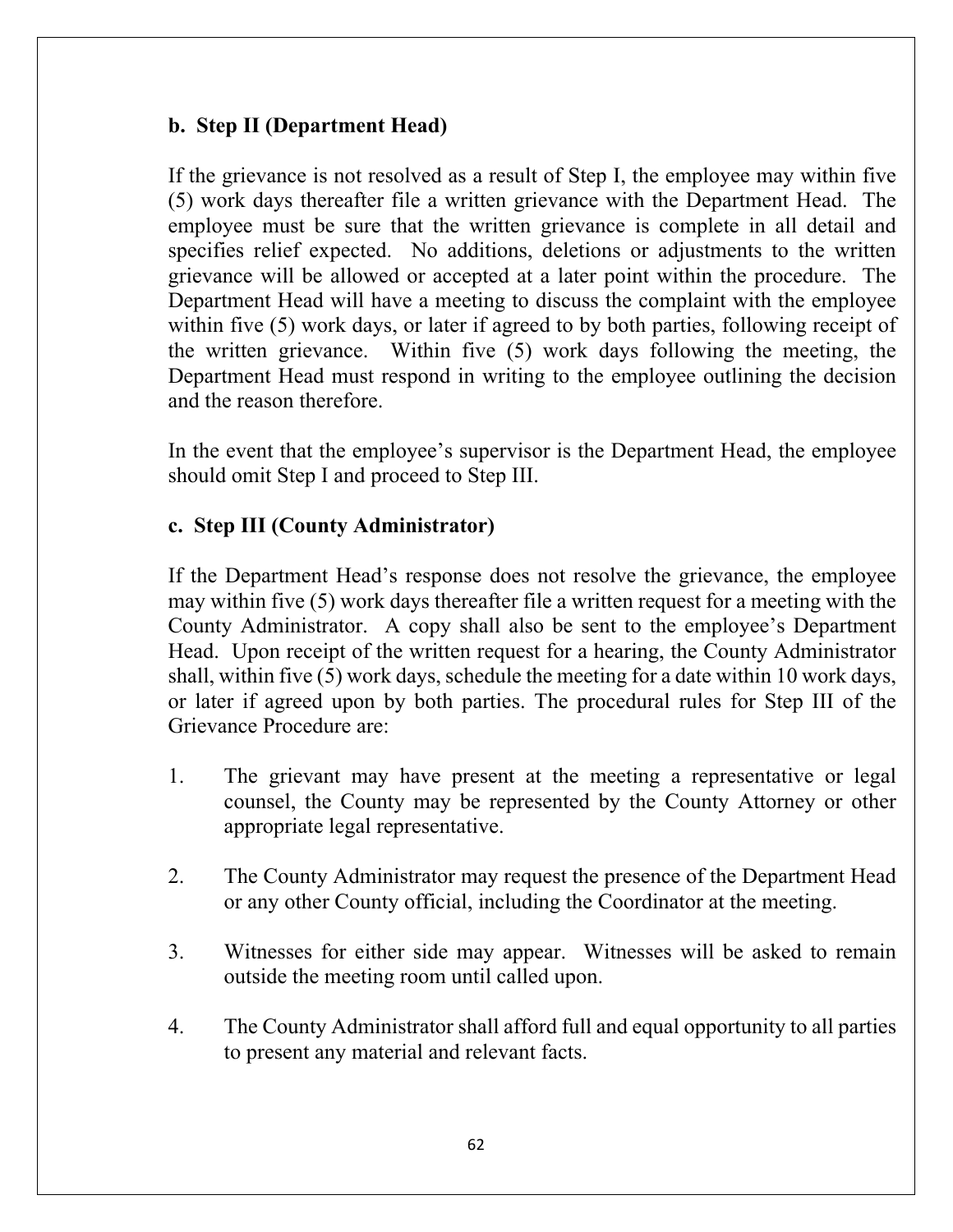- 5. The parties or their counsel, if present, may make opening and closing statements; however, such statements must be confined to explaining or clarifying the presentation of facts. The opening and closing statements shall each be limited to no more than ten (10) minutes
- . 6. The grievant shall proceed first with his/her presentation of facts supporting the remedial action requested by the grievant with an opportunity given to the County for questions. If the grievant has any witnesses, they may be called upon at this time.
- 7. Following the presentation of facts by the grievant, the County will proceed with its presentation of facts with an opportunity given to the grievant for questions. If the County has any witnesses, they may be called upon at this time.
- 8. Following presentation of facts by both sides, the County Administrator may ask further questions, as he/she deems appropriate, including asking witnesses, if any, further questions.

The County Administrator shall give the employee a written reply within five (5) work days after the conclusion of the meeting. A copy of the reply shall be sent to the employee's Department Head.

## **d. Step IV (Grievance Panel)**

If the County Administrator's reply does not resolve the grievance the employee may within five (5) work days thereafter request that the grievance be submitted to a panel hearing. Such request must be in writing and made to the County Administrator.

In submitting this written request, it is not necessary that the employee again provide a written statement of what has occurred as this was contained in the employee's written grievance submitted at Step II and as a part of the record will be made to the grievance panel.

## **e. Appointment of Grievance Panel**

Within ten (10) work days after the date of the written request for a panel hearing, a panel shall be chosen.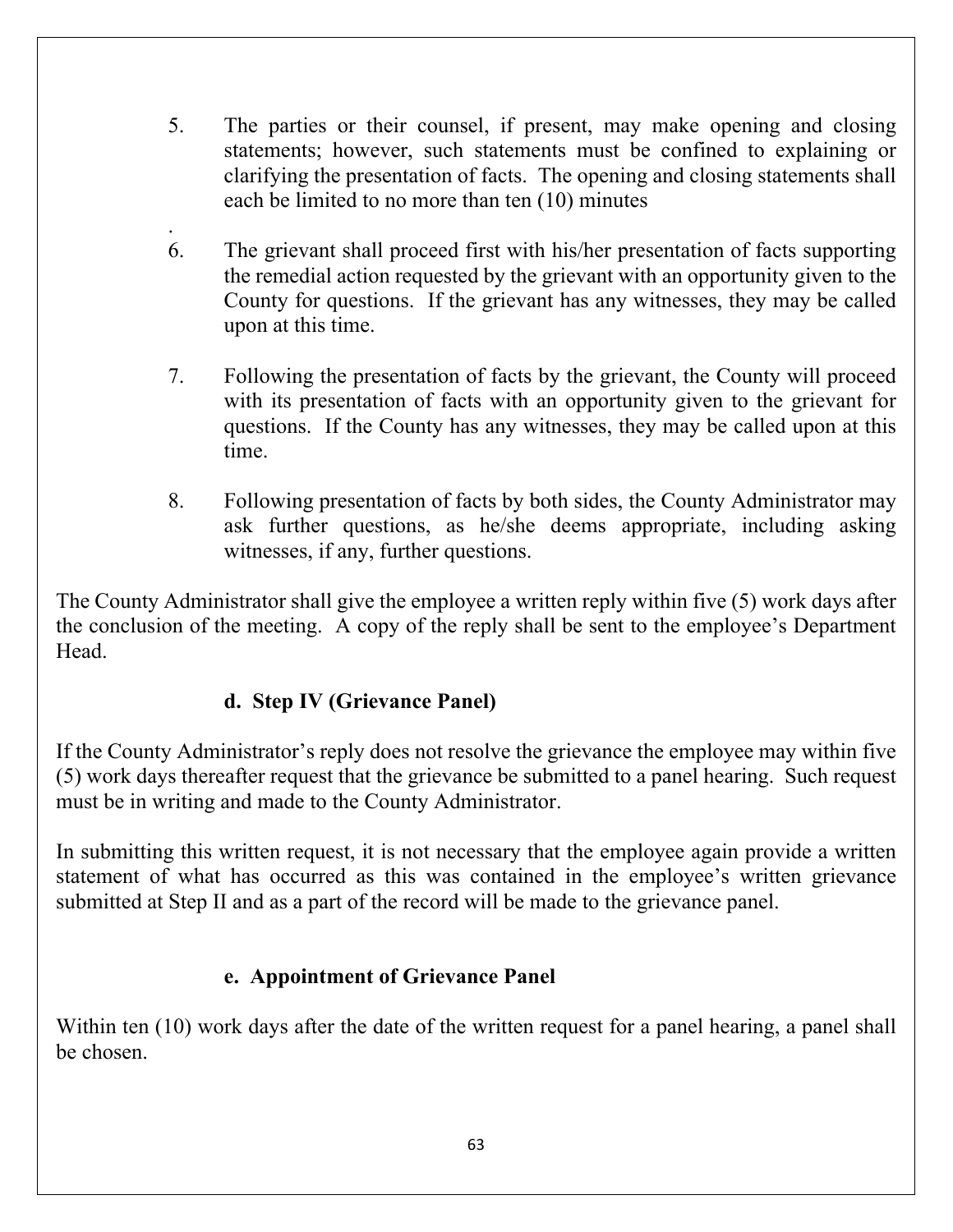To ensure an impartial panel, such panel shall not be composed of any persons having direct involvement with the grievance being heard by the panel, or with the complaint or dispute giving rise to the grievance. Employees that are in a direct line of supervision of a grievant, persons residing in the same household as the grievant and the following relatives of a participant in the grievance process or a participant's spouse are prohibited from serving as panel members: spouse, parent, child, descendants of a child, sibling, niece, nephew or first cousin. No attorney having direct involvement with the subject matter of the grievance, nor a partner, associate, employee or co-employee of such an attorney shall serve as a panel member. The employee and the County Administrator shall each respectively select a panel member within ten (10) work days. A third member shall be chosen by the first two (2) appointees within ten (10) work days. If no agreement on a third member can be made, the selection shall be made by the Judge of the Circuit Court. The third panel member shall be the chairperson of the panel. In employee termination and retaliation cases, the County at its sole discretion may choose to have an administrative hearing officer selected by the Executive Secretary of the Supreme Court serve as the third panel member. The County shall bear the expenses of such administrative hearing officer, when selected. The panel shall not have the authority to do any of the following:

- a. Formulate policies or procedures
- b. Alter existing policies or procedures
- c. Circumscribe or modify the rights of the County as outlined in this procedure

d. Exonerate the employee from all discipline when the fault or responsibility of the employee is established by a preponderance of the evidence, or when the employee admits such fault or responsibility.

e. Grant relief greater than that which the grievant has requested in the request, or grant relief which is inconsistent with law or County policy.

## **18. Hearing**

Within ten (10) work days from the date of selection of the full panel, the panel shall establish a date, time and place for the hearing. The panel chairperson shall immediately notify all parties of the date. The hearing must be held in the County and the County must arrange a place for the hearing. The employee may have present at the hearing a representative or legal counsel at the employee's expense. The grievant shall not be entitled to damages or attorney's fees.

The conduct of the hearing shall be as follows:

a. The panel which hears the final grievance appeal is the last administrative step in the resolution of the grievance. The panel has the responsibility for determining whether the County policies and procedures have been applied properly in each instance. The panel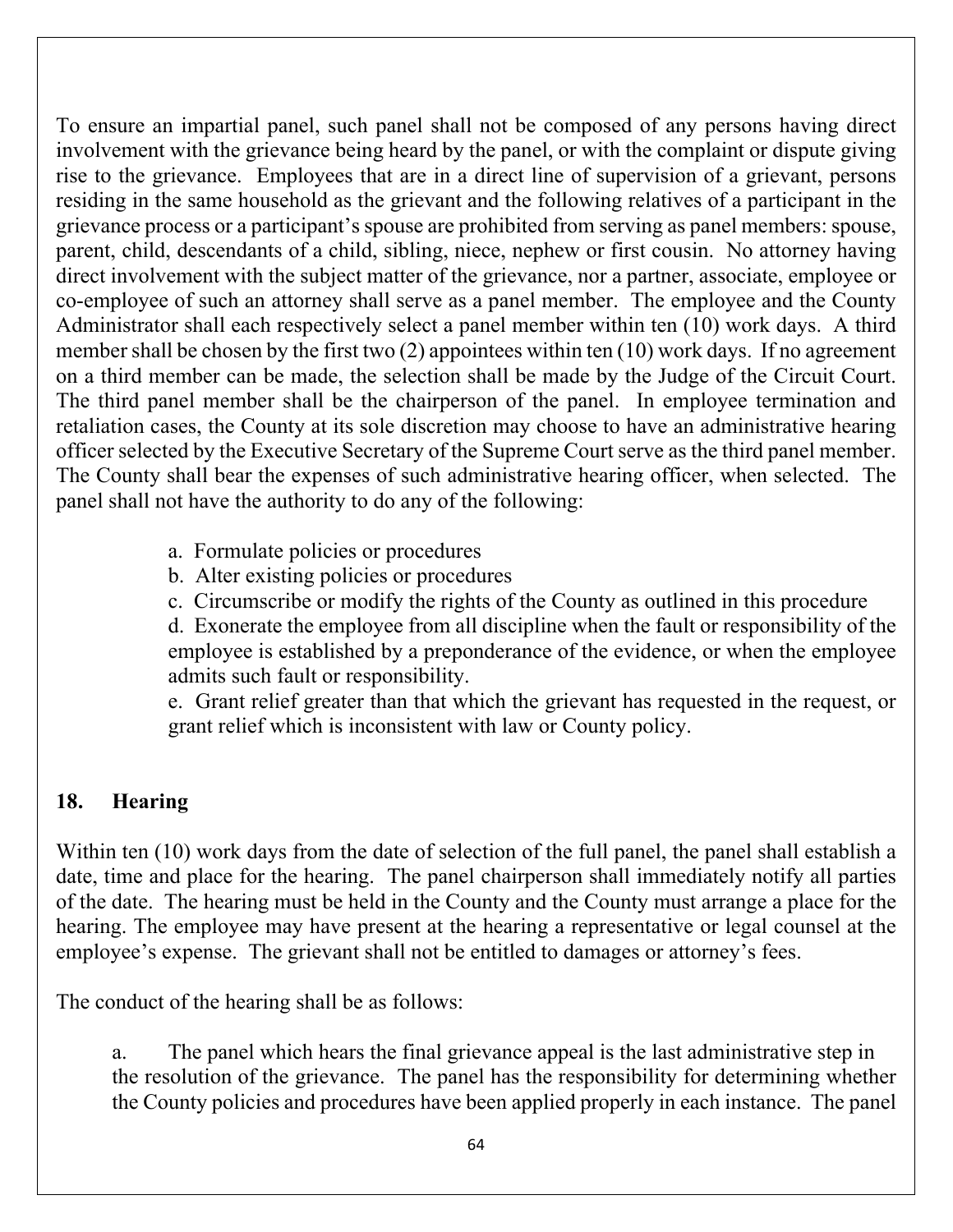does not have the authority for formulating policies or procedures and cannot change any such policies or procedures. In determining whether to award back pay for loss of salary, the panel may not order the payment of money in excess of the available appropriation at the time of hearing.

b. The panel shall determine the propriety of attendance at the hearing of the persons not having a direct interest in the hearing. Both the grievant and the County may be represented by legal counsel or other representative at the hearing. In addition to legal counsel, the County shall be allowed at least one management representative, of the County's choosing, and a representative from Human Resources present during the entire hearing.

i. The parties or their counsel may make opening and closing statements of no more than fifteen (15) minutes; however, such statements must be confined to explaining or clarifying the grievant's case, rather than introducing evidence outside the record.

ii. The grievant will proceed first and present his/her case supporting the remedial action requested by the grievant. Witnesses will testify at this time and are subject to cross-examination by the County and the Panel.

iii. Following presentation of case by grievant, the County will present its case with an opportunity for cross-examination by the grievant and the Panel. Witnesses for the County will testify at this time and are subject to cross-examination by the grievant and the Panel.

c. Copies of the written record in the case from Step II and Step III shall be provided to the panel members by the Coordinator. A listing of documents provided to the panel shall be provided to the grievant and his/her representative. In addition, the grievant and his/her attorney, at least ten (10) days prior to the hearing, shall be allowed access to and copies of all relevant files intended to be used in the grievance hearing upon the request of the grievant. During the course of the hearing, the panel shall also determine the admissibility and presentation of materials and/or exhibits other than the grievance record.

d. Without regard to burden of proof, the panel has discretion as to the order of the presentation of information or evidence by the parties, but shall afford full and equal opportunity to all parties for the presentation of such materials. Both the grievant and the County may call appropriate witnesses. Witnesses shall be present only while actually giving testimony, except for the management and Human Resources representative, who may remain throughout the hearing.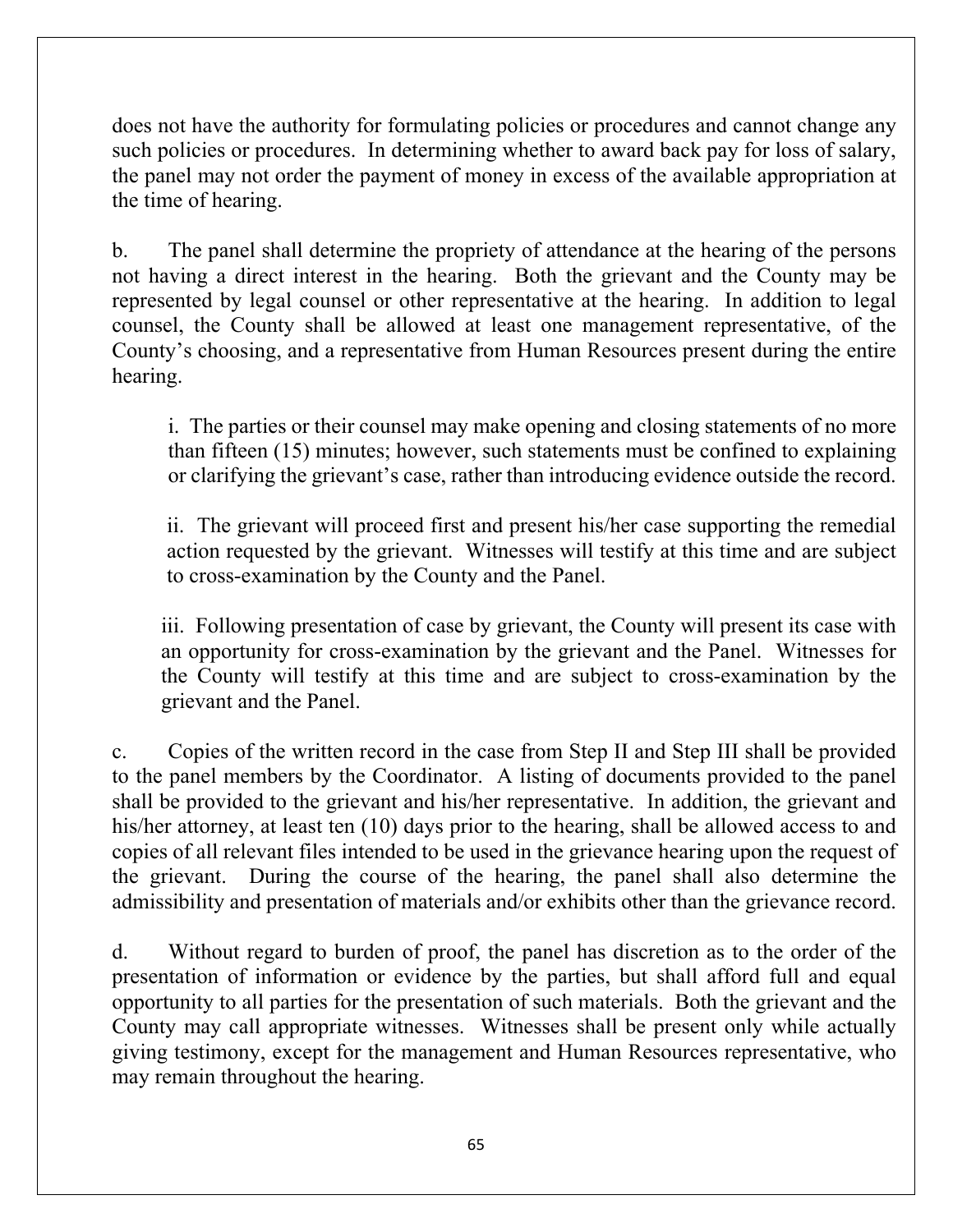e. The parties may offer evidence and shall produce such additional evidence as the panel may deem necessary to an understanding and resolution of the dispute. The panel shall determine the relevancy and materiality of the information and/or evidence and may ask clarification questions of any person appearing before the panel. All evidence shall be presented in the presence of the panel and of the parties except by mutual agreement of the parties.

f. Both parties shall submit and exchange documents, exhibits and witness lists that they wish to be considered in the hearing at least five (5) work days prior to the hearing date to allow panel members time to read the material.

g. Panel hearings are not meant to be conducted like proceedings in a court of law; the rules of evidence do not necessarily apply and hearsay may be admitted at the discretion of the panel. The panel is also responsible for deciding procedural issues arising at the hearing and should rule on objections by a majority vote.

h. In a closed session, the Panel will consider information presented and, following a majority determination by the Panel, the chairperson of the Panel will notify all parties to the grievance of the Panel's decision. The majority decision of the panel shall be final unless reconsidered as provided below, and shall be consistent with written policy and applicable law. Such decision shall be rendered within ten (10) work day following the conclusion of the hearing.

Challenges to Decision**:** If a written request to reconsider the panel decision is submitted by either party with five (5) work days of receipt of the decision, the panel by majority vote may elect to review the decision or reopen the hearing for good cause shown, or both. A response to a request to reconsider shall be rendered by the panel within five (5) work days of its receipt of such request.